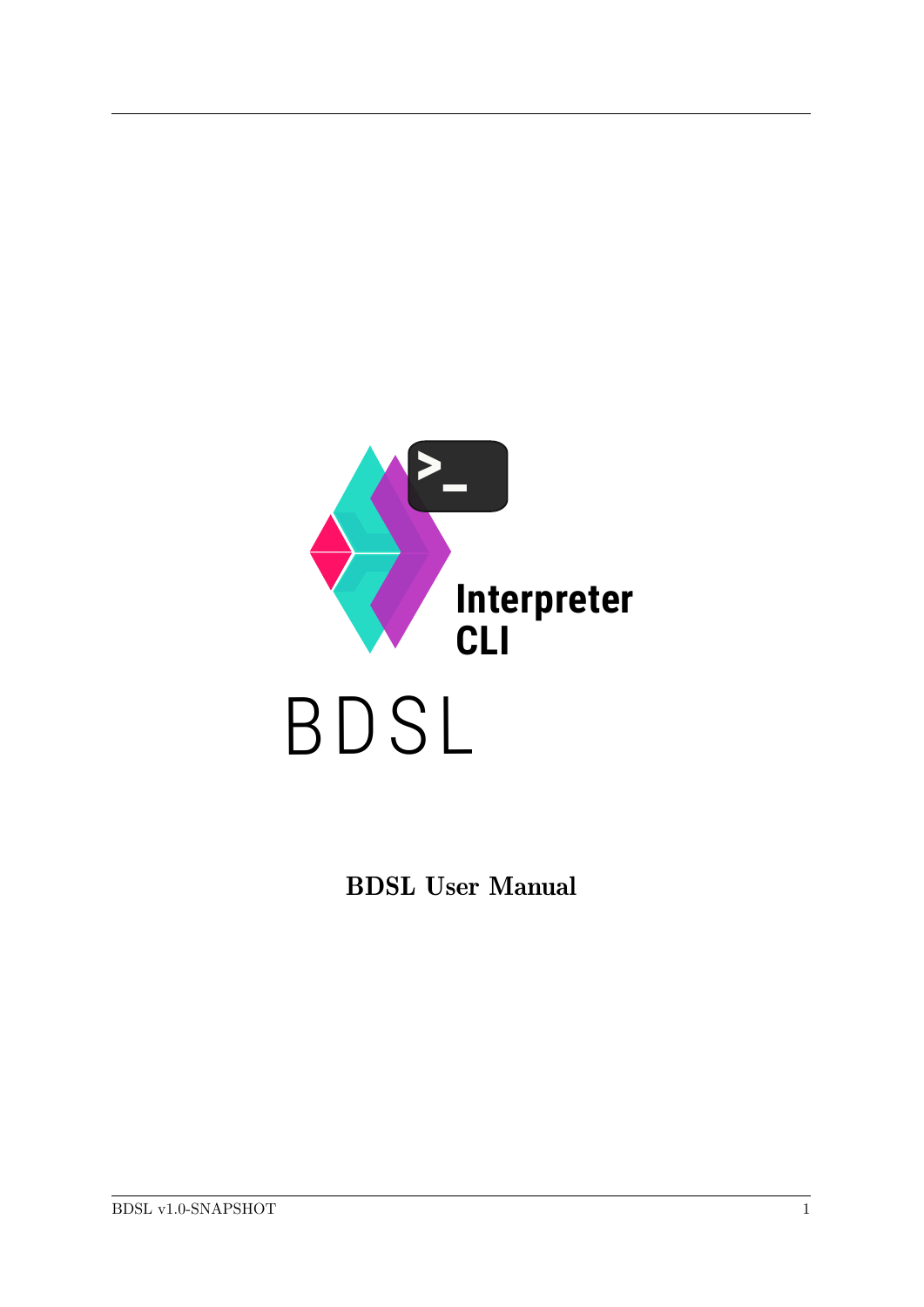# Bigraphical Domain-specific Language (BDSL): User Manual BDSL Version: v1.0-SNAPSHOT

Dominik Grzelak<sup>∗</sup> Software Technology Group Technische Universität Dresden, Germany

#### Abstract

This report describes Bigraphical DSL (BDSL), a domain-specific language for reactive systems, rooted in the mathematical spirit of the bigraph theory devised by Robin Milner. BDSL is not only a platform-agnostic programming language but also a development framework for reactive applications, written in the Java programming language, with a focus on stability and interoperability. The report serves as a user manual mainly elaborating on how to write and execute BDSL programs, further covering several features such as how to incorporate program verification. Moreover, the manual procures some best practices on design patterns in form of code listings. The BDSL development framework comes with a readyto-use interpreter and may be a helpful research tool to experiment with the underlying bigraph theory. The framework is further intended for building reactive applications and systems based on the theory of bigraphical reactive systems.

This report is ought to be a supplement to the explanation on the website <www.bigraphs.org>. The focus in this report lies in the basic usage of the command-line interpreter and mainly refers to the features available for the end-user, thus, providing a guidance for taking the first steps. It does not cover programmatic implementation details in great detail of the whole *BDSL Interpreter Framework* that is more suited to developers.





Acknowledgment This research project is funded by the German Research Foundation (DFG, Deutsche Forschungsgemeinschaft) as part of Germany's Excellence Strategy – EXC 2050/1 – Project ID 390696704 – Cluster of Excellence "Centre for Tactile Internet with Human-in-the-Loop" (CeTI) of Technische Universität Dresden.

<sup>∗</sup> Corresponding author; E-mail: dominik.grzelak@tu-dresden.de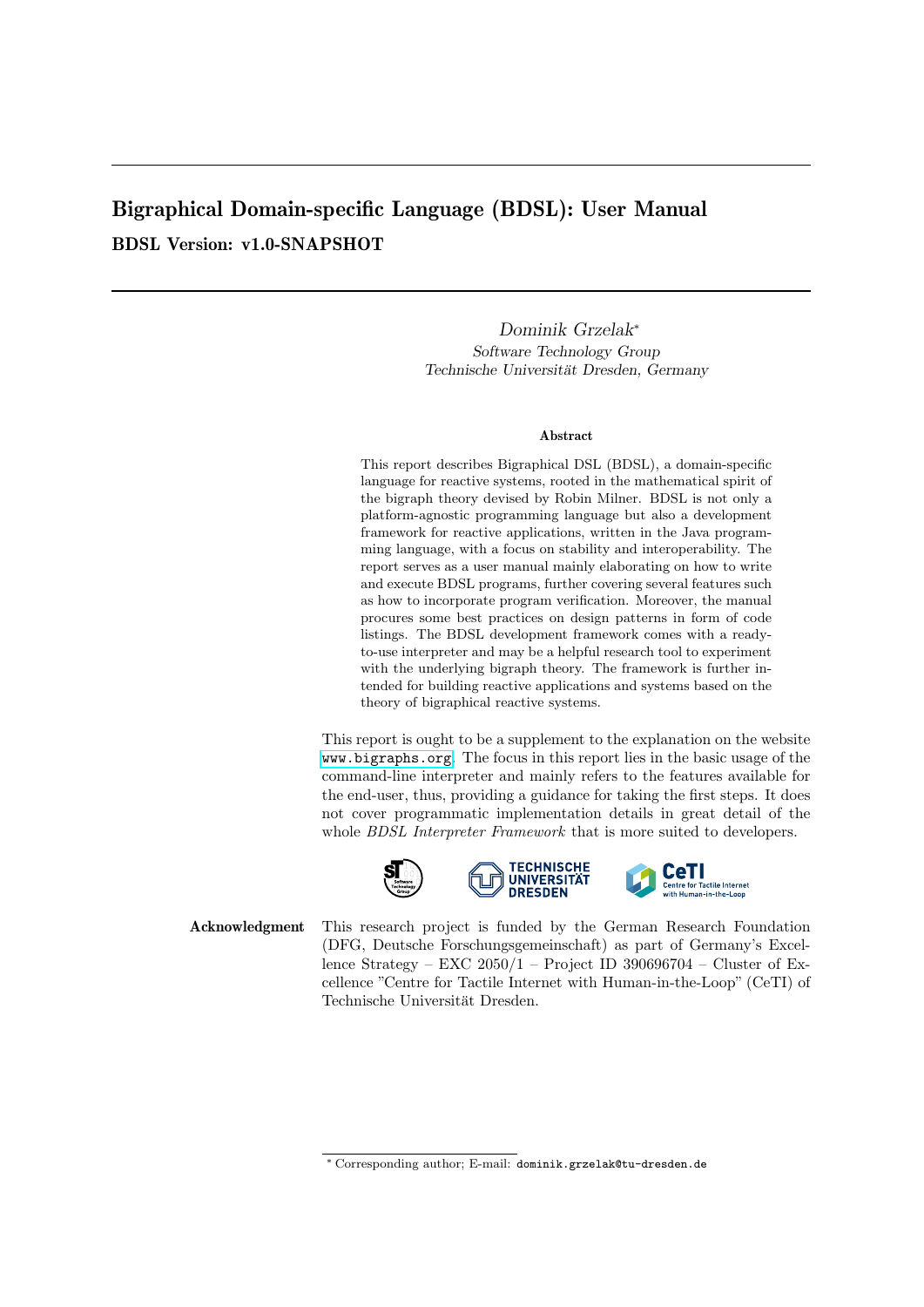## Contents

| $\mathbf{1}$ |         | Introduction                                                        | 5                |
|--------------|---------|---------------------------------------------------------------------|------------------|
|              | 1.1     | Bigraphical Reactive Systems and Programming                        | $\boldsymbol{6}$ |
|              | 1.2     |                                                                     | 9                |
|              | 1.3     | How to write and run BDSL programs? $\ldots \ldots \ldots$          | 10               |
|              | 1.4     |                                                                     | 10               |
|              | 1.5     |                                                                     | 10               |
| $\bf{2}$     |         | General Usage of the BDSL Interpreter Tool                          | 11               |
|              | 2.1     | The CLI Interpreter of BDSL                                         | 11               |
|              | 2.2     | Supplying a BDSL Program to the Interpreter $\dots \dots$           | 11               |
|              | 2.3     | Externalized Configuration                                          | 13               |
| 3            |         | <b>BDSL Program Structure</b>                                       | 18               |
|              | 3.1     | Elements of a BDSL program $\ldots \ldots \ldots \ldots \ldots$     | 18               |
|              | 3.2     |                                                                     | 18               |
|              | 3.3     | Scoping, Namespaces and Imports                                     | 19               |
|              | 3.4     |                                                                     | 21               |
|              | 3.5     | Event Listeners/Callbacks                                           | 27               |
| 4            |         | <b>Predefined Methods in BDSL</b>                                   | 29               |
|              | 4.1     | Printing to the Console $\ldots \ldots \ldots \ldots \ldots \ldots$ | 29               |
|              | 4.2     |                                                                     | 29               |
|              | 4.3     | Synthesizing Random Bigraphs                                        | 30               |
|              | 4.4     | Exporting Bigraph Variables                                         | 31               |
|              | 4.5     |                                                                     | 32               |
| 5            |         | <b>Examples</b>                                                     | 33               |
|              | 5.1     | Basic Mathematical Calculations the Bigraphical Way                 | 33               |
|              | 5.2     | Importing External Libraries                                        | 35               |
|              | 5.3     | Pathfinding: Naive Blind Search                                     | 37               |
|              | $5.4\,$ | Mutual Exclusion Problem                                            | 39               |
| 6            |         | <b>Advanced Topics</b>                                              | 42               |
|              | 6.1     |                                                                     | 42               |
|              | 6.2     | Using the Interpreter Programmatically $\ldots \ldots \ldots$       | 44               |
|              | 6.3     |                                                                     | 46               |
|              |         |                                                                     |                  |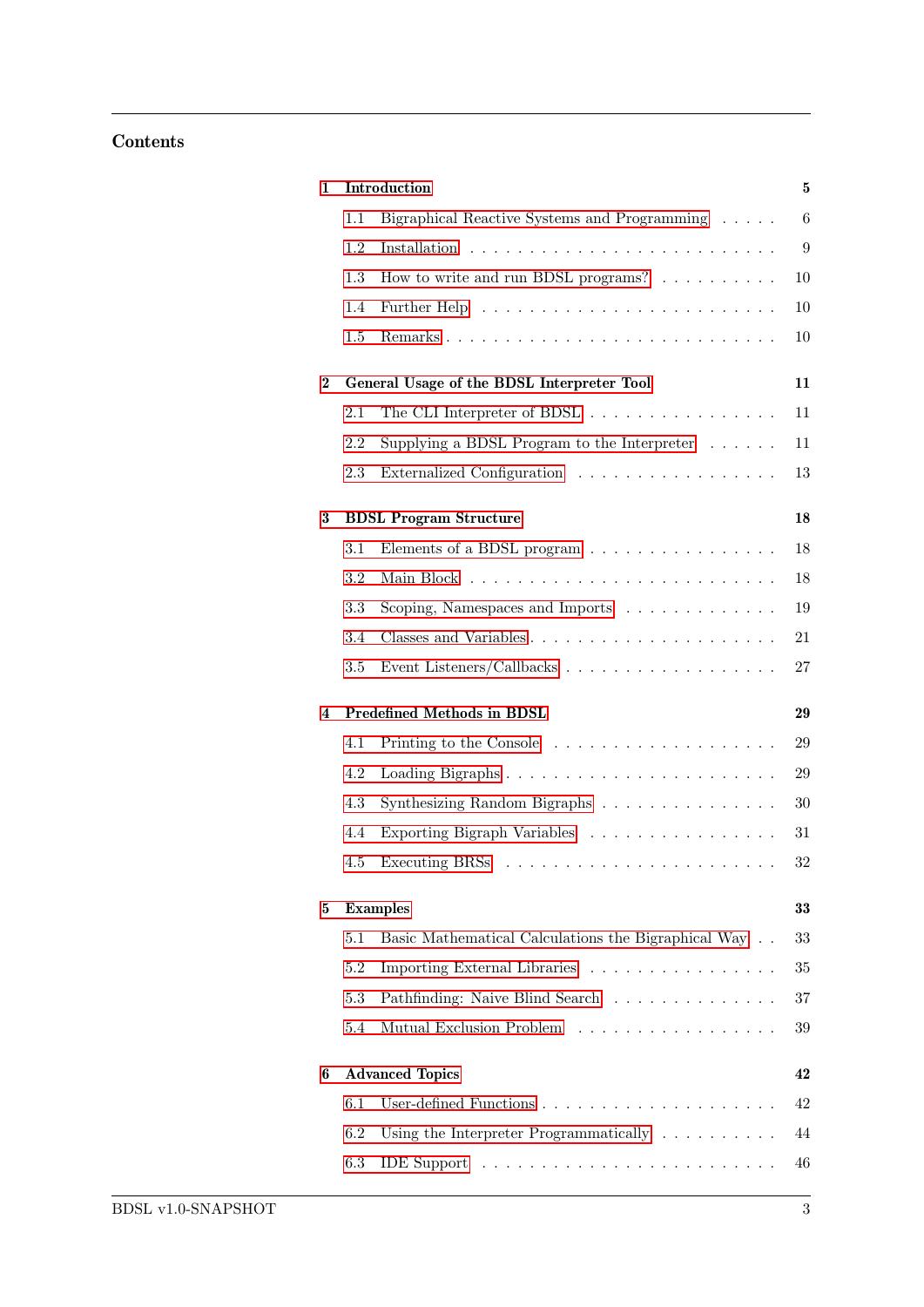|    | Conclusion                                                                                                                                                                                                                           |    |
|----|--------------------------------------------------------------------------------------------------------------------------------------------------------------------------------------------------------------------------------------|----|
|    | Future Work research research research Future Work research research research research research research research research research research research research research research research research research research research<br>7.1 | 47 |
|    | <b>References</b>                                                                                                                                                                                                                    | 49 |
|    | Appendix                                                                                                                                                                                                                             | 51 |
|    | A Configuration File for the BDSL Interpreter                                                                                                                                                                                        | 51 |
| B. | <b>BDSL Sample Programs</b>                                                                                                                                                                                                          | 51 |
| C  | Using the BDSL Interpreter Programmatically                                                                                                                                                                                          | 55 |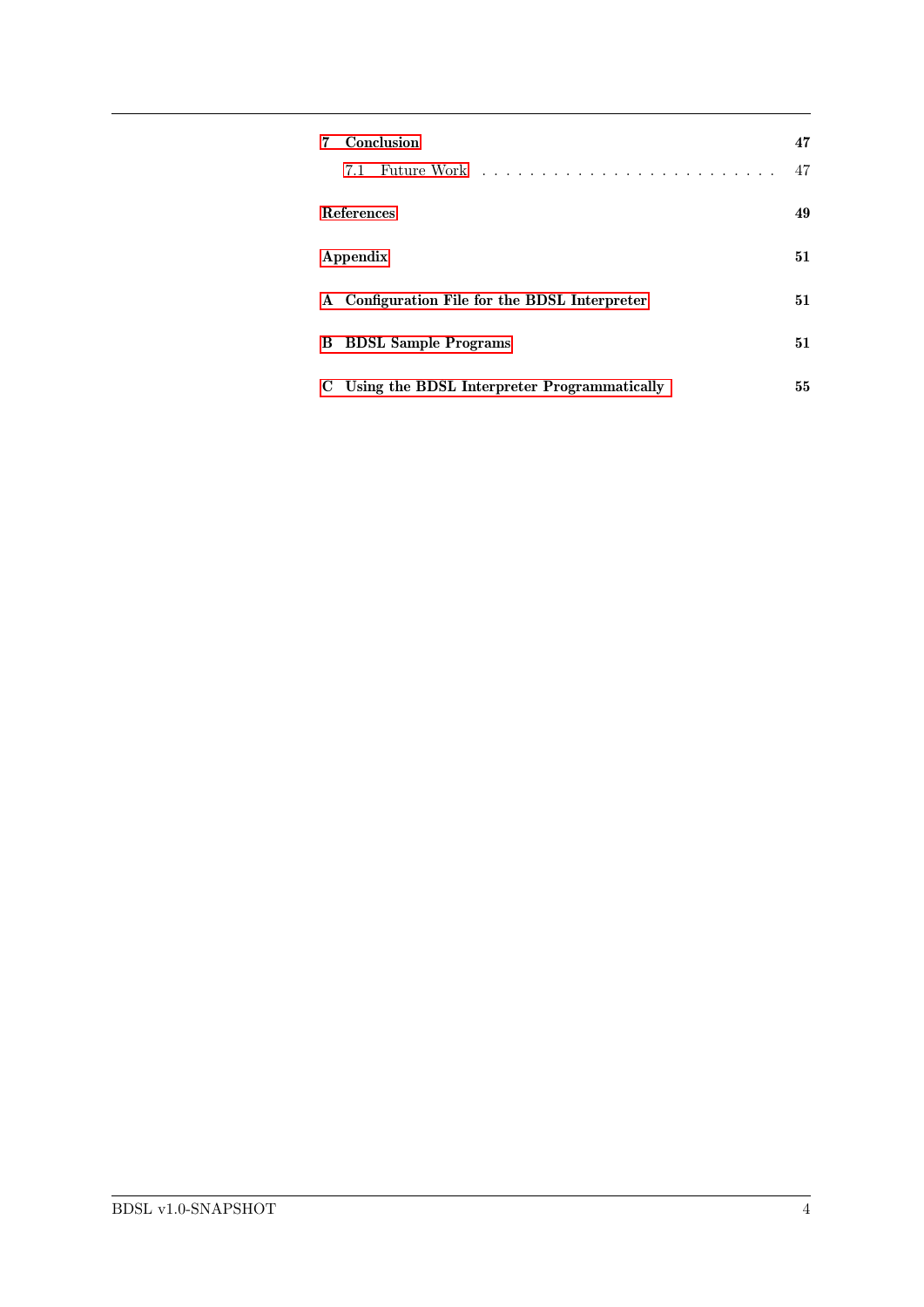### 1 Introduction

<span id="page-4-0"></span>In this report, we describe a reactive, rule-based, and model-driven language termed Bigraphical Domain-specific Language (BDSL), which is both a platform-agnostic, application-independent programming language and framework, written in Java, with a focus on stability and interoperability. BDSL can not only be employed to experiment with bigraphs but can also be used to write and verify software programs based on the bigraph theory.

What are bigraphs? Bigraphs [\[13\]](#page-48-1), devised by Robin Milner, are not only a special class of graphs where two individual structures are combined (i.e., a forest and a hypergraph), allowing to express two semantic dimensions at the same time explicitly, but are also a model of computation that can resemble the two core elements of ubiquitous computing, namely, location and communication (see [\[3\]](#page-48-2)). An example of an arbitrary bigraph is illustrated on the left-hand side in Figure [2.](#page-6-0)

> A distinctive feature of this theory, and the BDSL language and framework as well, is the ability not only to model reactive systems but at the same time enabling mathematical verification of the program's behavior based on correctness properties. In other words, BDSL allows to check different concerns of a program, such as correctness, safety or security, by mathematical means.

Application Domains The expressiveness of bigraphs makes it possible to use and exploit it in a variety of contexts. On the one hand, bigraphs can be used as any other graph structure to resemble data-structures, and on the other, found application in many fields such as for the modeling of context-aware systems [\[2\]](#page-48-3), cloud systems [\[17,](#page-49-0) [14\]](#page-48-4) wireless networks [\[4\]](#page-48-5), sensor networks [\[18\]](#page-49-1), indoor space models [\[22\]](#page-49-2), spatial-temporal entities [\[20\]](#page-49-3), or the formalization of the Web Services Business Process Execution Language (WS-BPEL) [\[9\]](#page-48-6), to mention a few.

<span id="page-4-1"></span>

Figure 1: Diagram of the major building blocks of the BDSL environment.

Environment around BDSL The major building blocks of the whole environment around BDSL is illustrated in Figure [1](#page-4-1) which puts the BDSL-related frameworks, explained in a moment, into relation. More about bigraphs and the *Bigraph Frame*work can be found on  $www.bigraphs.org$ .

> BDSL Interpreter Framework is the name of the Java framework that contains, among other things, the underpinning functionality of the interpretation behavior and implements the command-line tool. The usage of both the language and the interpreter is the main focus of this document. The project is available from [https://git-st.inf.tu-dresden.](https://git-st.inf.tu-dresden.de/bigraphs/bigraph-algebraic-interpreter) [de/bigraphs/bigraph-algebraic-interpreter](https://git-st.inf.tu-dresden.de/bigraphs/bigraph-algebraic-interpreter).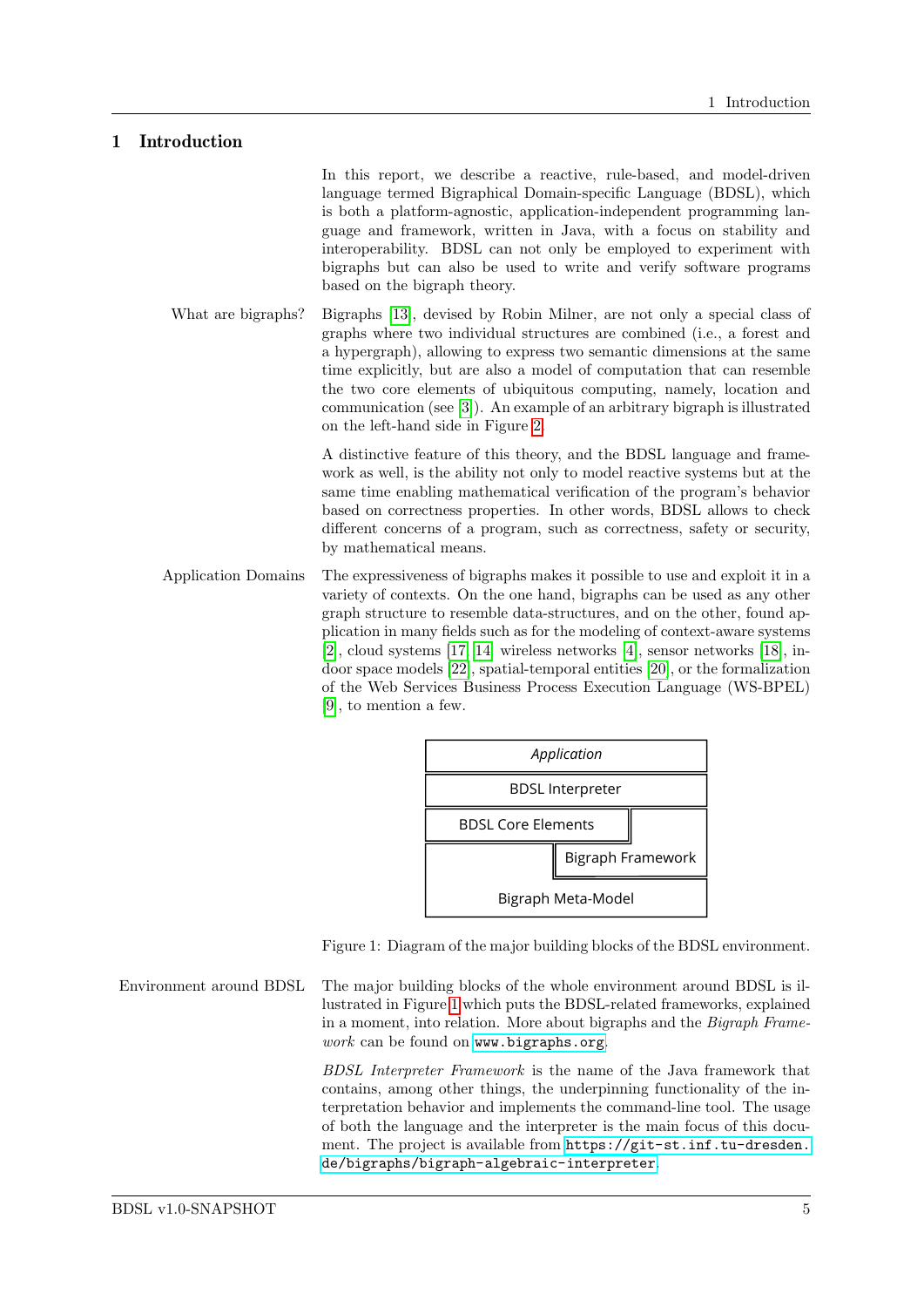<span id="page-5-0"></span>BDSL CE Framework is the name of the Java project that defines the grammar of BDSL and contains necessary language-specific implementations. The project is available from [https://git-st.inf.tu-dresden.](https://git-st.inf.tu-dresden.de/bigraphs/bigraph-dsl-ce) [de/bigraphs/bigraph-dsl-ce](https://git-st.inf.tu-dresden.de/bigraphs/bigraph-dsl-ce).

#### 1.1 Bigraphical Reactive Systems and Programming

- Dynamic Behavior Generally, bigraphs can be reconfigured using so-called *reaction rules*. Thus, reaction rules enable the modeling of arbitrary behavior which resembles a basic form of programming. Having these rules at hand allows one to straightforwardly express dynamic behavior. Commonly, a rule has a left-hand side and a right-hand side called the redex and reactum, respectively. The redex is to be matched in a host graph where the match is afterwards replaced with the reactum. To control the rule application, they are applied based on a strategy, a fixed workflow, or before/after certain conditions, for example.
- Reactive Systems Reactive systems perform their computation by reacting to stimuli from their environment. That means that to a great extend, the reactive system's behavior relies on external values and rules that are separate from the actual application source-code.
- Bigraphical Reactive A structure comprising a signature and a set of reaction rules is called Systems a bigraphical reactive system (BRS, see [\[13\]](#page-48-1)). Usually, it is augmented with a bigraph over the same signature, also termed *agent* here, that represents the initial state of the BRS to reconfigure with the given rules. Based on the facts given below, it will be apparent that BDSL provides a suitable foundation for programming reactive systems and BRSs in a canonical way.

#### 1.1.1 Managing Complexity of Software

To make the software development of reactive sytems more productive, maintainable and less error-prone, suitable patterns and programming models shall be employed which allow semi- or full adaptivity by convenient change management of the program's code at design or runtime with minimal non-invasive actions. In line with this, rule-based programming and model-driven development are known to reduce the software's  $\rightarrow$  Section [1.1.2](#page-6-1) complexity (see Section [1.1.2\)](#page-6-1). Making use of the notion and patterns of reactive systems is not only a suitable approach but also provides a more realistic view when dealing with distributed systems that behave non-deterministically in different contexts and strongly depend on external values from the environment (e.g., sensor values, user preferences, or location models).

- Modularity Bigraphs are naturally predestined for modular composition, which eases the creation of complex structures by simpler ones. This ability comes right from their mathematical underpinning by utilizing their categorical operators composition and product (see [\[13\]](#page-48-1)).
- Formal Verification BRSs (Section [1.1\)](#page-5-0) provide the necessary means to model and verify the behavior of a reactive system. The building blocks for this mathematical reasoning are provided by the underlying operational semantics that bigraphs employ. BRSs are a model of computation and utilize so-called Labeled Transition Systems as their operational semantic model, which are often used for concurrent programs and reactive, distributed systems (cf. [\[6\]](#page-48-7)). In particular, they "provide the basis for automatic system analysis and verification" [\[25\]](#page-49-4). We refer the reader to [\[16,](#page-48-8) [10,](#page-48-9) [1\]](#page-48-10), because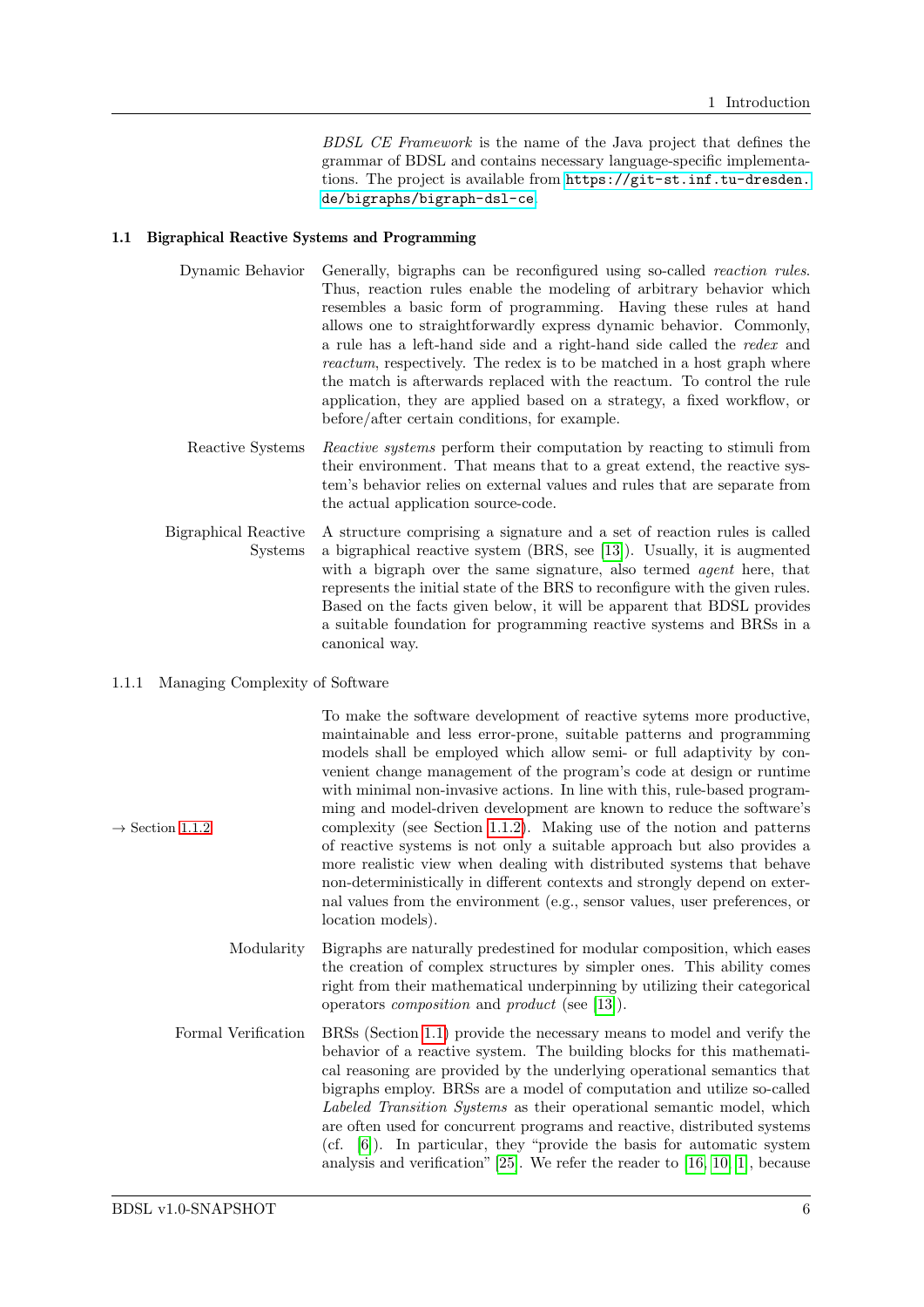<span id="page-6-1"></span>a more detailed description of the subject called formal methods would go beyond the scope of this report.

#### 1.1.2 Programming Models and Paradigms

Rule-based Programming Commonly, expert systems or other AI-driven software apply rule engines in order to primarily model knowledge by means of rules. Rule-based Programming (RP) is regarded as programming paradigm or programming model in line with Object-oriented Programming (OOP) or Functional Programming (FP), for instance, where classes or functions, respectively, are the primary artifacts to program with. Thus, RP provides a different approach to dynamically implement, configure and change the behavior of a system, application or module in any architecture or software, primarily by means of rules.

RP is concerned with three main questions (see [\[24,](#page-49-5) p. 25]):

- 1. Where is the source of the rules?
- 2. When, how and where do rules change the behavior of the application?
- 3. Which effect has the changed behavior of the application before/whilst/after execution and appliance of the rules?

The reader may refer to [\[24\]](#page-49-5), in order to get familiar with this kind of programming.

Model-driven Development Compared with Model-driven Development (MDD), models are the primary artifacts and transformations are considered as the fundamental operations for and on these models. To obtain another view of the bigraphical programming model presented here, we can follow the general vision of MDD that in the broader sense programming is model transformation, and further, on a lower mathematical level that *graph rewriting*, which BRSs resemble, can be regarded as model transformation.

> <span id="page-6-0"></span>Thus, to close the loop with RP and MDD in mind, we may argue that bigraphical reaction rules can be regarded as a model transformation language for bigraphs; and that the bigraph theory represents a form of rule-based model-driven programming. The following analogy may help: Reaction rules are both rules in RP and model transformation specification in MDD.



Figure 2: A bigraph B with signature  $\Sigma$  (left-hand side) and its corresponding type graph G over  $TG_{\Sigma}$ compatible to  $\Sigma$  (right-hand side). The metamodel of G is shown in Figure [3.](#page-7-0)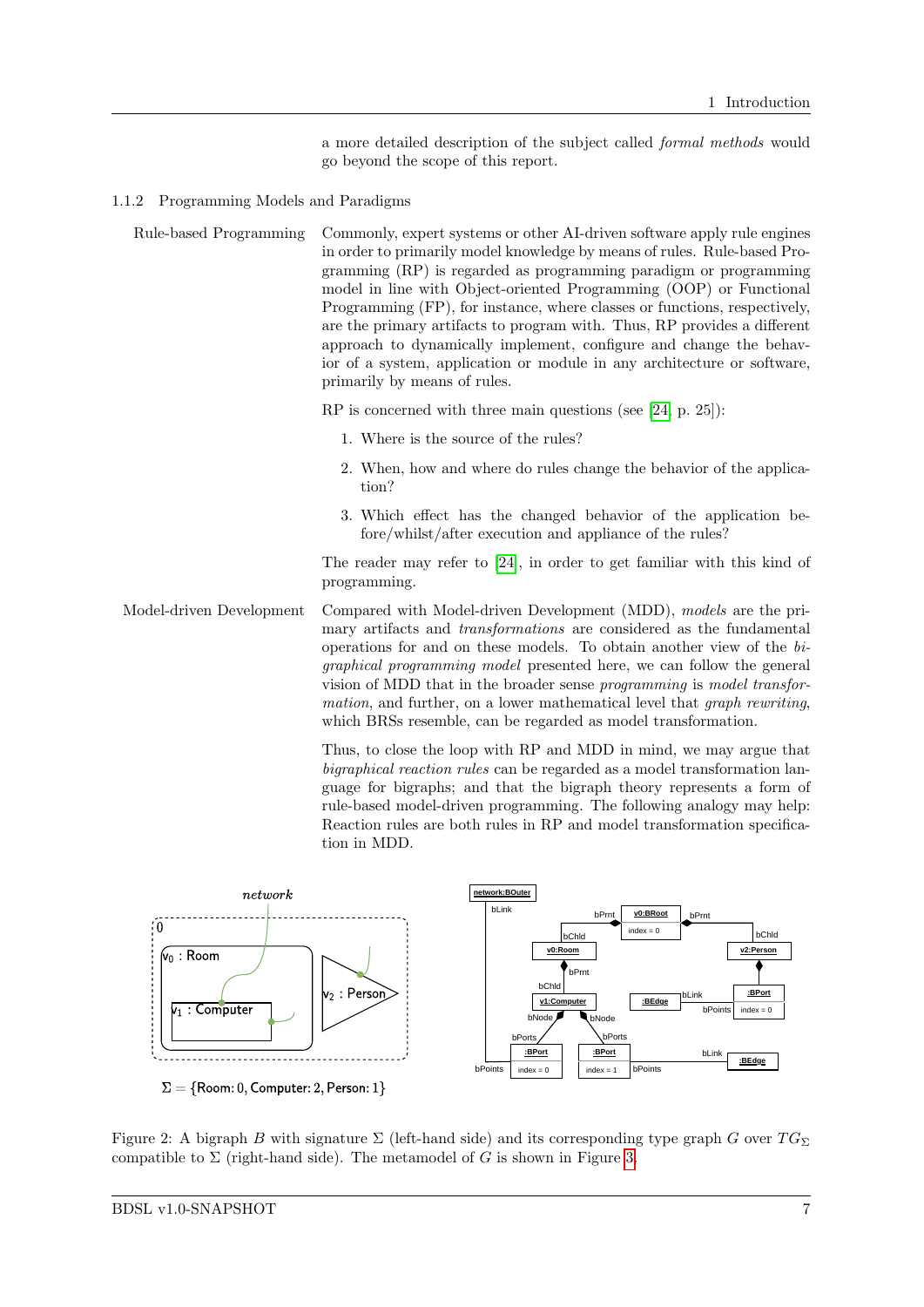#### 1.1.3 Yet Another Bigraph Tool?

<span id="page-7-2"></span>BDSL was grown of the need to provide a more recent software exposition of a bigraphical tool that is developed with the two aspects maintainability and extensibility in mind for longevity. In fact, this is one of the major driver to contribute to the research of the bigraph theory and evaluation of real-world scenarios.

- Alternative Tools Until now, the lack of sophisticated bigraphical tools impede building elaborated real-world applications based on the bigraph theory. Currently available bigraph tools can hardly be integrated in any software. The reason is that there are only a few working implementations of tools to compare. No systematic study has been reported in the scientific literature to evaluate all existing tools in detail. To fill this gap and understand the differences and commonalities of all available tools we are in the process of conducting a comparative study (not yet published) including a thorough analysis of these tools, namely, BigMC, BigraphER, BigRED, BigM, jLibBig, bigraphspace, DBtk and BPL Tool, to mention a few. In this study, we come to the preliminary conclusion that the majority of the examined tools do not possess the maturity to be used effortlessly and to be integrated in other software to build on the foundations of the, still young, bigraph theory. Most of them are outdated (4-10 years), not maintained anymore (e.g., BigMC, BigRED), or discontinued (e.g., DBtk). Moreover, the proprietary formats of these tools hamper the interoperability across these tools which make it difficult to build bigraphical tool chains (see [\[11\]](#page-48-11)) or any other kind of software that wants to exploit the bigraph theory. Though, current bigraph tools such as BigraphER [\[19\]](#page-49-6) are still suitable for experimentation.
- Bigraph Metamodels To partly alleviate these shortcomings, a model-driven development approach was followed for the development of BDSL and also its underlying components such as *Bigraph Framework*<sup>[1](#page-7-1)</sup>. Therefore, the generic metamodel described in [\[11\]](#page-48-11) was employed, particularly to encode bigraphical models by the EMOF standard. To illustrate, Figure [3](#page-7-0) depicts the bigraphical metamodel, also called type graph  $TG_{\Sigma}$ , of the typed graph G in Figure [2](#page-6-0) (right-hand side), which is the representation of a concrete bigraph and compliant with the EMOF standard. This metamodel "serves

<span id="page-7-1"></span><span id="page-7-0"></span><sup>1</sup> Refer also to Figure [1,](#page-4-1) where its dependency relationships are depicted. More information on *Bigraph Framework* is available from <www.bigraphs.org>.



Figure 3: Type Graph  $TG_{\Sigma}$  compatible to  $\Sigma$  of the bigraph *B* and type graph *G* both depicted in Figure [2.](#page-6-0)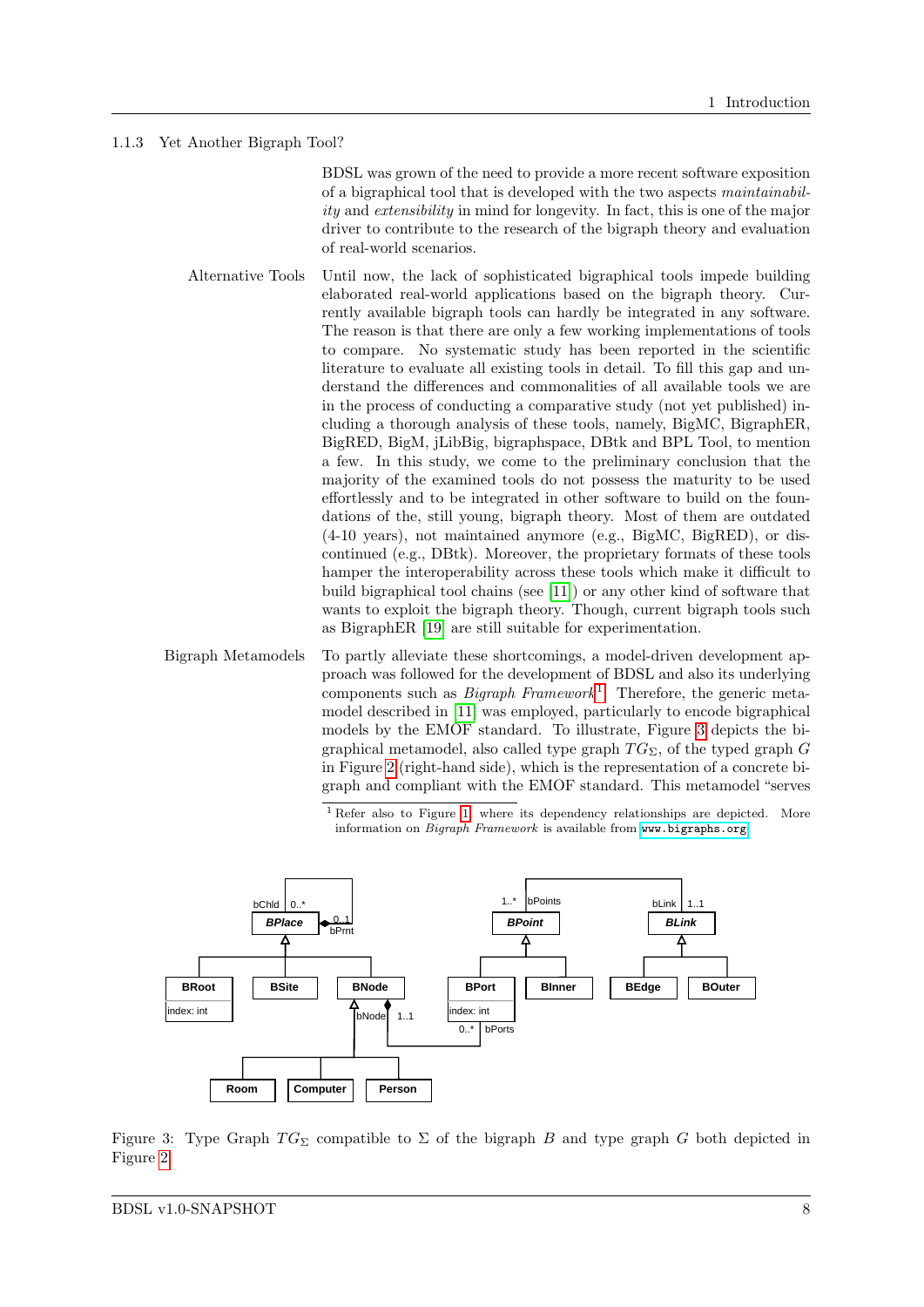as an abstract syntax specification" [\[11,](#page-48-11) p. 19], which allows to derive instance models that syntactically conform to this metamodel.[2](#page-8-1)

Furthermore, another metamodel was developed that describes the structure and semantic of BDSL programs and provides ample opportunities for extensions. It incorporates the generic bigraphical metamodel of Kehrer et. al. [\[11\]](#page-48-11) for any bigraph expression: In what follows, any  $\rightarrow$  Section [3.4.2](#page-21-0) bigraph variable over a signature  $\Sigma$  (Section [3.4.2\)](#page-21-0) is internally always an instance of a bigraphical metamodel, such as  $TG_\Sigma$  in Figure [3,](#page-7-0) for instance.

#### 1.2 Installation

<span id="page-8-0"></span>First of all, BDSL is an open-source research project and thus primarily distributed as source code to be built manually. The source code can be obtained via this repository: [https://git-st.inf.tu-dresden.de/](https://git-st.inf.tu-dresden.de/bigraphs/bigraph-algebraic-interpreter) [bigraphs/bigraph-algebraic-interpreter](https://git-st.inf.tu-dresden.de/bigraphs/bigraph-algebraic-interpreter).

Prerequisites BDSL is written in the Java programming language. Therefore, the JDK or JRE (minimum version 11) must be installed depending on the intended use: Acquire the JDK 11 for active development or just the JRE if only running the tool is sufficient. Further Git is needed in order to clone the repository mentioned above. Also Maven (minimum version 3.6) is used for the build management.

#### 1.2.1 Build Configuration

<span id="page-8-2"></span>First, clone the Git repository by using the link provided above. After, change into the created directory. Then, execute the following commands inside this directory within a terminal to start the build process:

```
1 $ git clone -b 'v1.0-SNAPSHOT' --depth 1
     https://git-st.inf.tu-dresden.de/bigraphs/bigraph-
     algebraic-interpreter
2 $ cd ./ bdsl - algebraic - bigraph - interpreter /
 3 $ mvn clean install - DskipTests
```
The first line checks out the given tag v1.0-SNAPSHOT (i.e., the current version of BDSL) of the specified repository without cloning the complete commit history. In the last line, the build process of all interpreter components is started using Maven. After completion the tool can then be located inside the folder ./bigraph-algebraic-interpretercli/target/bdsl-1.0-SNAPSHOT.jar from the root directory of the cloned repository.

#### 1.2.2 Downloading the Binaries

<span id="page-8-3"></span>Although, BDSL is primarily available as source-code, the binaries can also be obtained directly. The compiled tool is available from

[https://git-st.inf.tu-dresden.de/bigraphs/bigraph-algebraic](https://git-st.inf.tu-dresden.de/bigraphs/bigraph-algebraic-interpreter/-/releases)[interpreter/-/releases](https://git-st.inf.tu-dresden.de/bigraphs/bigraph-algebraic-interpreter/-/releases). Nevertheless, to obtain the latest version the  $\rightarrow$  Section [1.2.1](#page-8-2) project can be build directly (see Section [1.2.1\)](#page-8-2).

> This distribution includes a launcher script to run the tool effortlessly on most Unix-like platforms. Therefore, consult the README.md of the

<span id="page-8-1"></span><sup>&</sup>lt;sup>2</sup> In turn, the metamodel of  $TG_\Sigma$  is a generic type graph called  $TG_{Base}$ , which contains no information about the bigraphical signature  $\Sigma$  (see [\[11\]](#page-48-11)). Thus,  $TG_{\Sigma}$  is an extension of  $TG_{Base}$ .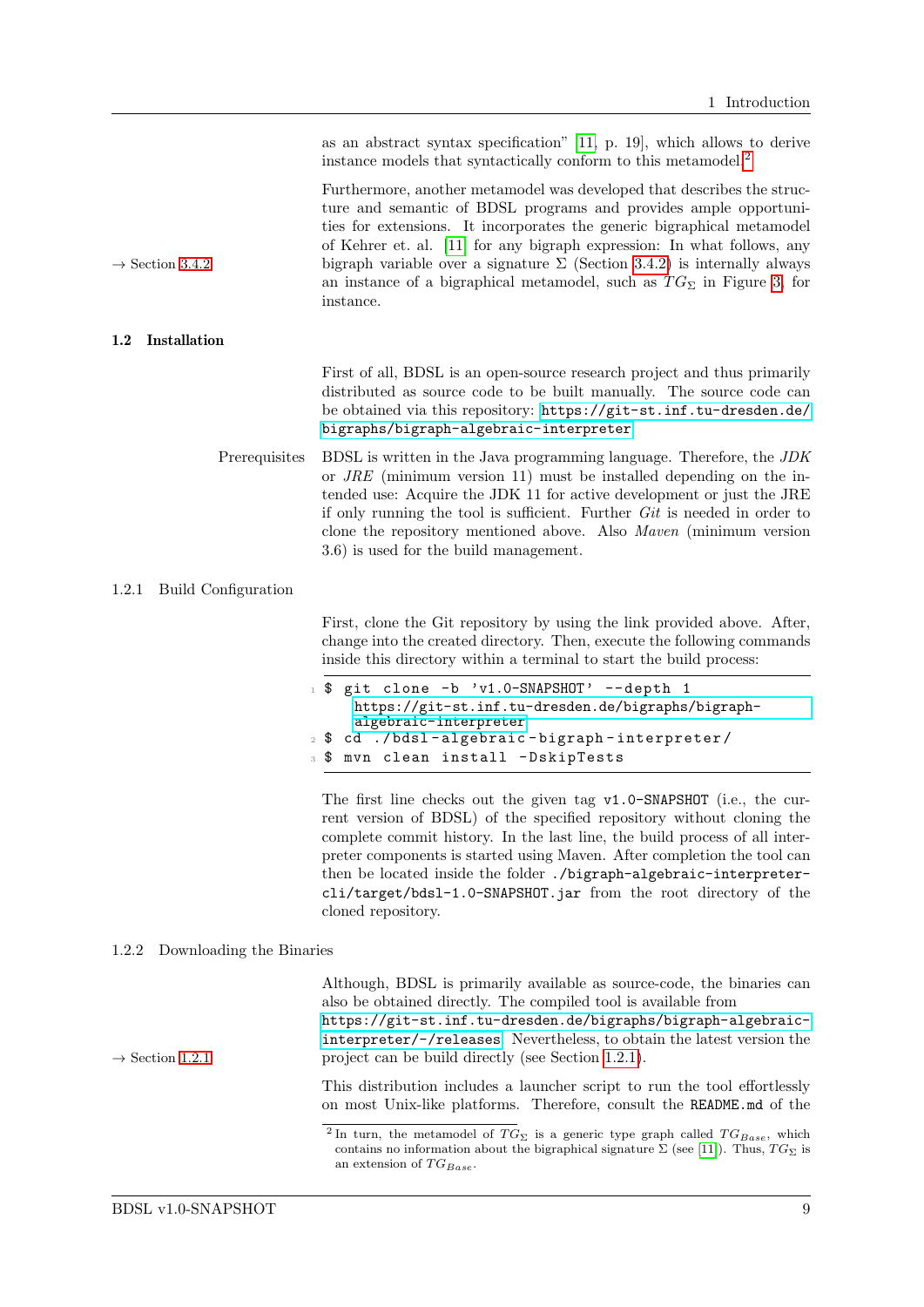<span id="page-9-2"></span><span id="page-9-1"></span><span id="page-9-0"></span>

|                                         | BDSL Interpreter Framework repository (https://git-st.inf.tu-<br>dresden.de/bigraphs/bigraph-algebraic-interpreter) for further<br>instructions.                                                                                 |
|-----------------------------------------|----------------------------------------------------------------------------------------------------------------------------------------------------------------------------------------------------------------------------------|
| 1.3 How to write and run BDSL programs? |                                                                                                                                                                                                                                  |
|                                         | Writing BDSL programs is possible with                                                                                                                                                                                           |
|                                         | $\bullet$ any text editor (e.g., Visual Code), or                                                                                                                                                                                |
| $\rightarrow$ Section 6.3               | • Theia BDSL (a browser application, see Section 6.3).                                                                                                                                                                           |
|                                         | To run BDSL programs the following options are available:                                                                                                                                                                        |
| $\rightarrow$ Section 1.2               | • Via the command-line tool, which is mainly used in this report<br>(Section 1.2). It can also be accessed via the integrated terminal<br>window in Theia BDSL.                                                                  |
| $\rightarrow$ Section 6.2               | • Via the BDSL Interpreter Framework to programmatically start<br>BDSL programs in Java applications. This topic, however, is not<br>elaborated here in great detail. Though, Section 6.2 provides a brief<br>introduction.      |
| <b>Further Help</b><br>$1.4\,$          |                                                                                                                                                                                                                                  |
|                                         | Learning by examples is a useful strategy to get acquainted very fast with<br>the BDSL syntax and features:                                                                                                                      |
| $\rightarrow$ Section 5                 | • Section 5 illustrates by examples how to model typical problems in<br>computer science the bigraphical way.                                                                                                                    |
|                                         | • Moreover, the website www.bigraphs.org provides further infor-<br>mation on the underlying <i>Bigraph Framework</i> and other related<br>components (refer also to Figure 1), which are particularly useful<br>for developers. |
|                                         | • Robin Milner's book entitled "The Space and Motion of Communi-<br>cating Agents" [13] is a self-contained resource about the bigraph<br>theory and adequate to provide the necessary mathematical back-<br>ground.             |
| Remarks<br>$1.5\,$                      |                                                                                                                                                                                                                                  |
|                                         | A BDSL program, also simply referred to as program here, is also called<br>a BDSL document.                                                                                                                                      |
|                                         | LHS and RHS are short for left-hand side and right-hand side, respec-<br>tively.                                                                                                                                                 |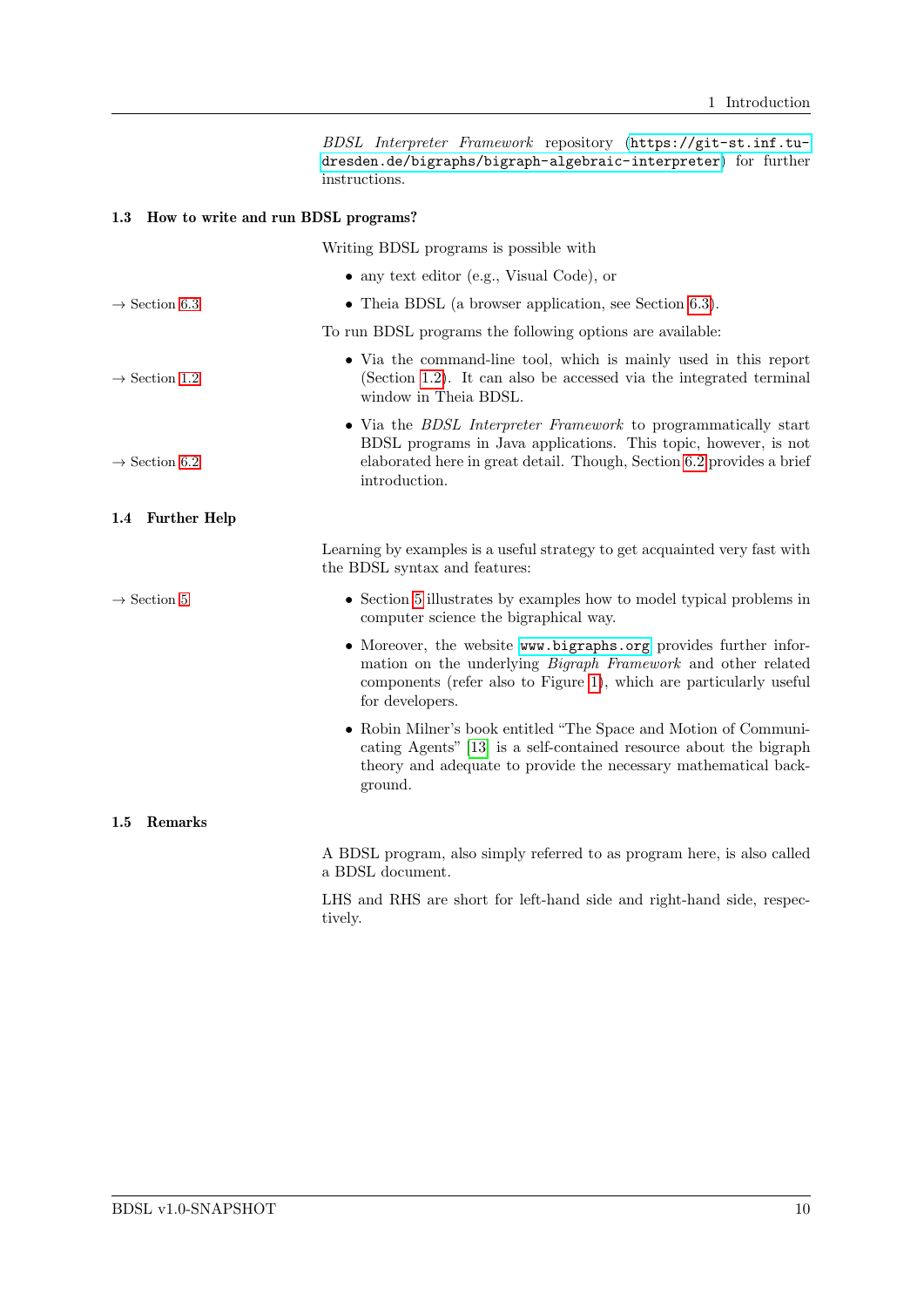### 2 General Usage of the BDSL Interpreter Tool

#### 2.1 The CLI Interpreter of BDSL

<span id="page-10-1"></span><span id="page-10-0"></span>BDSL can be, as with most other DSLs, implemented by interpretation and code generation. As apparent from the name, the CLI interpreter implements the interpretation approach to execute BDSL programs.

Here, interpretation means that a BDSL program is treated like a script that is evaluated at run-time. That mans that no executable binary is created.

Generally, the BDSL interpreter can be used from the command-line by issuing the following command:

<sup>1</sup> \$ java - jar bdsl.jar <options... >

In order to make the execution more convenient under different operating systems, a start script for Unix-like operating systems is provided to ease  $\rightarrow$  Section [1.2.2](#page-8-3) the use of BDSL (see Section [1.2.2\)](#page-8-3). For the rest of this manual, we will refer to the start scripts only. For example, instead of the call above, one can simply use the command "bdsl  $\leq$ options...>" in the terminal to achieve the same.

> When starting the CLI interpreter for the first time without arguments, it will first introduce itself with a banner and exit gracefully afterwards:

Listing 1: Starting the interpreter from the command-line.

| 2 $  -$<br>3   _ ) (_) ___ _ _ _ _ _ _ _ _ _    _      \  / __     <br>$\sim$ 0.000 $\sim$ 0.000 $\sim$ 0.000 $\sim$ 0.000 $\sim$ 0.000 $\sim$ 0.000 $\sim$ 0.000 $\sim$ 0.000 $\sim$ 0.000 $\sim$ 0.000 $\sim$ 0.000 $\sim$ 0.000 $\sim$ 0.000 $\sim$ 0.000 $\sim$ 0.000 $\sim$ 0.000 $\sim$ 0.000 $\sim$ 0.000 $\sim$ 0.000 $\sim$ 0.000 |  | $_1$ \$ $bds1$ |  |  |  |  |  |
|--------------------------------------------------------------------------------------------------------------------------------------------------------------------------------------------------------------------------------------------------------------------------------------------------------------------------------------------|--|----------------|--|--|--|--|--|
|                                                                                                                                                                                                                                                                                                                                            |  |                |  |  |  |  |  |

Disabling the Banner See Section [2.3](#page-12-0) on how to disable the banner at startup.

#### 2.1.1 Command-line Option Format

<span id="page-10-3"></span>The BDSL interpreter tool accepts various command-line options. Options are passed to the interpreter by prefixing them with a dash - (short options) or a double dash  $-$  (long options), followed by the option's name.

Some options act as switches when passed without a value, whereas other options may be used to pass also values to a BDSL program. Therefore, the value for an option is specified using an equal sign = between the option's name and its value.

A list of all options can be printed when calling the interpreter with the --help switch. The output is shown below in Figure [4.](#page-11-0) More details on  $\rightarrow$  Section [2.3.3](#page-15-0) the meaning of some command-line options are given in Section [2.3.3.](#page-15-0)

### 2.2 Supplying a BDSL Program to the Interpreter

<span id="page-10-2"></span>In the current version, a BDSL program for the interpreter can be provided from the filesystem. Listing [2](#page-11-1) shows how to supply a BDSL doc-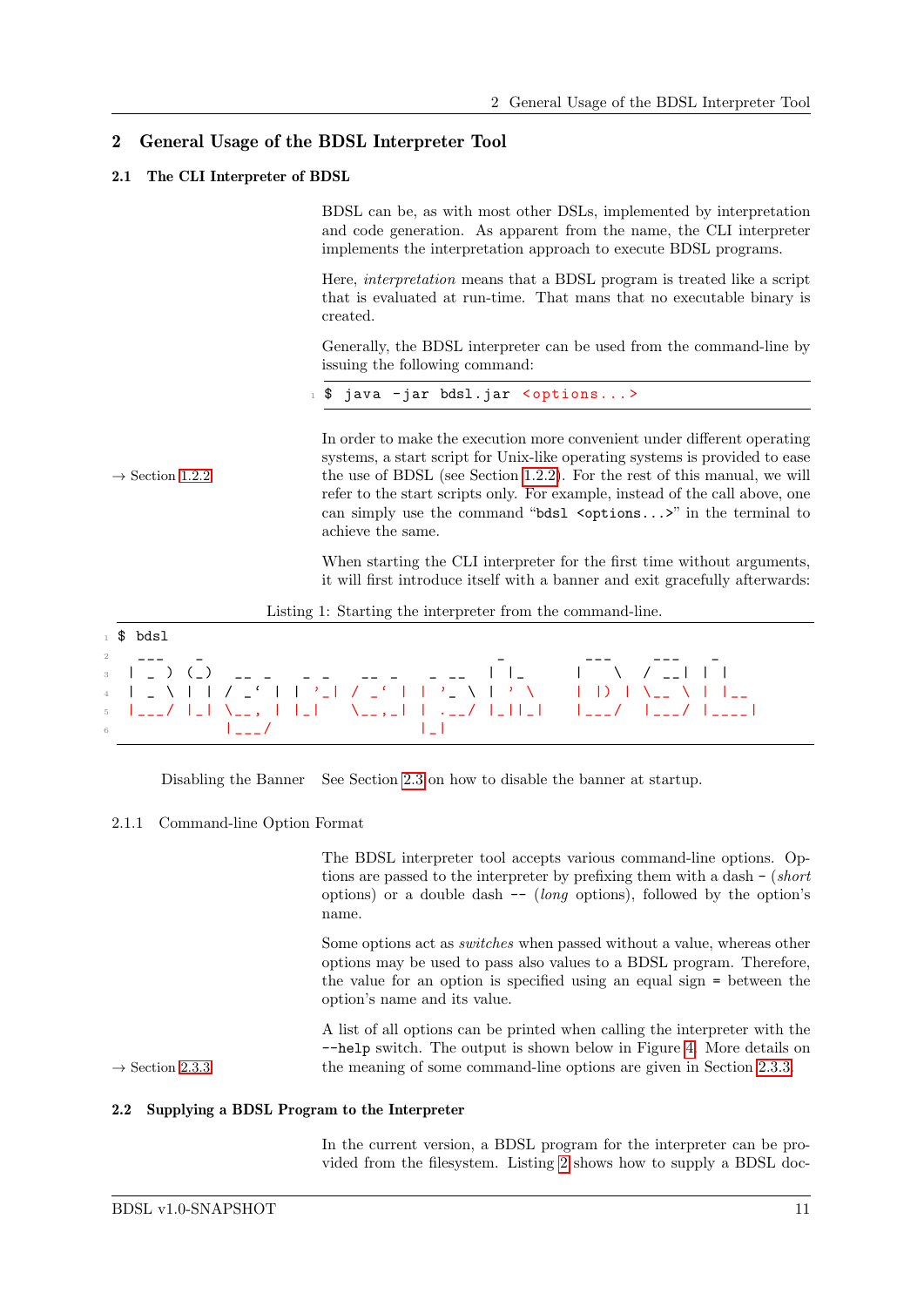<span id="page-11-0"></span>

| usage: BDSL interpreter tool                                               |                                                         |
|----------------------------------------------------------------------------|---------------------------------------------------------|
| -B <property=value></property=value>                                       | set the value for the given properties.                 |
| -D <property=value></property=value>                                       | set the value for the given properties.                 |
| -disableBanner, --disableBanner                                            | Disables the banner at startup                          |
| -h,--help                                                                  | print this message and exit                             |
| -i,--include= <filename(s) file(s)="" include="" of=""></filename(s)>      | Additional file(s) to include. The file order is also   |
|                                                                            | the order in which the file(s) are loaded. Items are    |
|                                                                            | separated by a comma.                                   |
| -iudf,--includeUdf= <filename(s) archive(s)="" of="" udf=""></filename(s)> | Additional user-defined function archive(s) to include. |
|                                                                            | The file order is also the order in which the file(s)   |
|                                                                            | are loaded. Items are separated by a comma.             |
| -m,--main= <main file="" program=""></main>                                | the filename of the main BDSL file to interpret         |
| -outputDir,--outputDir= <name folder="" of="" output=""></name>            | The base output folder for all generated files.         |
| -v.--verbose= <arg></arg>                                                  | Verbosity of the output. Possible values are: TRACE,    |
|                                                                            | DEBUG, INFO, WARN, ERROR, FATAL, OFF.                   |
| -version, --version                                                        | print the version information and exit                  |

Figure 4: The output of the interpreter tool is shown when called with the -help switch.

ument for the interpreter from the filesystem and also the exemplary output after its execution.[3](#page-11-2)

Listing 2: Interpreting a BDSL program.

```
1 $ bdsl --main = test_bds1_01.bds12 \qquad \qquad \qquad \qquad \qquad \qquad \qquad \qquad \qquad \qquad \qquad \qquad \qquad \qquad \qquad \qquad \qquad \qquad \qquad \qquad \qquad \qquad \qquad \qquad \qquad \qquad \qquad \qquad \qquad \qquad \qquad \qquad \qquad \qquad \qquad \qquad \qquad3 | _ ) (_) __ _ _ _ _ _ _ _ _ _ _ | |_   |   \   / __| | |
 4 | _ \ | | / _ ' | | '_| / _' | | '_ \ | ' \ | |) | \__ \ | |__
5 |___/ |_| \__ , | |_| \__ ,_| | .__/ |_||_| |___/ |___/ | ____ |
 6
7 Printing bigraph variable as Ecore model ...
8 \le ?xml version="1.0" encoding="UTF-8"?>
9 < bigraphMetaModel : BBigraph xmi: version ="2.0" xmlns :xmi =" http :// www.omg
      .org/XMI" xmlns:xsi="http://www.w3.org/2001/XMLSchema-instance"
      xmlns : bigraphMetaModel =" de.tud.inf.st. bigraphs " xsi: schemaLocation
      =" de.tud.inf.st. bigraphs jar: file :/ home / dominik /. m2/ repository /de/
      tudresden /inf/st/ bigraphs / model / bigraph -ecore - model /1.1.0/ bigraph -
      ecore -model -1.1.0. jar !/ model / bigraphBaseModel . ecore " >
10 <br/>bRoots>
11 <bChild xsi: type="bigraphMetaModel: a" name="v0"/>
12 <bChild xsi: type="bigraphMetaModel: b" name="v1"/>
13 <bChild xsi: type="bigraphMetaModel: b" name="v2"/>
_{14} </bRoots>
15 </ bigraphMetaModel : BBigraph >
16 Translating BRS to BigMC ...
17 % passive a : 1;
18 % passive b : 1;
19
20
21 a | b | b -> b | a;
22
23 a | b | b ;
24
25 % check
```
The used BDSL example program test\_bdsl\_01.bdsl is printed in full length in the appendix in Listing [36.](#page-50-2) As apparent from the program's

<span id="page-11-2"></span> $^3$  Future works considers loading and storing BDSL programs from and to a database (see Section [7.1\)](#page-46-1).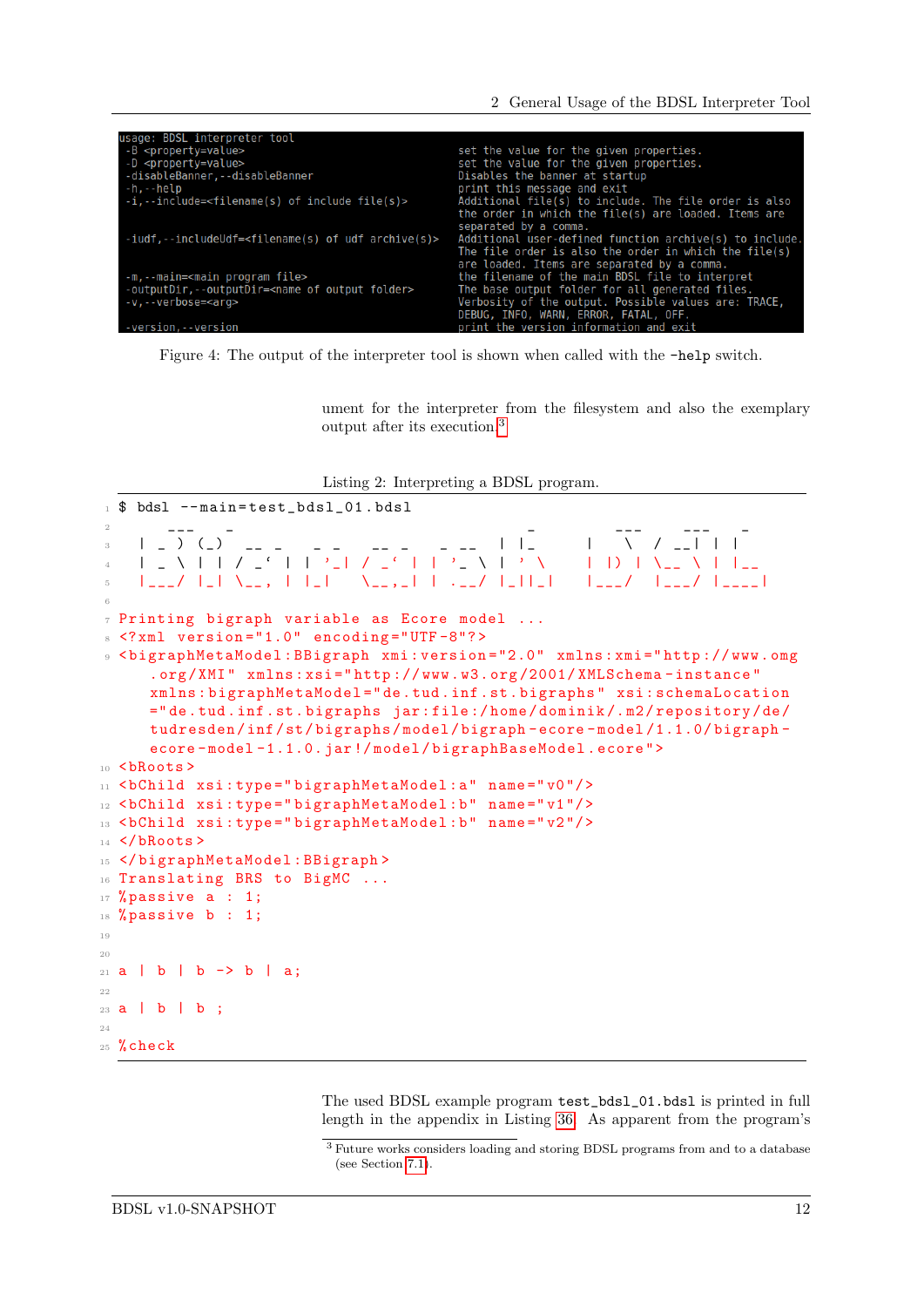call above, the argument --main points to the resource path of the BDSL document to be interpreted by the tool. Concerning the output, the tool first introduces itself with a banner, then prints the bigraph variable \$bigVar as Ecore model to the console, before exporting the declared BRS variable  $\frac{1}{2}$  sexample to the console in the term language of BigMC  $^4$  $^4$ .

Variables and methods are discussed later in the course of this user manual— before, the configuration concept of the BDSL interpreter shall be introduced.

<span id="page-12-0"></span>Different kinds of options, such as key-value pairs and flags, can be set

### 2.3 Externalized Configuration

| $\rightarrow$ Section 2.3.1             | to change various details of a BDSL program or its bigraph model dec-<br>larations. To give an idea, it is possible to globally specify certain prop-<br>erties of the bigraph models (e.g., the namespace URI of the models,<br>see Section 2.3.1) for the whole program, or the execution details of the<br>interpreter, among other things. |
|-----------------------------------------|------------------------------------------------------------------------------------------------------------------------------------------------------------------------------------------------------------------------------------------------------------------------------------------------------------------------------------------------|
| Variants and Precedence                 | All configurable properties can be adjusted by several means. For in-<br>stance, configuring a BDSL program can be accomplished by setting<br>various properties in an externalized configuration file. Moreover, the<br>following mechanisms exist, which are in the order of precedence:                                                     |
| $\rightarrow$ Section 2.3.3             | 1. Command-line arguments,                                                                                                                                                                                                                                                                                                                     |
| $\rightarrow$ Section 2.3.2             | 2. External Configuration Files, and                                                                                                                                                                                                                                                                                                           |
| $\rightarrow$ Section 2.3.1             | 3. Magic Comments.                                                                                                                                                                                                                                                                                                                             |
| ! $\rightarrow$                         | Note that higher items in the list will override properties that are also<br>specified by items lower in the list.                                                                                                                                                                                                                             |
| $! \rightarrow$                         | Note further that not all options can be specified by all three configuration<br>mechanism above.                                                                                                                                                                                                                                              |
| Overview of Configurable<br>Properties  | Therefore, Table 1 gives an overview of all available configurable proper-<br>ties, and under which configuration mechanism they can be accessed and<br>modified. Their usage is explained in the following subsections.                                                                                                                       |
| Example: Disabling the<br><b>Banner</b> | As an example, we show how to disable the introductory banner of the<br>CLI interpreter at startup (refer to Listing 2) via a command-line option. <sup>5</sup><br>To run the interpreter without showing the banner, add the following<br>argument to the call:                                                                               |
| $\mathbf{1}$                            | bdsl --disableBanner<br>$\cdots$                                                                                                                                                                                                                                                                                                               |

<span id="page-12-1"></span><sup>4</sup> <http://bigraph.org/bigmc/>, (last visited June 24, 2021).

<span id="page-12-2"></span><sup>&</sup>lt;sup>5</sup> See also Table [1—](#page-13-0)disabling the banner can also be achieved by setting the right property in an external configuration file.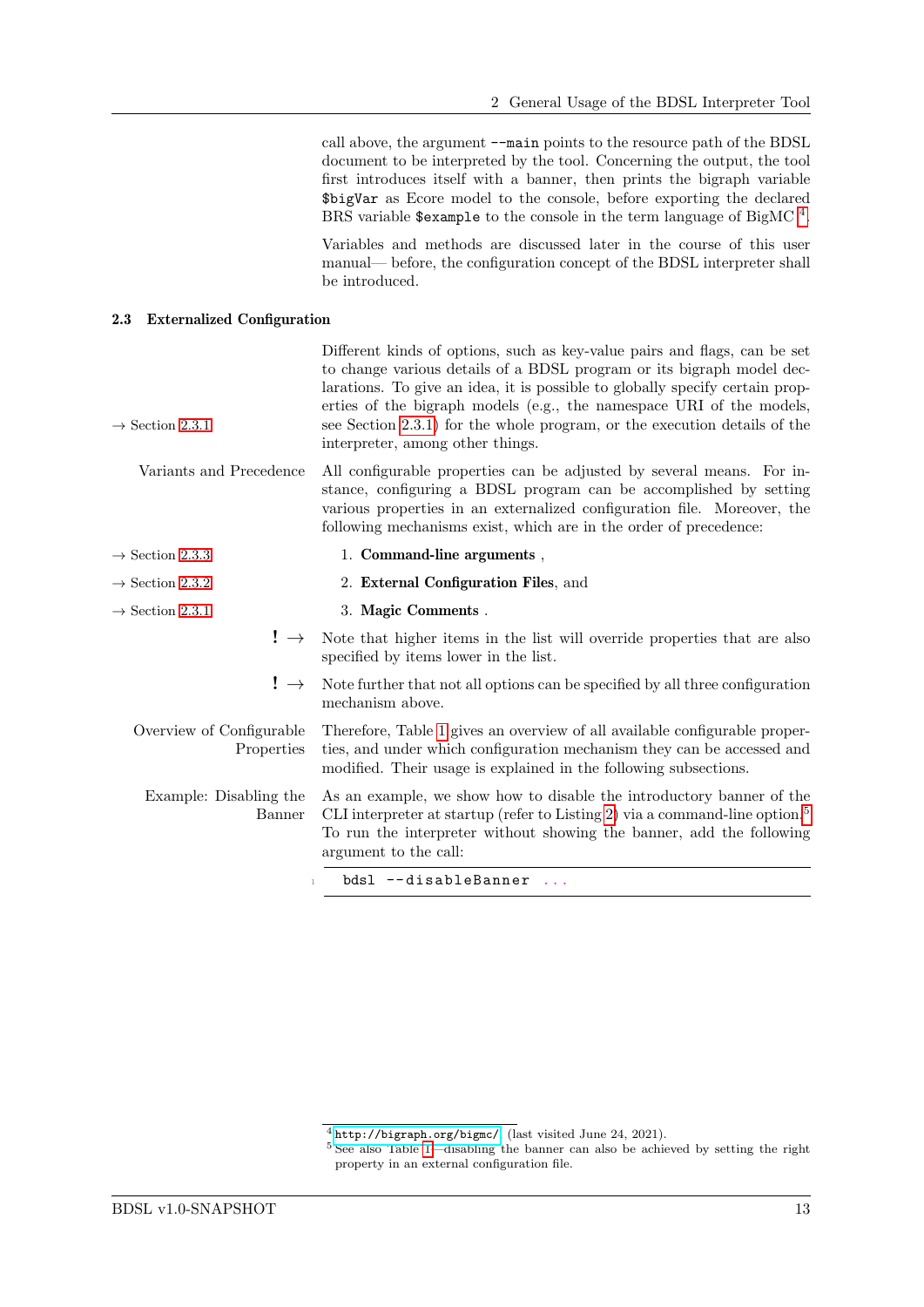|            | Property                        | <b>Type (Description)</b>      | <b>Configuration Variant</b> |    |      |
|------------|---------------------------------|--------------------------------|------------------------------|----|------|
|            |                                 |                                | МC                           | CF | ARGS |
|            |                                 |                                |                              |    |      |
|            | Main file                       | String (filename)              |                              |    |      |
|            | Include files                   | String [] (array of filenames) |                              |    |      |
| General    | Include UDF archives            | String[] (array of filenames)  |                              |    |      |
|            | Verbosity                       | Enum (TRACE, DEBUG, INFO,      | П                            |    |      |
|            |                                 | WARN, ERROR, FATAL, OFF)       |                              |    |      |
|            | Banner visibility at startup    | Flag/Switch                    | П                            |    |      |
|            |                                 |                                |                              |    |      |
|            | Base export path                | $String$ (path)                |                              |    |      |
| Execution  | Transition system of a BRS      | String (filename)              |                              |    |      |
|            | States of the transition system | String (path)                  |                              |    |      |
|            | Measure execution time          | Boolean                        |                              |    |      |
|            | Maximum transitions of a BRS    | Long                           |                              |    |      |
| <b>BRS</b> | Labels of the transition system | Boolean                        |                              |    |      |
|            |                                 |                                |                              |    |      |
|            | Encoding                        | see Section 2.3.1              |                              |    |      |
| Meta)Model | Namespace URI                   | see Section 2.3.1              |                              |    |      |
|            | Namespace prefix                | see Section 2.3.1              |                              |    |      |
|            | Name of the instance model      | see Section 2.3.1              |                              |    |      |
|            | Location of metamodel file      | see Section 2.3.1              |                              |    |      |
|            |                                 |                                |                              |    |      |

<span id="page-13-0"></span>Table 1: An overview of configurable properties concerning the execution of a BDSL program.

MC means magic comments, CF means configuration file, and ARGS means command-line arguments.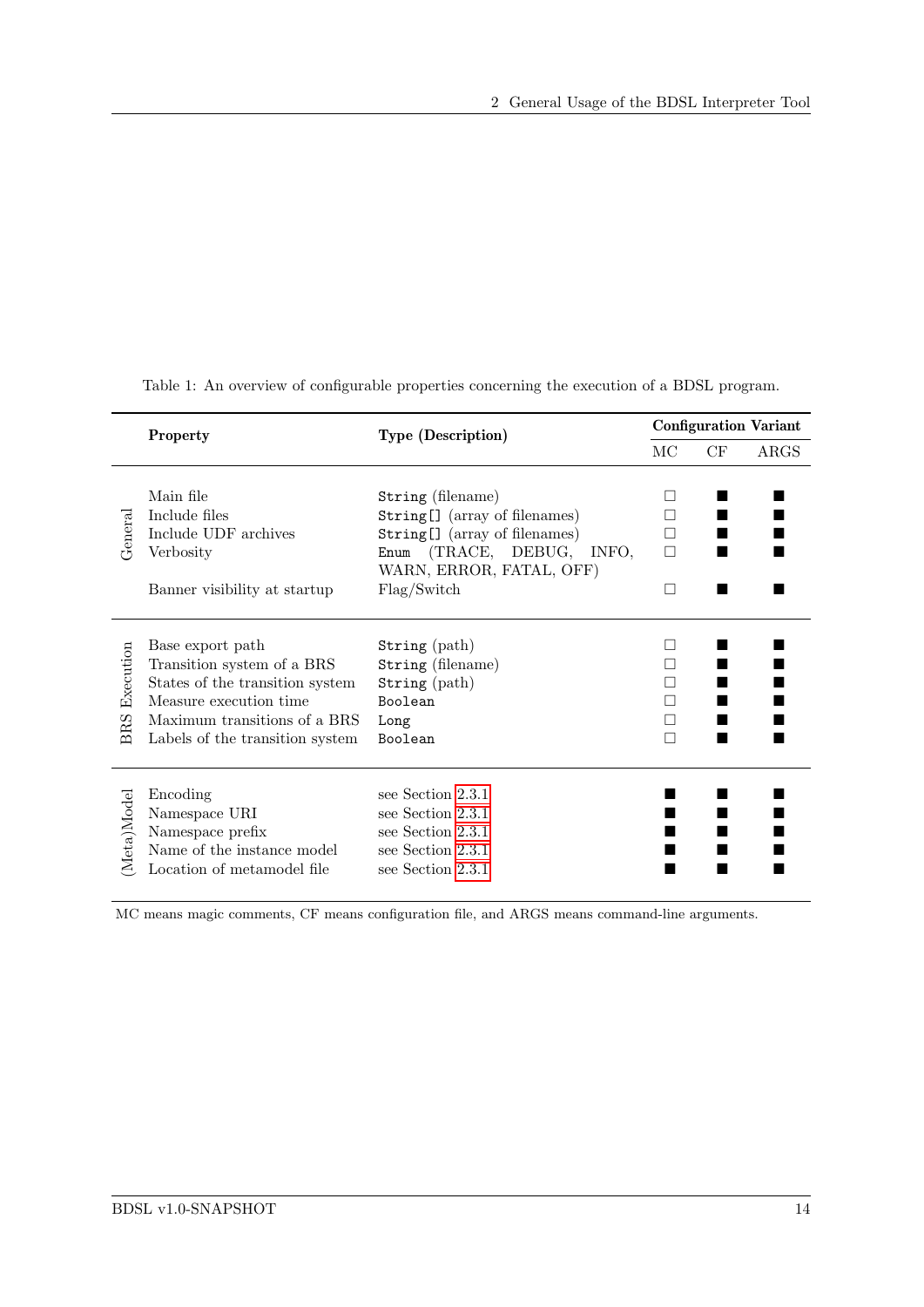#### 2.3.1 Magic Comments

<span id="page-14-0"></span>Magic comments provide a way to configure additional pre-defined parameters per BDSL document within a BDSL document's header. To be recognized, these comments have to be inserted in the first lines of a BDSL document. A typical magic comment section is shown in Listing [3.](#page-14-2)

Listing 3: All Available Magic Comment Directives

```
1 // encoding: UTF-8
2 // ns -uri: http :// www. example .org
3 // ns - prefix : sample
4 // name : F
5 // schemaLocation : test -1. ecore
```

| <b>Magic Comment Directive</b> | Description                                |
|--------------------------------|--------------------------------------------|
| encoding                       | The encoding directive specifies the en-   |
|                                | coding of all model resources that are     |
|                                | loaded or serialized.                      |
| ns-uri                         | The namespace URI defines an identi-       |
|                                | fier for the namespace to use for bigraph  |
|                                | model elements.                            |
| ns-prefix                      | The namespace prefix to use for bigraph    |
|                                | model elements (i.e., "tags") in the model |
|                                | file.                                      |
| name                           | The name of the "bigraph" in the model     |
|                                | file.                                      |
| schemaLocation                 | The location of the metamodel. Useful      |
|                                | for auto-validation of the Ecore instance  |
|                                | models against the specified metamodel.    |
|                                | It is only considered when a bigraph is    |
|                                | exported.                                  |

The meanings of each magic comment are as follows:

#### 2.3.2 Configuration file

<span id="page-14-1"></span>A BDSL program can also be configured via an external configuration file with the default name bdsl-execution.properties. Two locations are supported by default (the list is ordered by precedence):

- 1. Within a /config sub-folder of the current directory.
- 2. The current directory

These locations are always scanned before, looking for bdsl-execution.properties. To clarify, configurable properties specified in the config sub-folder override properties specified in the current directory.

- Available Properties Instead of describing each available configurable property that can be set in an external configuration file, a complete listing is given in Listing [35](#page-50-3) in the appendix. The default values and additional comments on the usage are provided as well.
- Default Location The default location for external configuration files can be configured. A different location can be specified by passing the command-line argument -Dspring.config.location=PATH/TO/CONFIG/FILE. As explained  $\rightarrow$  Section [2.3](#page-12-0) before in Section [2.3,](#page-12-0) configuration files specified in this way will have the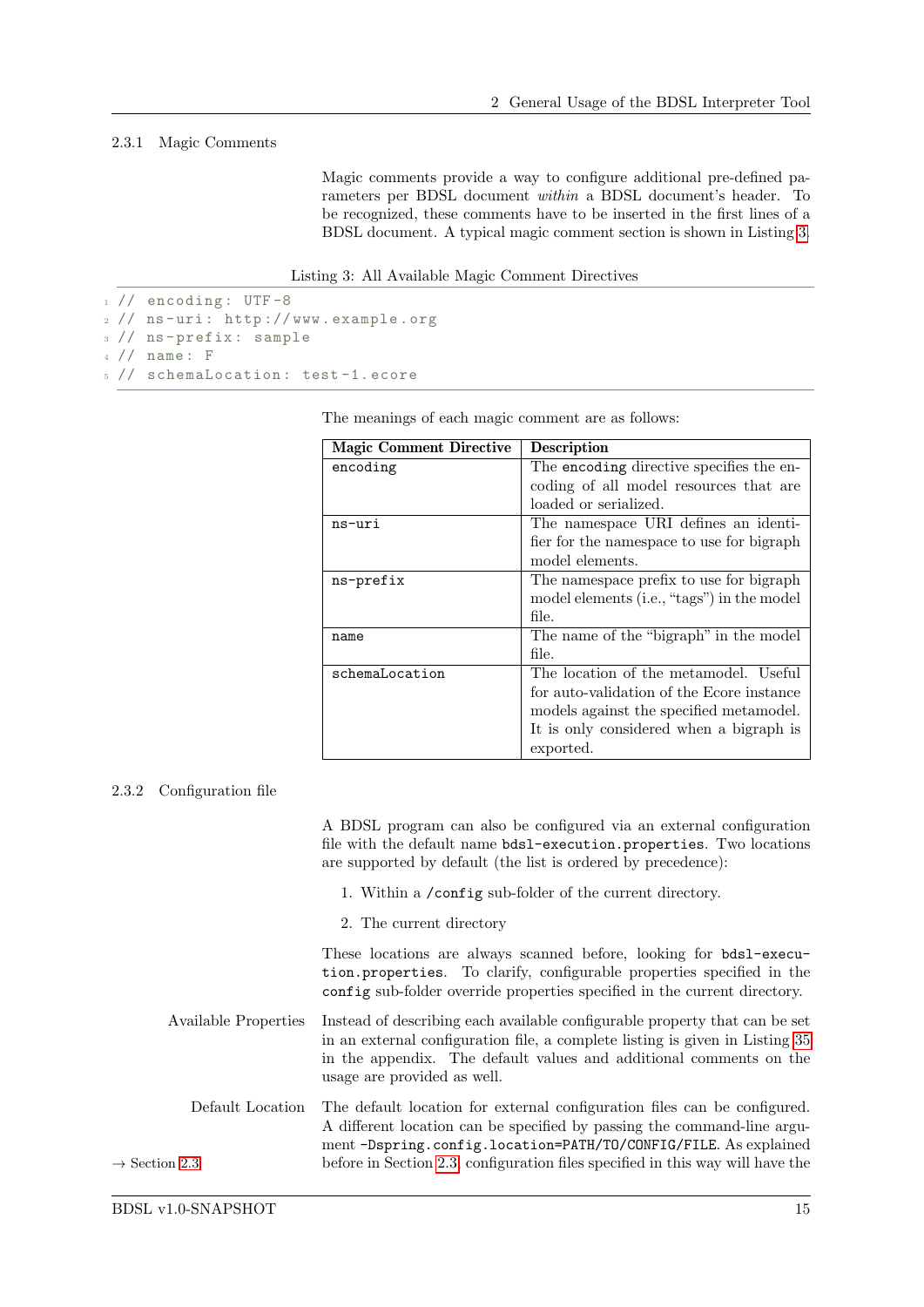highest precedence compared to properties specified in configuration files located in any of the listed locations above.

- Example Suppose that the default configuration called bdsl-execution.properties is placed next to the BDSL program to be executed. Further, an additional configuration file is supplied with the following argument: -Dspring.config.location=new-config.properties. Other than that, no other configurations are present. The locations are scanned in the following order:
	- bdsl-execution.properties in the current folder of the BDSL program.
	- new-config.properties in the current folder of the BDSL program.

<span id="page-15-0"></span>Consequently, the respective properties contained in there are also evaluated in this order. This enables convenient overriding of previously defined default properties.

### 2.3.3 Command-line Options

| $\rightarrow$ Section 2.3                                                   | Some properties can also be changed retrospectively, or in an ad-hoc fash-<br>ion via program arguments. According to the configuration precedence<br>described in Section 2.3, values supplied via arguments have the highest<br>precedence and will overwrite all previous set parameters with the same<br>name. This behavior allows to set default parameters via configuration<br>files which can then be later conveniently modified via parameters over<br>program arguments. |
|-----------------------------------------------------------------------------|--------------------------------------------------------------------------------------------------------------------------------------------------------------------------------------------------------------------------------------------------------------------------------------------------------------------------------------------------------------------------------------------------------------------------------------------------------------------------------------|
| General Options<br>$\rightarrow$ Section 2.3.2                              | The general configurable properties shown in Table 1 (top part) have to<br>be passed according to this template: --name=value, with an exception<br>of the disableBanner property. See Section 2.3.2 for a reference of all<br>available property names that can be configured. For example, to pass the<br>main BDSL program and additional include files, the call in the terminal<br>is:                                                                                          |
|                                                                             | \$ bdsl --include=lib.bdsl --main=program.bdsl                                                                                                                                                                                                                                                                                                                                                                                                                                       |
|                                                                             | The other properties are supplied in a slightly different format as de-<br>scribed below.                                                                                                                                                                                                                                                                                                                                                                                            |
| Specifying BRS Execution<br>Details<br>$\rightarrow$ Sections 3.4.8 and 4.5 | To supply BRS execution details presented in Table 1 (middle block)<br>as arguments, these key-value properties have to be passed according to<br>this template: -Dname=value. For example, to restrict the number of<br>maximum transitions when executing BRSs (Sections 3.4.8 and 4.5), one<br>has to pass:                                                                                                                                                                       |
|                                                                             | $$ bds1  - Dmodel -$<br>checking.transitionOptions.maximumTransitions<br>$= 123$                                                                                                                                                                                                                                                                                                                                                                                                     |
| $\rightarrow$ Section 2.3.2                                                 | The names after -D resemble the same names that are also used within an<br>external configuration file (refer to Listing 35). The above call overrides<br>the previously set value in a bds1-execution. properties file under the<br>same name-here it will be the option model-checking.transition-<br>Options.maximumTransitions. See Section 2.3.2 for a reference of all<br>available property names that can be configured.                                                     |
| Specifying Magic Comments                                                   | The prefix to supply magic comment directives is $-B$ followed by the                                                                                                                                                                                                                                                                                                                                                                                                                |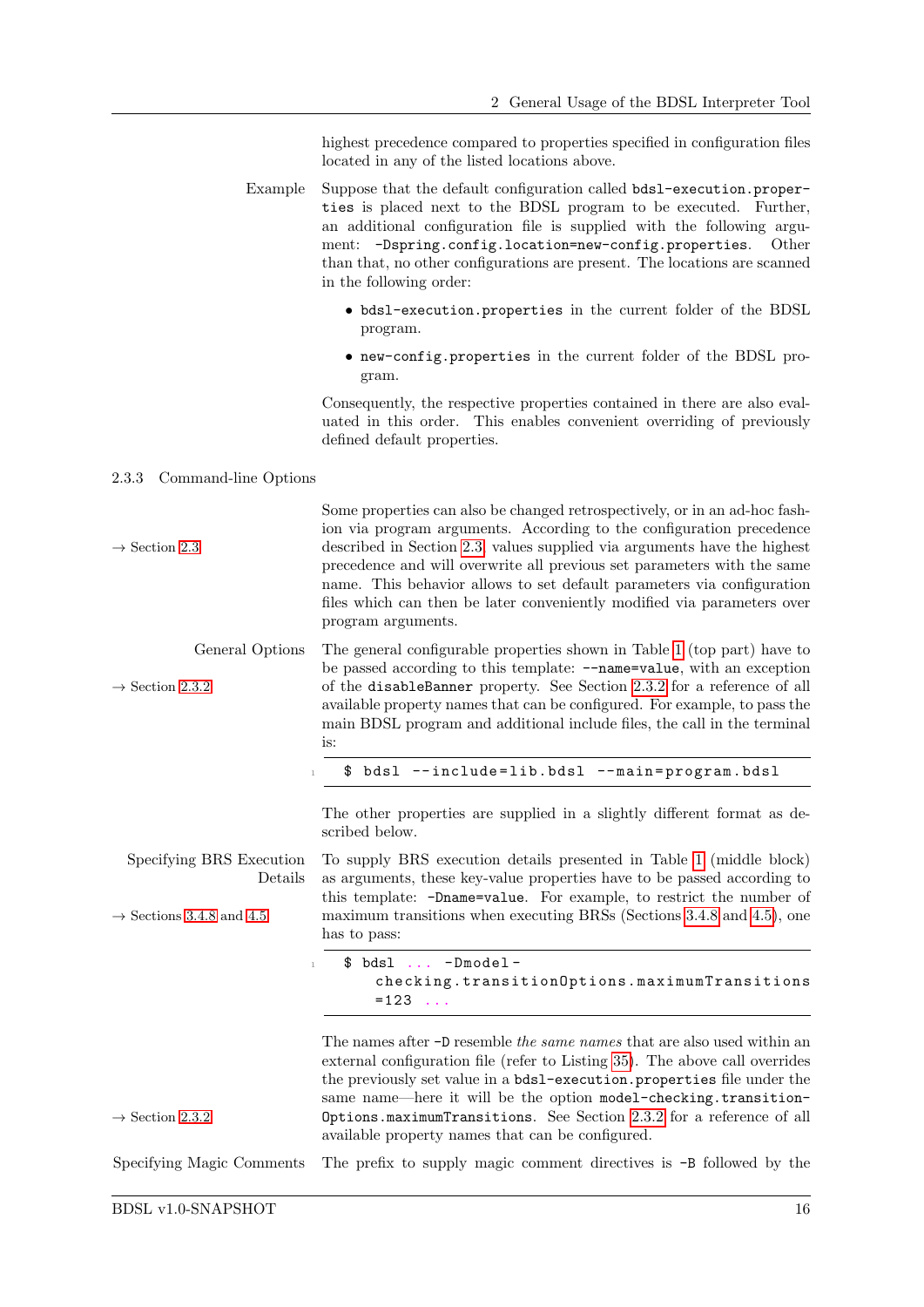name of the respective directive according to key labels described in  $\rightarrow$  Section [2.3.1](#page-14-0) Section 2.3.1 and in Table [1](#page-13-0) (bottom block). The value of the corresponding key must be set after an equal sign =. For example, to override the ns-uri and encoding property specified in the magic comment section of a BDSL program, the interpreter call is: bdsl ... -Bns-uri=http//www.example.org -Bencoding =UTF -8 Each key must be individually prefixed with -B when values of multiple  $\rightarrow$  Section [2.3.2](#page-14-1) keys shall be changed at the same time. See Section 2.3.2 for a reference of all available property names that can be configured.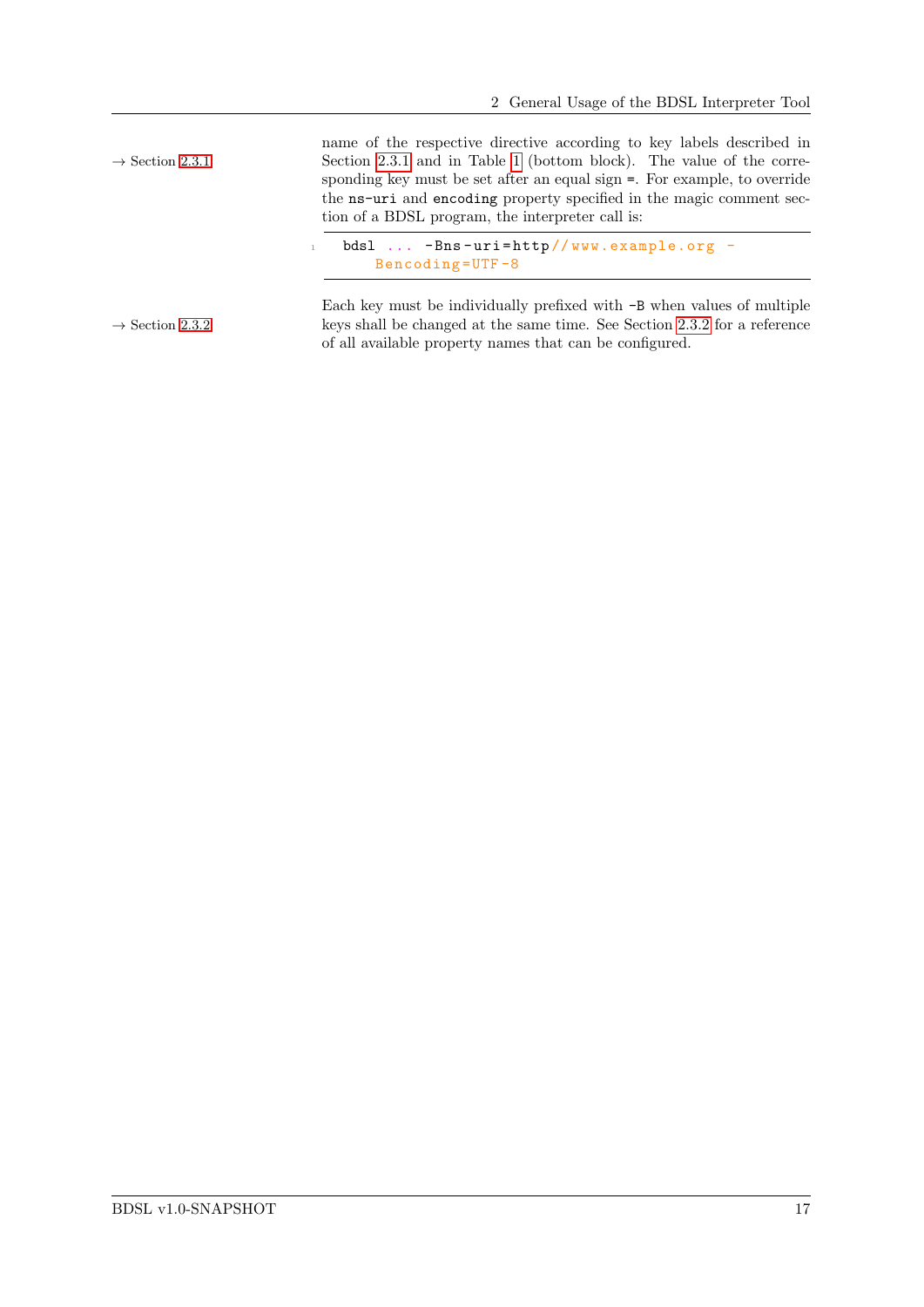### 3 BDSL Program Structure

### 3.1 Elements of a BDSL program

<span id="page-17-1"></span><span id="page-17-0"></span>

| A BDSL program basically consists of four parts: (i) Namespaces and                   |
|---------------------------------------------------------------------------------------|
| imports (Section 3.3); (ii) a main block (Section 3.2); (iii) several vari-           |
| able declarations of signatures (Section 3.4.1), bigraphs (Section 3.4.2),            |
| reaction rules (Section 3.4.6), predicates (Section 3.4.7) and BRSs (Sec-             |
| tion 3.4.8); and (iv) event listeners (Section 3.5).                                  |
| Workspaces BDSL possesses the notion of a <i>workspace</i> . The workspace is made up |

of a main program, i.e., a program containing a main block, and all additional included files, usually termed libraries here. These files can be supplied using the command-line interpreter (see properties "Main Files" and "Include Files" in Table [1\)](#page-13-0). For example, workspaces enable to refer  $\rightarrow$  Section [3.3.1](#page-18-1) to elements in other files, see Section [3.3.1,](#page-18-1) and, as a result, facilitate  $\rightarrow$  Section [5.2](#page-34-0) the separation of different concerns as illustrated in Section 5.2 by an example.

> Before each element of a BDSL program is explained in more detail, a quick syntax overview is given in Table [2.](#page-17-3)

<span id="page-17-3"></span>

| Syntax                                                               | <b>Meaning</b>                                                                                      |
|----------------------------------------------------------------------|-----------------------------------------------------------------------------------------------------|
| signature Sig { }                                                    | Signature declaration with name Sig.                                                                |
| [active   passive   atomic] ctrl a arity 1                           | Control definition inside a signature declaration.                                                  |
|                                                                      | The status of a control can either be active,                                                       |
|                                                                      | passive or atomic. The control label is of type                                                     |
|                                                                      | String, the arity is of type Integer.                                                               |
| val $A(Sig) = {X}$                                                   | Bigraph variable declaration assigned the explicit                                                  |
|                                                                      | signature Sig. X is a bigraph, where controls are                                                   |
|                                                                      | drawn from Sig.                                                                                     |
| react $B(Sig) = {X}, {Y}$                                            | Reaction rule declaration assigned the explicit sig-                                                |
|                                                                      | nature Sig. X is the redex, Y the reactum. Both                                                     |
|                                                                      | are bigraph expressions, or methods that return                                                     |
|                                                                      | a bigraph.                                                                                          |
| pred $C(Sig)$ : [iso partial] = {X}                                  | Predicate declaration assigned the explicit signa-                                                  |
|                                                                      | ture Sig. X is the redex, Y the reactum. Both                                                       |
|                                                                      | are bigraph expressions, or methods that return<br>a bigraph. The type of a predicate can either be |
|                                                                      | iso or partial.                                                                                     |
| \$R                                                                  | Reference to a bigraph, predicate, rule or BRS                                                      |
|                                                                      | variable.                                                                                           |
| brs $D(Sig) = \{ \text{ agents} = [\$A\}, \text{ rules} = [\$B\}, \$ | BRS declaration, assigning a bigraph A, a rule B                                                    |
| $preds=[$C]$ }                                                       | and a predicate C. The the name of the BRS is D.                                                    |
|                                                                      | All entries accept an array of references.                                                          |
| a * a                                                                | Composition operator inside a bigraph expres-                                                       |
|                                                                      | sion.                                                                                               |
| $a - a$                                                              | Nesting operator inside a bigraph expression.                                                       |
| ala                                                                  | Merge operator inside a bigraph expression.                                                         |
| a    a                                                               | Parallel operator inside a bigraph expression.                                                      |

Table 2: Short syntax overview for BDSL programs in \*.bdsl files.

### 3.2 Main Block

<span id="page-17-2"></span>The main block provides the main entry point of any BDSL program. The statements inside the main block are executed from top to bottom in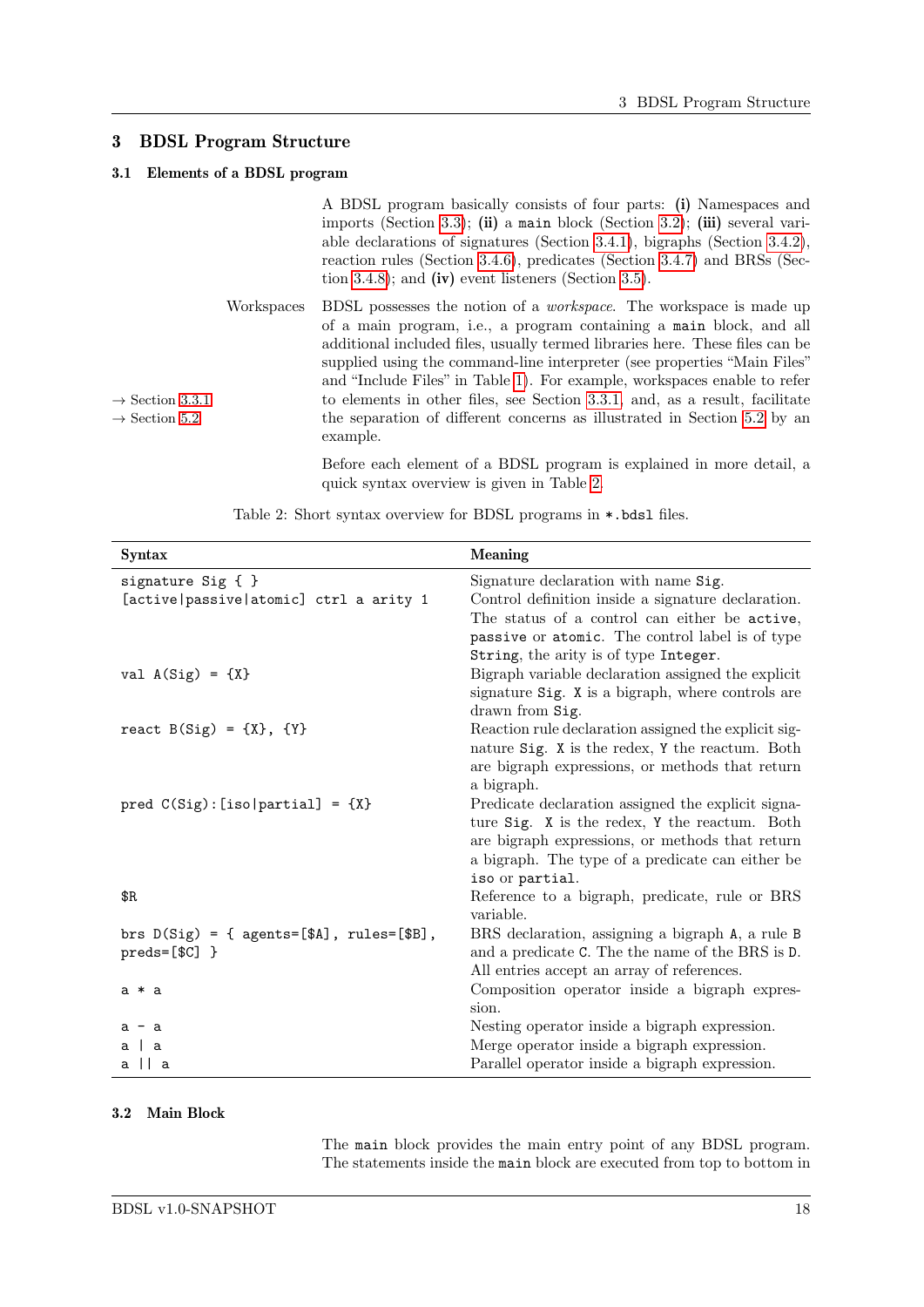the sequence they are given within the curly brackets:  $\text{main} = \{ \dots \}$ . However, "global" definitions outside the main block are possible and are always evaluated first.

#### 3.3 Scoping, Namespaces and Imports

<span id="page-18-0"></span>A scope can be defined as "the collection of valid targets for a reference" [\[21,](#page-49-7) p. 222]. The element's scope depends on its environment, for example, the namespace within which the element lives (see below), or possibly any other location, even non-structural in nature (see also [\[21\]](#page-49-7)). Before discussing scopes in more detail, the basic concepts are introduced first. Therefore, we introduce the notion of namespaces in order to allow the referencing of elements in other BDSL programs.

- Namespace A namespace is similar to the notion of a package in the Java programming language. They are optional, and consequently, if omitted it is not possible to refer to elements in other files by using its simple name, also called identifier (ID).
- Full Qualified Name The *fully qualified name* is made up of the namespace—if specified and the identifier of the element. The ID is usually a name specified by the user such that of a signature definition (Section [3.4.1\)](#page-21-1) or a bigraph variable declaration (Section [3.4.2\)](#page-21-0). If the element is further contained in another element then the ID of the container is appended before, which is done recursively for the whole containment hierarchy. In other words, the qualified name is a data structure which comprises the parent-child relationship of some element within a namespace.

For example, the mechanism for computing the qualified name for a bigraph variable named bigraphVariableName under a namespace declaration my.namespace specified in the same BDSL program is as follows. Its fully qualified will include the namespace and its ID, namely, my.namespace.bigraphVariableName in this example. This form holds for all elements in a BDSL file.

Referencing As long as an element in BDSL has a name, it can technically be referred. Bigraphs (Section [3.4.2\)](#page-21-0), reaction rules (Section [3.4.6\)](#page-25-0), predicates (Section [3.4.7\)](#page-25-1) and BRS declarations (Section [3.4.8\)](#page-26-1) can be referenced from any place. For referencing, the qualified name is further prefixed by a dollar symbol  $\frac{1}{2}$  (see, for example, Line [6](#page-22-0) in Listing [13\)](#page-22-1), with an exception for signatures (see, for example, Line [1](#page-22-2) in Listing [13\)](#page-22-1).

> <span id="page-18-1"></span>In case the namespace is left out and the element is not contained anywhere, a valid qualified name may only include a single ID. Then the qualified name will be computed only using the ID of the element.

#### 3.3.1 Scope

| Global Scoping<br>$\rightarrow$ Section 3.2 | The global scope is regarded as the outermost scope of a BDSL program.<br>Global scoping automatically acquires elements in same workspace, with-<br>out the need of an explicit import. As a result, we can refer to all public<br>elements in a BDSL program by using the <i>qualified name</i> . The workspace<br>concept is explained in Section 3.2. |
|---------------------------------------------|-----------------------------------------------------------------------------------------------------------------------------------------------------------------------------------------------------------------------------------------------------------------------------------------------------------------------------------------------------------|
|                                             | The scope is an essential data structure that comes into play when refer-<br>ring to elements. Given a certain location in a BDSL program, the scope<br>describes all the reachable elements from their. Basically, it describes<br>the visibility of elements depending on their context. Further, scopes are                                            |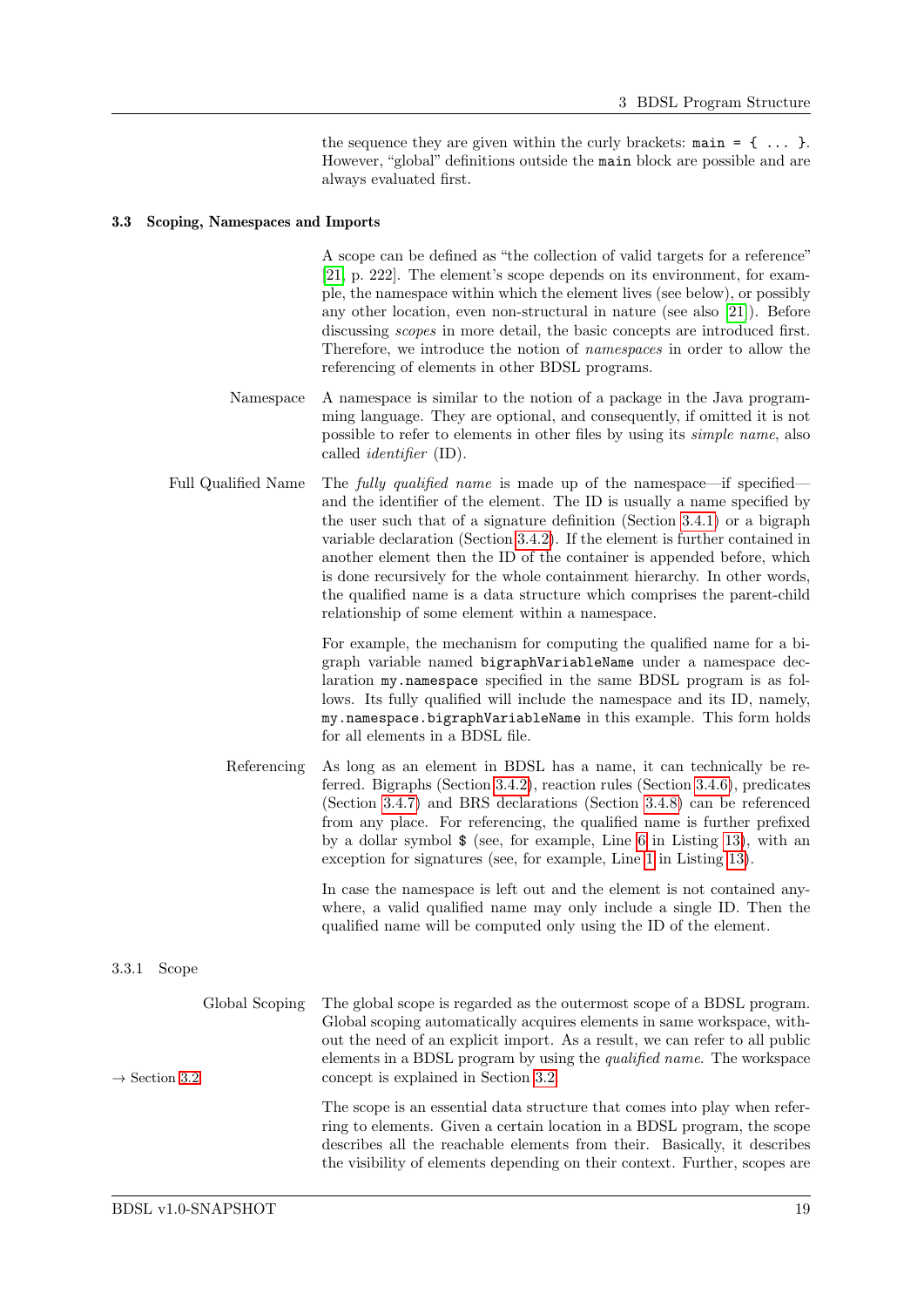recursive and can be chained, leading to the notion of an outer and inner Variable Shadowing scope. This chain of responsibility allows variable shadowing.

> Example Given two bigraph variables with the same name declared in different locations (e.g., in the main block and outside the main block), they can still be uniquely referred to. This is shown in Listing [4.](#page-19-0)

|  | Listing 4: Demonstration of the scoping mechanism. |  |  |
|--|----------------------------------------------------|--|--|
|  |                                                    |  |  |

```
1 signature Sig1 {
2 ctrl a arity 1
    ctrl b arity 1
4 }
5
6 \text{ val } a1(Sig1) = \{ a \}7
s main = {
9 val a1(Sig1) = { b }
10 val bigVar = $a1
11 }
12
13 val bigVarOuter = $a1
```
<span id="page-19-1"></span>The variable a1 outside the main block has a node a, whereas the variable a1 inside the main block contains the node b. When referring to a1 inside the main-block, the declaration in Line [9](#page-19-1) is used, because it lies in the inner scope. In contrast, the outer scope carries a1 in Line [6.](#page-19-2) Bigraph  $\rightarrow$  Section [3.4.2](#page-21-0) variable declarations are described in more detail in Section [3.4.2.](#page-21-0)

3.3.2 Namespace Mechanism

```
Sometimes it is useful to allow references to elements in a BDSL program
                         using the fully qualified name. Especially, when external variables shall be
                         referenced that have the same name and are specified in different scopes,
\rightarrow 3.3.3 3.3.3).
```
<span id="page-19-4"></span>The usage of the namespace mechanism is exemplified both in Listing [5](#page-19-3) and Listing [6.](#page-19-4)

<span id="page-19-3"></span>

| Listing 5: BDSL program 1.                 | Listing 6: BDSL program 2.                                    |  |  |
|--------------------------------------------|---------------------------------------------------------------|--|--|
| 1 namespace first.program                  | namespace second.program                                      |  |  |
| 3 signature Sig1 {ctrl a arity 1}          | 3 signature Sig1 {ctrl b arity 1}<br>4 val $a1(Sig1) = \{b\}$ |  |  |
| $5 \text{ val } \text{al}(Sig1) = \{ a \}$ | $5$ val b1(Sig1) = $$first.program.a1$                        |  |  |

In Listing [5,](#page-19-3) the signature Sig1 and bigraph variable a1 are stored in the index (i.e., the global scope) with the qualified name my.first. program.Sig1 and my.first.program.a1, respectively. This enables to refer to elements in a non-ambiguous way without using imports in Listing [6.](#page-19-4)

However, using the full qualified name is sometimes not always the shortest and most convenient way to reference elements. Below imports are introduced, to refrain from using the qualified name every time for referencing in other files.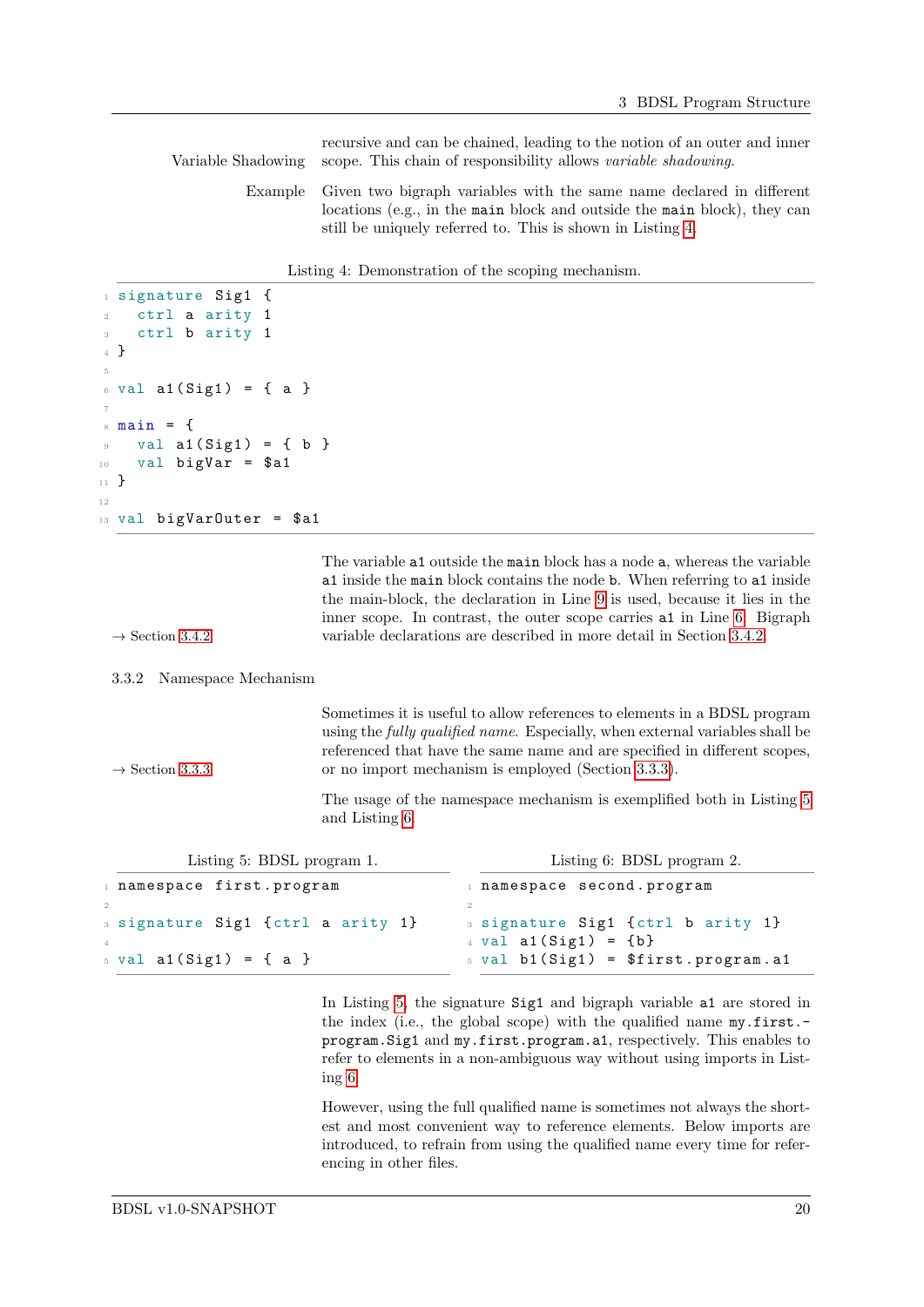#### 3.3.3 Import Mechanism

<span id="page-20-1"></span>BDSL provides an import mechanism, similar to the import statement in Java, that allows to import variables by their fully qualified names only once at the beginning of a program. Afterwards, they can be referred to by using only their simple name (i.e., their ID).

BDSL import statements also support wildcards \* to import all variables of a specific namespace.

The following three listings illustrate the usage of BDSL imports.

| Listing 7: BDSL program 1 to be imported                                                                    | Listing 8: BDSL program 2 to be imported                                                               |
|-------------------------------------------------------------------------------------------------------------|--------------------------------------------------------------------------------------------------------|
| 1 namespace my.first.bdsl.program                                                                           | namespace my.second.bdsl.program                                                                       |
| 2<br>3 signature Sig1 {ctrl a arity 1}<br>4 val $a1(Sig1) = \{ a \}$<br>$5 \text{ val } a2(Sig1) = \{ a \}$ | 3 signature Sig1 {ctrl b arity 1}<br>4 val $b1(Sig2) = \{ b \}$<br>$5 \text{ val } b2(Sig2) = \{ b \}$ |

```
1 namespace my.third.bdsl.program
2 import my. first . bdsl . program .a1
3 import my. second . bdsl . program .*
4
5 val c1 = $a1 // a1 is imported
6 val c2 = $my.first.bdsl.program.a2 // a2 is not imported above, but
    fully qualified name is used
7 val c3 = $b1 // b1 imported by wildcard
s val c4 = $b2 // b2 imported by wildcard
```
 $! \rightarrow \text{As explained in Section 3.3.1, the variable resolution depends also on the}$  $! \rightarrow \text{As explained in Section 3.3.1, the variable resolution depends also on the}$  $! \rightarrow \text{As explained in Section 3.3.1, the variable resolution depends also on the}$ scope. In Listing [9](#page-20-2) only the global scope comes into play.

#### 3.3.4 Elements of the same namespace

<span id="page-20-4"></span>It is possible to reference elements of the same namespace in other files without the need of an import statement. This is illustrated in the following example below (see Listing [10](#page-20-3) and Listing [11\)](#page-20-4).

<span id="page-20-3"></span>

| Listing 10: BDSL program $1$               | Listing 11: BDSL program 2   |  |  |
|--------------------------------------------|------------------------------|--|--|
| 1 namespace my.bdsl                        | namespace my.bdsl. namespace |  |  |
| 2 signature Sig1 {ctrl a arity 1}          |                              |  |  |
| $3 \text{ val } \text{al}(Sig1) = \{ a \}$ | $_3$ val b1(Sig1) = $$a1$    |  |  |

Both programs are able to refer to each other without an explicit import because they are under the same namespace. In Listing [11,](#page-20-4) the bigraph variable a and signature Sig1 from Listing [10](#page-20-3) are used.

### 3.4 Classes and Variables

<span id="page-20-0"></span>BDSL introduces many new features compared to currently available bigraph tools, such as the possibility to load bigraphical variables from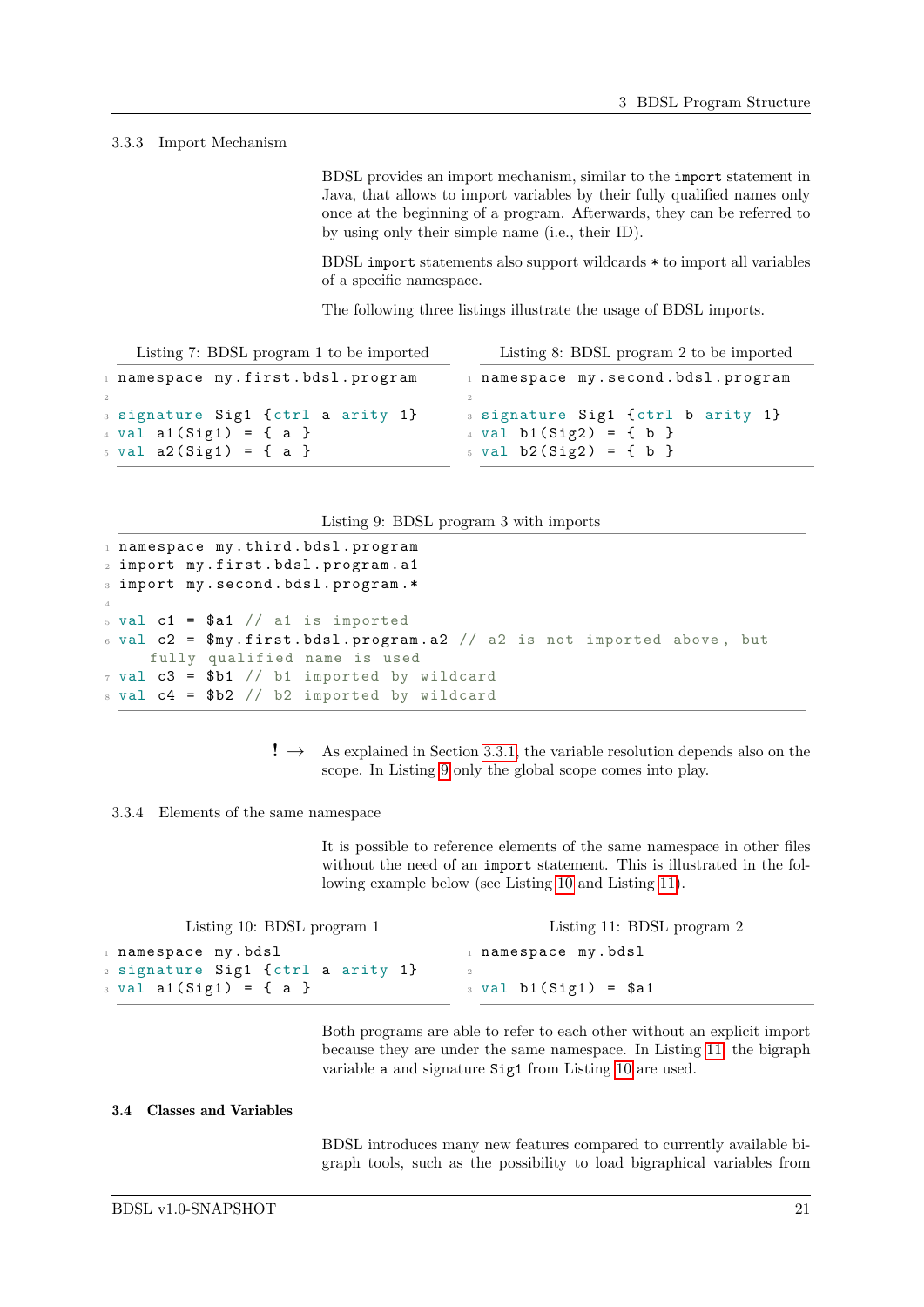<span id="page-21-1"></span>external resources (e.g., filesystem, or database<sup>[6](#page-21-2)</sup>), the definition of *inner* variables or listeners.

#### 3.4.1 Signature Declarations

The concept of a class as known from classical object-oriented programming is implemented currently only for signatures. More specifically, signature classes are *singletons*, which means that there can be only one instance of a signature class at a time. A signature is passed to bigraphs, rules and predicates, among others, in the course of a declaration, and, thus, always represents the same instance. All the modifications and updates that occur inside the same signature class will have the same effect on all instances that use this signature variable.

The basic definition of a bigraphical signature class is presented in Listing [12:](#page-21-3)

|  |  | Listing 12: Example of a Bigraphical Signature Specification |
|--|--|--------------------------------------------------------------|
|  |  |                                                              |

```
1 signature Sig1 {
2 active ctrl a arity 1
   passive ctrl b arity 1
4 atomic ctrl c arity 1
5 }
```

|                                      | When defining a signature class, an instance of that singleton is automat-<br>ically created with the identifier after the signature symbol and can be<br>directly used afterwards. In the example of Listing 12 it is Sig1. It can<br>also be considered as a constant.                                                                                                                                                    |
|--------------------------------------|-----------------------------------------------------------------------------------------------------------------------------------------------------------------------------------------------------------------------------------------------------------------------------------------------------------------------------------------------------------------------------------------------------------------------------|
|                                      | The first letter of the signature's name should be capitalized. Otherwise,<br>a warning is outputted, when the interpreter is executed.                                                                                                                                                                                                                                                                                     |
| Label and Arity                      | Every entry inside the signature definition defines a control which is as-<br>signed a name and an arity (i.e., the number of ports of a control, see<br>Figure 2).                                                                                                                                                                                                                                                         |
| Control Status                       | Furthermore, a control can be active, passive or atomic which acts<br>as some kind of constraint when building bigraphs and executing BRSs.<br>It basically determines the <i>activity</i> or "reactiveness" of a control and its<br>sub-structures later. This symbol can be omitted, with the result that<br>the control's <i>status</i> is automatically set to active. For further details<br>refer to $[13,$ Def. 8.2. |
| Syntactic Sugar                      | The specification of the status, label and arity of a control can be written<br>also in a sugared form like this: <b>a</b> : <b>1</b> . This expression exactly represents<br>Line 2 in Listing 12. Here, active is always the default status for a<br>control if not explicitly specified.                                                                                                                                 |
|                                      | More sophisticated type systems are discussed in [5], which however, are<br>not implemented yet in this tool.                                                                                                                                                                                                                                                                                                               |
| <b>Bigraph Declarations</b><br>3.4.2 |                                                                                                                                                                                                                                                                                                                                                                                                                             |
| $\rightarrow$ Section 3.4.5          | Bigraphs can be defined and constructed in many ways. For example, by<br>using categorical operators (Section 3.4.5), by referencing other bigraph<br>variables, or by assigning a function that returns a bigraphical structure                                                                                                                                                                                            |
|                                      | $6$ Loading bigraphical resources from a database is an issue for future releases to<br>explore.                                                                                                                                                                                                                                                                                                                            |

<span id="page-21-2"></span><span id="page-21-0"></span> $3.4.2$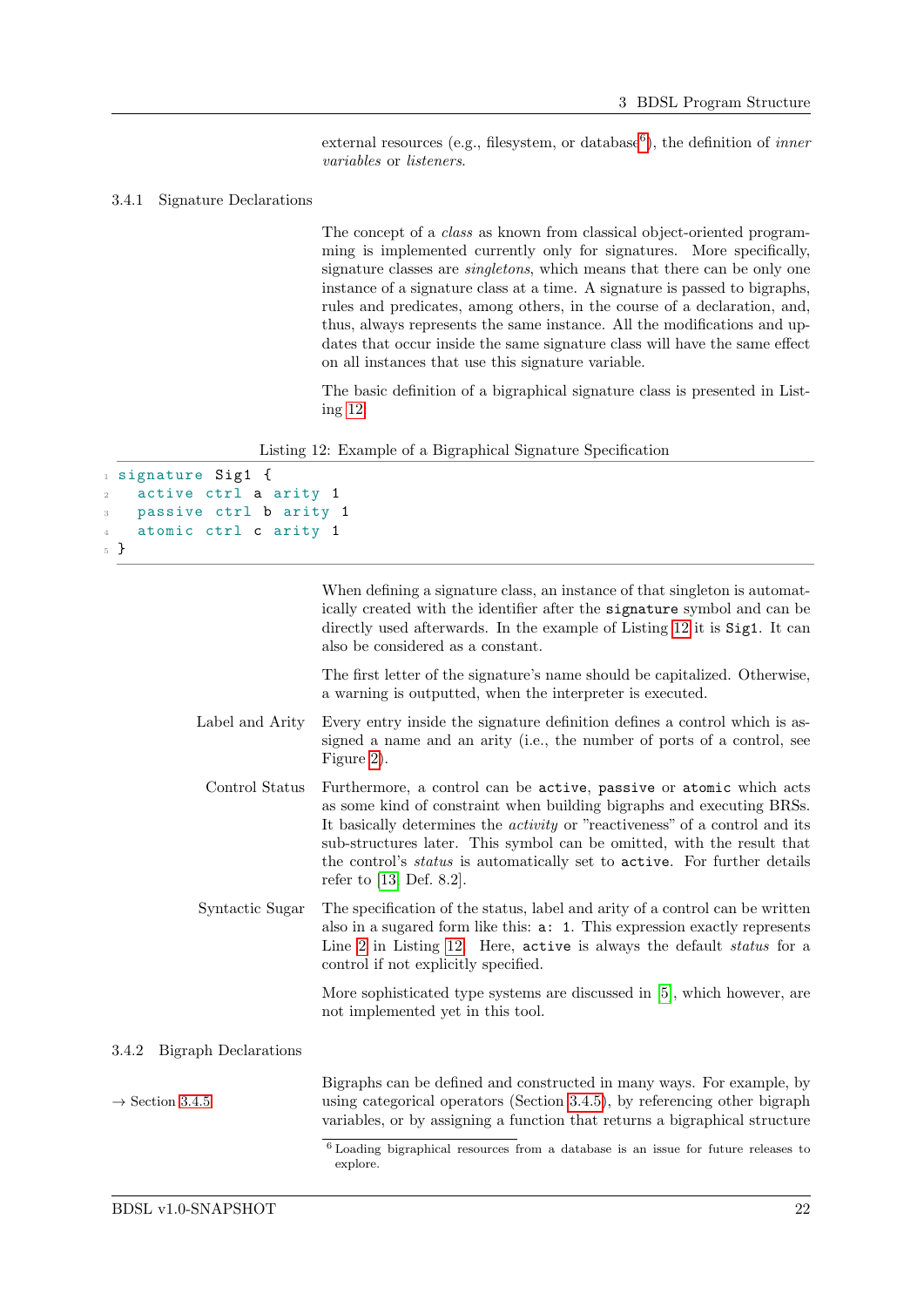```
\rightarrow 4 4). Moreover, it is further possible to create local inner variables
\rightarrow 3.4.3 3.4.3), which can be referenced too.
                           Every bigraph variable has a name. The name of the bigraph can be used
                           to refer to it later in order to conveniently build larger bigraphs or use
                           them within another method.
                           For a brief overview, Listing 13 shows some viable declarations and as-
                           signments that are possible:
Listing 13: Some examples of bigraph variable declarations. The signature is ommitted from the code.
```

```
_1 val bigVar2(Sig1):a = { a | b | b }
2
3 val bigVar1 = load (sig=Sig1 , as=xmi , resourcePath =" file : path / test .xmi")
4
5 main = {
6 val foo = $bigVar2 // signature will be Sig1
   $foo = $bigVar1 / /  still Sig18 $foo = $bigSig2 // has now Sig2
9 }
```

| $\rightarrow$ Section 3.4.5                                                | A bigraph contains <i>nodes</i> , possibly hierarchically structured using the<br>available operators (Section 3.4.5). These nodes are created by directly<br>using their <i>control</i> label which in turn are specified in the signature.<br>Bigraphs must be assigned a signature before they can be created. The<br>signature is passed to the bigraph declaration within the parenthesis ()<br>right after the variable name (see Line 1).                                                                                                                                                                          |
|----------------------------------------------------------------------------|---------------------------------------------------------------------------------------------------------------------------------------------------------------------------------------------------------------------------------------------------------------------------------------------------------------------------------------------------------------------------------------------------------------------------------------------------------------------------------------------------------------------------------------------------------------------------------------------------------------------------|
| $\rightarrow$ Section 3.3                                                  | The available controls for the bigraph expression definition are deter-<br>mined through the specified signature. That ensures to use only valid<br>control labels inside the curly brackets of a declaration. Alternatively,<br>the fully qualified name can also be used (see Section 3.3) to refer-<br>ence these controls. For example, Line 1 above can be rewritten to val<br>bigVar2: Sig1.a = { Sig1.a   Sig1.b   Sig1.b}.                                                                                                                                                                                        |
|                                                                            | The control specification right after the colon : of a bigraph variable<br>is a convenience feature that creates a node with the given control and<br>automatically nests all further nodes under this one.                                                                                                                                                                                                                                                                                                                                                                                                               |
| $\rightarrow$ Section 1.1.3                                                | Every bigraph variable implicitly instantiates a bigraph class (i.e., a meta-<br>model) with the given signature and is a variable of that type. With re-<br>gards to Listing 13 for example, the bigraph variable bigVar2 in Line 1 is<br>an instance of a type graph $TG_{\text{Sig1}}$ compatible to Sig1. Refer to the de-<br>tails given in Section 1.1.3, and Figure 3 which illustrates such a bigraph<br>metamodel extending a bigraphical signature.                                                                                                                                                             |
| Attaching Links to Nodes<br>$\rightarrow$ Section 3.4.4<br>! $\rightarrow$ | In order to connect an outer name to a node (recall the bigraph in Fig-<br>ure 2), the name of the outer name has to be written inside square brack-<br>ets [] right after the node's name. For instance, a ["network", "door"],<br>creates a node named a that is connected to the two outer names network<br>and door. The outer name is created automatically, when specified in<br>this manner. See also Section 3.4.4, where special bigraphs are intro-<br>duced that allow the creation of different kinds of linking structures eas-<br>ily. When attaching links to nodes, the arity of the control is respected |
| $\rightarrow$ Section 3.4.1                                                | (Section 3.4.1). If too many links are going to be connected, an error will<br>be thrown.                                                                                                                                                                                                                                                                                                                                                                                                                                                                                                                                 |
| Declaration Scope                                                          | Bigraphs can be defined in the <i>global scope</i> outside the main block and<br>also within the main block.                                                                                                                                                                                                                                                                                                                                                                                                                                                                                                              |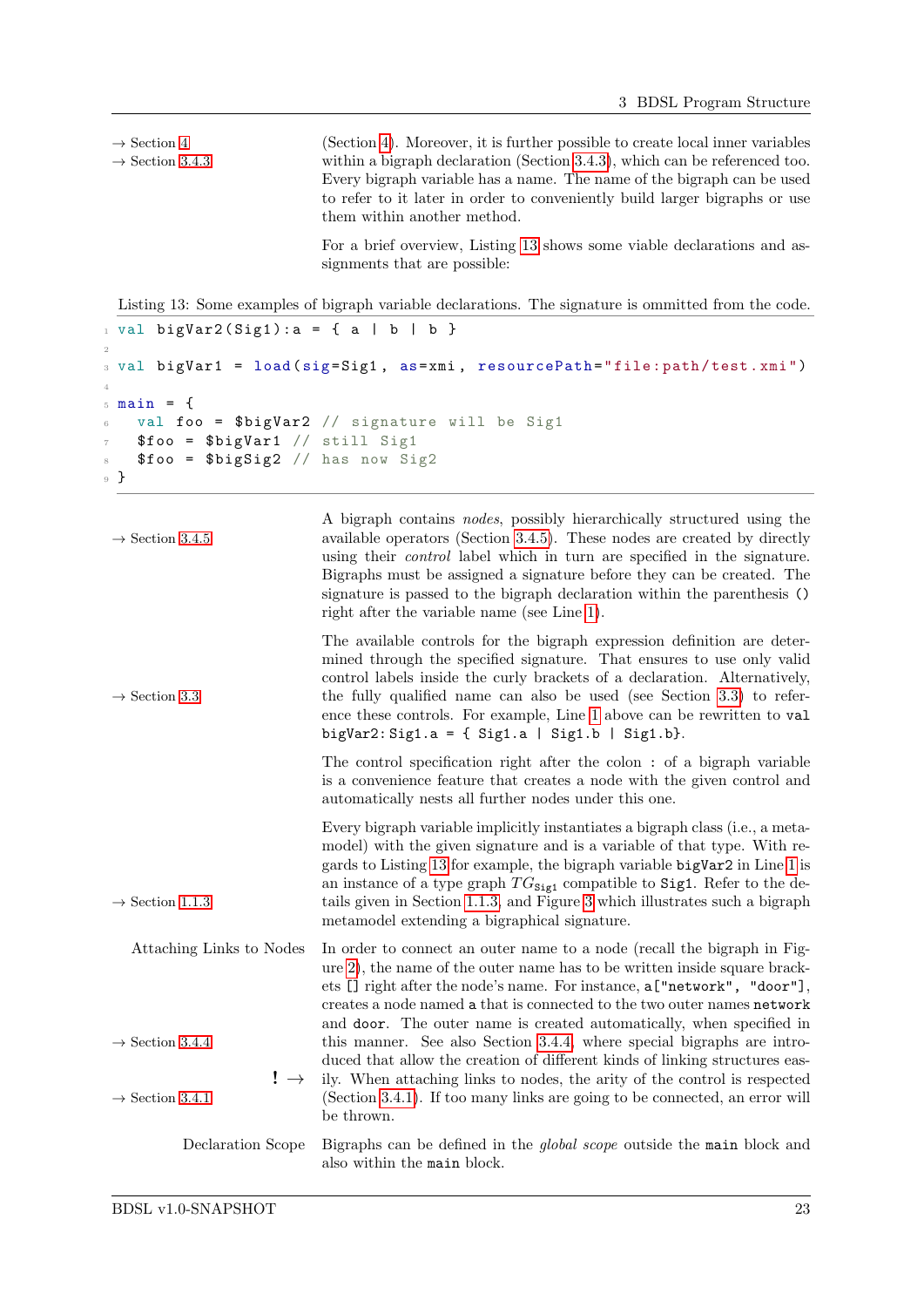| Signature Overwriting     | A bigraph is always defined over a signature. Therefore, the first argu-<br>ment is a signature Sig1 which is automatically resolved from the BDSL<br>document. Consider the declaration val $\texttt{baz} = \{\texttt{Sig1.a} * \texttt{Sig1.b}\}\$ . If<br>no signature is explicitly defined, the interpreter tries to infer the signa-<br>ture according to this scheme:                                                                                                                                                                                     |
|---------------------------|------------------------------------------------------------------------------------------------------------------------------------------------------------------------------------------------------------------------------------------------------------------------------------------------------------------------------------------------------------------------------------------------------------------------------------------------------------------------------------------------------------------------------------------------------------------|
|                           | 1. Check if control type is explicitly defined with the qualified name<br>after the colon :. Then its "container", i.e., its signature, will be<br>used.                                                                                                                                                                                                                                                                                                                                                                                                         |
|                           | 2. Otherwise, the bigraph expression definitions are inspected in order<br>to find any control expression. Then, for the first one found, return<br>the signature of this control.                                                                                                                                                                                                                                                                                                                                                                               |
| $\rightarrow$ Section 4.2 | In case the signature cannot be inferred, an error will be thrown. How-<br>ever, this also depends on the RHS of the bigraph variable declaration.<br>If a bigraph variable (LHS) without an explicit signature definition is<br>(re-)assigned a new bigraph (RHS, possibly from a load() method, see<br>Section 4.2), the signature of the RHS will be used always. If for a bigraph<br>reference (LHS) a reassignment is made and it has a different signature<br>than the RHS, then the signature of the RHS will be used to overwrite<br>the one on the LHS. |
|                           | If this behavior is not wanted, the signature of the bigraph declaration<br>on the LHS should be explicitly specified. Then during the validation<br>phase the signature will be checked against each other if they match,<br>otherwise an error is thrown. This does not apply, however, for bigraph<br>references on the LHS where the signature cannot be re-declared but only<br>overwritten.                                                                                                                                                                |
| 3.4.3<br>Inner Variables  |                                                                                                                                                                                                                                                                                                                                                                                                                                                                                                                                                                  |
|                           | A bigraph declaration supports also <i>inner variables</i> . They automatically                                                                                                                                                                                                                                                                                                                                                                                                                                                                                  |

<span id="page-23-0"></span>infer the signature of their parent variable declaration in order to use the controls of the passed signature. Inner variables can be referenced in the same way as standard variables in BDSL. A brief demonstration on how to declare inner variables is given in Listing [14](#page-23-1) (see also Listing [39](#page-52-0) in the appendix for more examples).

Listing 14: Example of inner variable declarations. The signature is omitted.

```
_1 val big1 (Sig1) = {
2 val ex1: a = f3 a - b
4 a - a
5 }
6 val ex2:b = \{ $ex1 } // creates a node with the control "b" and
      places "ex1" under it
7 val ex3:c = { } // creates a node with control "c"
8 }
```
Since the signature for inner variables is automatically inferred, the explicit specification is not necessary.

<span id="page-23-3"></span>Moreover, they enable a convenient way of placing bigraphs side-by-side  $\rightarrow$  Section [3.4.5](#page-24-0) as the parallel product (Section [3.4.5\)](#page-24-0) is implicitly used. This is shown in Line [2](#page-23-2) to Line [7.](#page-23-3)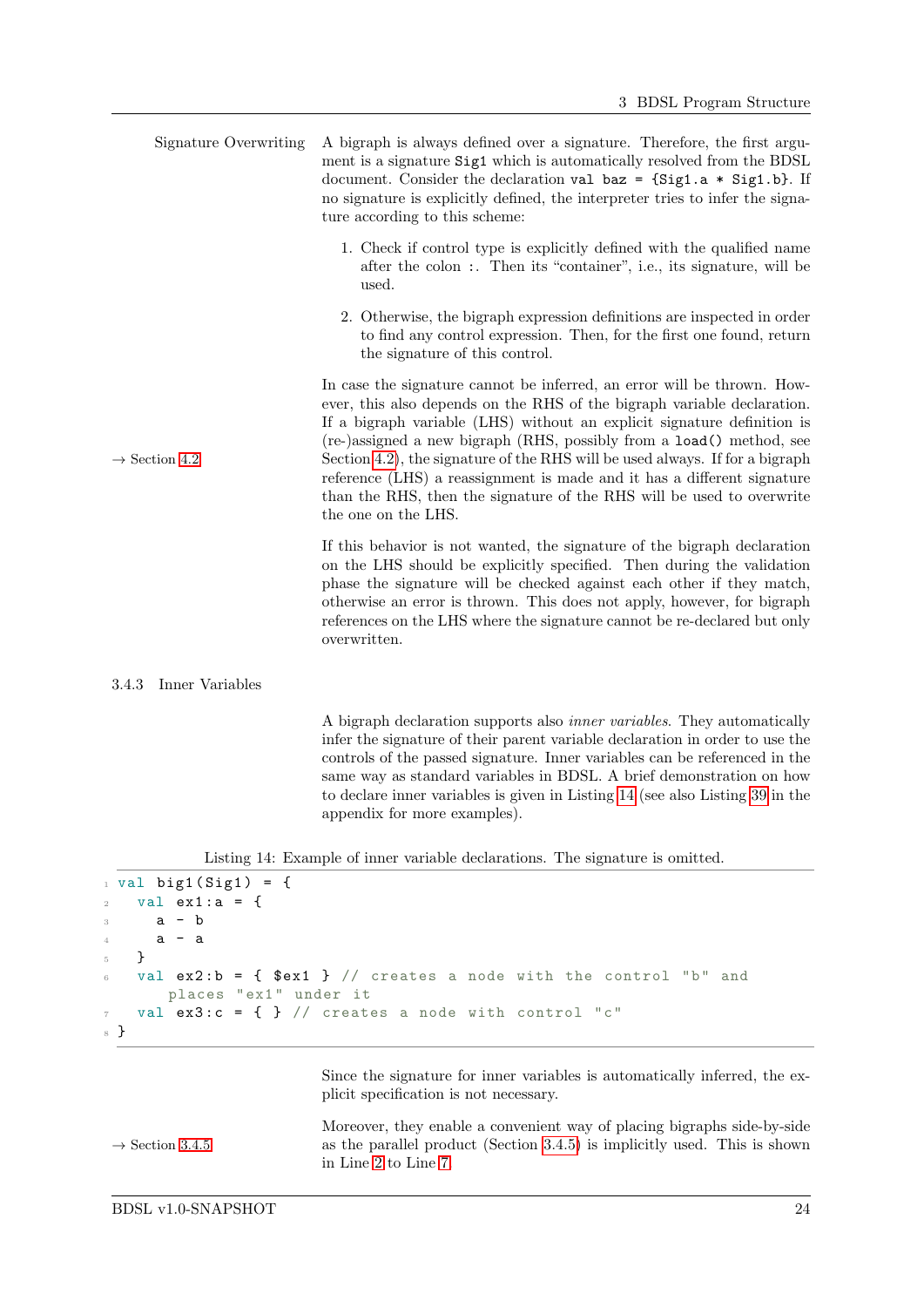<span id="page-24-1"></span>The declaration of the inner variable ex2 in Line [6](#page-23-4) illustrates how to refer to the inner variable ex1 that is contained in the same block under big1.

#### 3.4.4 Elementary Bigraphs

Elementary bigraphs are node-free bigraphs and can be classified into placings and linkings (see [\[13\]](#page-48-1)). They are a means for building complex bigraphical structures from elementary ones. Furthermore, they enable the expression of more sophisticated linking structures as explained in Section [3.4.2](#page-21-0) in the paragraph "Attaching Links to Nodes".

BDSL provides special symbols in order to use them for a bigraph declaration:

- barren(): This function creates a placing comprising only one root node. It can also be written by using the short form brn().
- merge(i: int): This function returns a placing that has one root and i sites.
- id(i: int): This identity function creates a place graph  $\mathsf{id}_i : i \to i$ where the k-th site is connected to the k-th root  $(k \in i)$ . The argument denotes how many "site-root-pairs" shall be created. Only positive integers are allowed. The index of both the site and root is determined automatically.
- join(): This function creates the elementary placing  $join: 2 \rightarrow 1$ . Two sites are nested under a root.
- closure(s: string, . . .): A function that creates a linking comprising only idle inner names. It accepts an arbitrary number of names. It can also be written by using the symbol clsre(...) or simply  $/(\ldots)$ .
- substitution(from: string, [to: string, ...]): This function creates a substitution, where from is the label for the outer name to be created, and the second argument accepts a string array for inner names to be connected to from. It can also be written by using the symbol  $\text{subst}(\ldots)$ .

<span id="page-24-0"></span>The usage of these elementary bigraphs is illustrated in the appendix in Listing [37](#page-51-0) and Listing [38.](#page-52-1)

#### 3.4.5 Bigraphical Operators

So far, bigraph declarations were covered without actually constructing a complex hierarchical structure. However, in Listing [13,](#page-22-1) for example, the bigraph created in Line [1](#page-22-2) contained the three nodes a, b, and b under a node a. This was accomplished by using special operators.

To effectively create complex bigraphs from simple ones, BDSL provides several operators, which resemble the categorical operators of bigraphs (see [\[13\]](#page-48-1)):

- Products The operators | and || denote the merge and parallel product, respectively. They are used to place a bigraph side-by-side to another bigraph.
- Composition The operators and \* denote the nesting and composition operation, respectively. They allow to place a bigraph within another bigraph for expressing containment.
	- $! \rightarrow \text{Note that composition is not valid if a node has an atomic control assigned.}$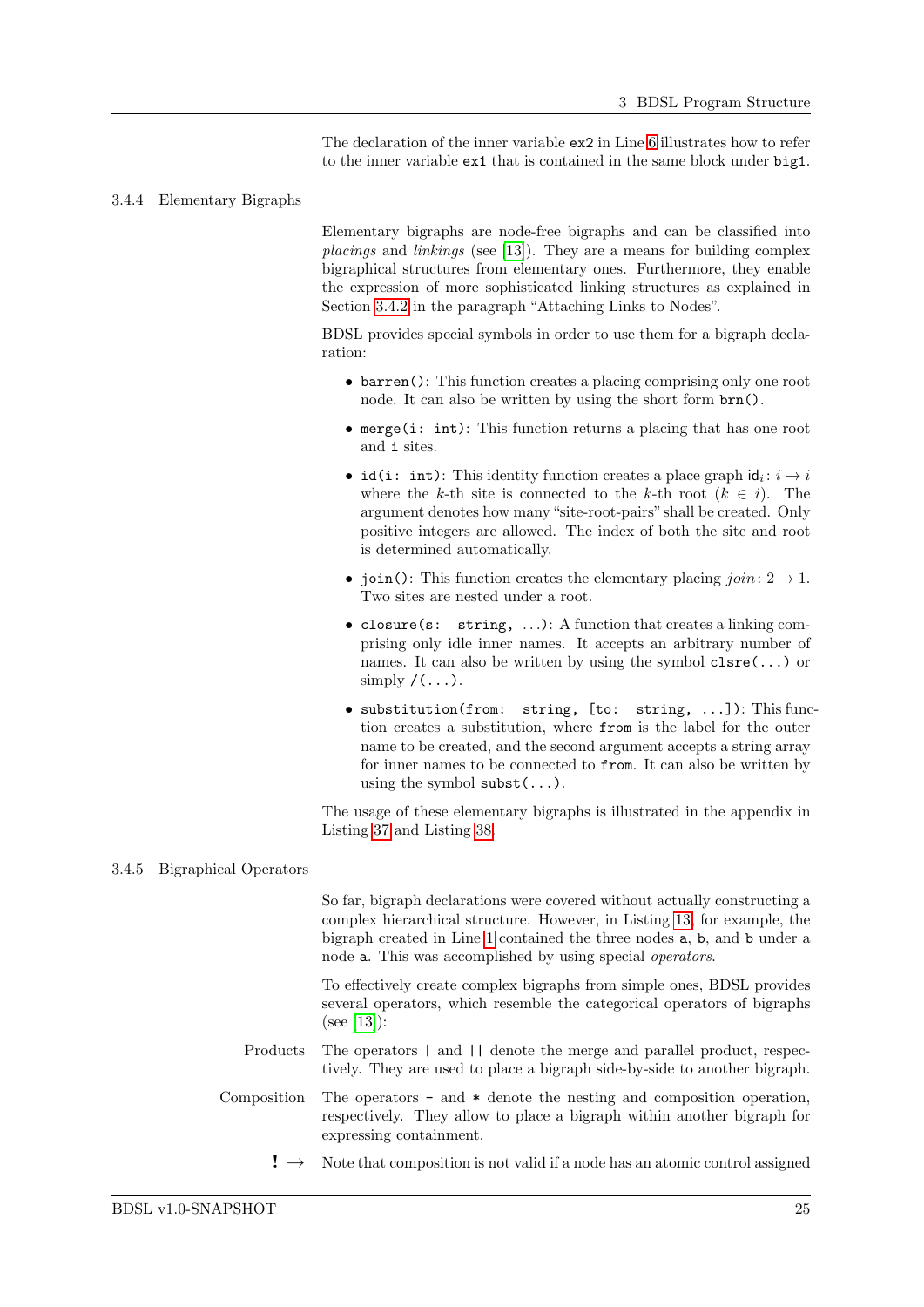<span id="page-25-0"></span>(see [\[13\]](#page-48-1)). In this case, an error will be thrown by the interpreter.

3.4.6 Reaction Rule Declarations

Listing [15](#page-25-2) shows some possible reaction rule declarations. A reaction rule  $R = (R, R')$  is a tuple comprising a redex and reactum (see [\[13\]](#page-48-1)). In BDSL they are enclosed within curly brackets in the following format: {REDEX},{REACTUM}. It is possible to directly assign the redex and reactum either a bigraph variable reference, or a method which produces a  $\rightarrow$  Section [4](#page-28-0) bigraph (refer to Section [4\)](#page-28-0).

<span id="page-25-2"></span>

|  |  |  | Listing 15: Reaction Rule Declarations |
|--|--|--|----------------------------------------|
|--|--|--|----------------------------------------|

```
1 react ruleVar1 (Sign) = {a | b}, {a | b}
2 react ruleVar2 (Sig1) = {
    4.2
   4 load (sig=Sig1 , as=xmi , resourcePath =" file : models / redex .xmi")
5 }, {
6 a | b // specifying the reactum directly
7 }
s react ruleVar3 = $ruleVar1 // referencing a rule variable
9 react ruleVar4 (Sig1) = $ruleVar2
```

```
Signature Overwriting In the example above, $ruleVar3 and $ruleVar4 have no explicit sig-
                        nature specified and both will automatically get assigned the signature
                        of the rule variable references, namely in this case, Sig1. If however the
                        signature is explicitly given and does not match with the RHS, an error
                        will be thrown.
```
### 3.4.7 Predicate Declarations

<span id="page-25-1"></span>Predicates represent essential elements for the verification of BDSL programs and individual BRSs. They are mainly regarded as correctness properties that must hold for all or individual states during the program's execution.

Moreover, they can be employed as constrains to fire specific events when these hold true or false (refer to Section [6](#page-41-0) for more details).

Listing 16: Predicate declaration examples.

```
1 pred pVar1(Sig1): partial = {a | b}
2 pred pVar2 ( Sig1 ) = load (sig=Sig1 , as=xmi , resourcePath =" file : test .xmi")
3 pred predVar3 = $pVar1
4 \text{ pred } predVar4(Sig1) : iso = \{a | b | b\}
```
- Signature Overwriting In the example above,  $\epsilon$  redVar3 has no explicit signature specified; thus, it will automatically get assigned the signature of the predicate variable  $! \rightarrow \text{ references, namely in this case, Sig1. If however the signature is explicitly}$ given and does not match with the RHS, an error will be thrown.
	- Predicate Types Predicates serve as some kind of logical statements in a BRS that are evaluated at every state change. They come in two forms and are termed partial and iso. Partial means, that only the substructure of a bigraphical state of a BRS's transition system must match according to the predicate definition. Whereas, however, iso means that the whole bigraph definition is matched against the current bigraphical state of the transition system.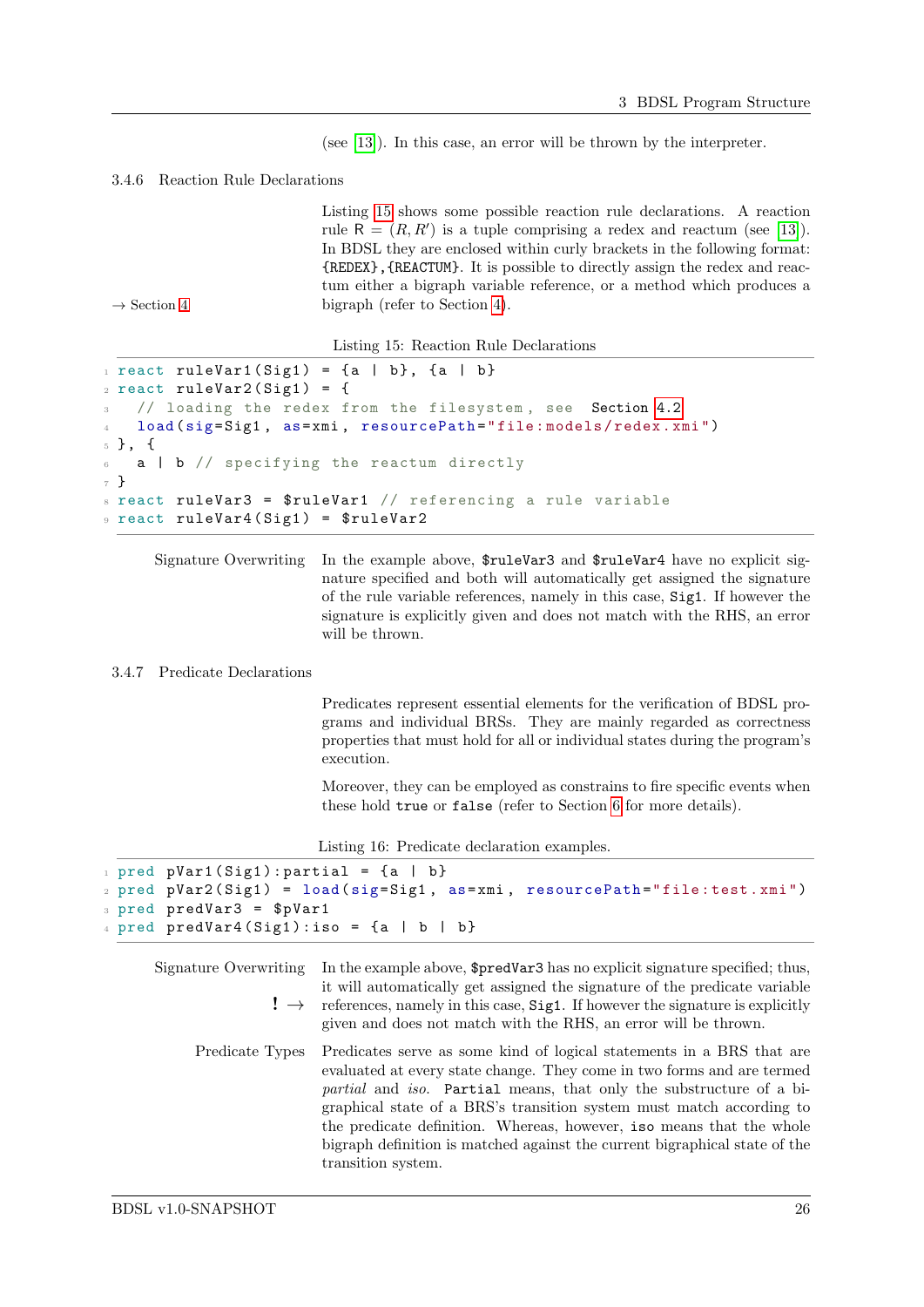3.4.8 Bigraphical Reactive System Declarations

<span id="page-26-1"></span>A BRS can be regarded as some container with a signature, and references to other variables (i.e., bigraphs, reaction rules and predicates).

Listing 17: BRS declaration example.

```
_1 brs example (Sig1) = {
   agents = [$bigVar],rules = [$rule],
4 preds = [$pred]
5 }
```
BRS variables are mainly declared by references to other variables. This allows to conveniently change the contents of a BRS by changing the referenced variables. That also means that explicit bigraph definitions are not supported.

<span id="page-26-0"></span>The signature of a BRS must match the signature of the agents, rules and predicates. Otherwise, an error will be produced and the program is not executed.

Executing a BRS To execute a BRS, the execute () method (Section [4.5\)](#page-31-0) is the right candidate.

#### 3.5 Event Listeners/Callbacks

BDSL defines some special default events, where it is possible to react on these events by incorporating additional logic to be executed. These events are emitted in the course of the execution of a BRS (see  $\rightarrow$  Section [4.5](#page-31-0) Section [4.5\)](#page-31-0),

Event Types Currently available events are:

- Start and finish of a BRS evaluation,
- Rule matches *(single, many or all)*, and
- Predicate matches (single, many or all).

These events are coupled with a BRS declaration. Listing [18](#page-26-2) shows an excerpt of an usage example on how to integrate additional functionality after certain events occur.

Listing 18: BRS events.

```
// signature and other variable declaration omitted
2 main = {
3 brs example (Sig1) = {
      agents = [\$agent],5 rules = [$rule1, $rule2],
6 preds = [$pred1]
    \mathcal{F}8 execute ($example)
9 }
10
11 onReactiveSystemStarted ($example) = {
12 println ("BRS execution started")
13 j {
```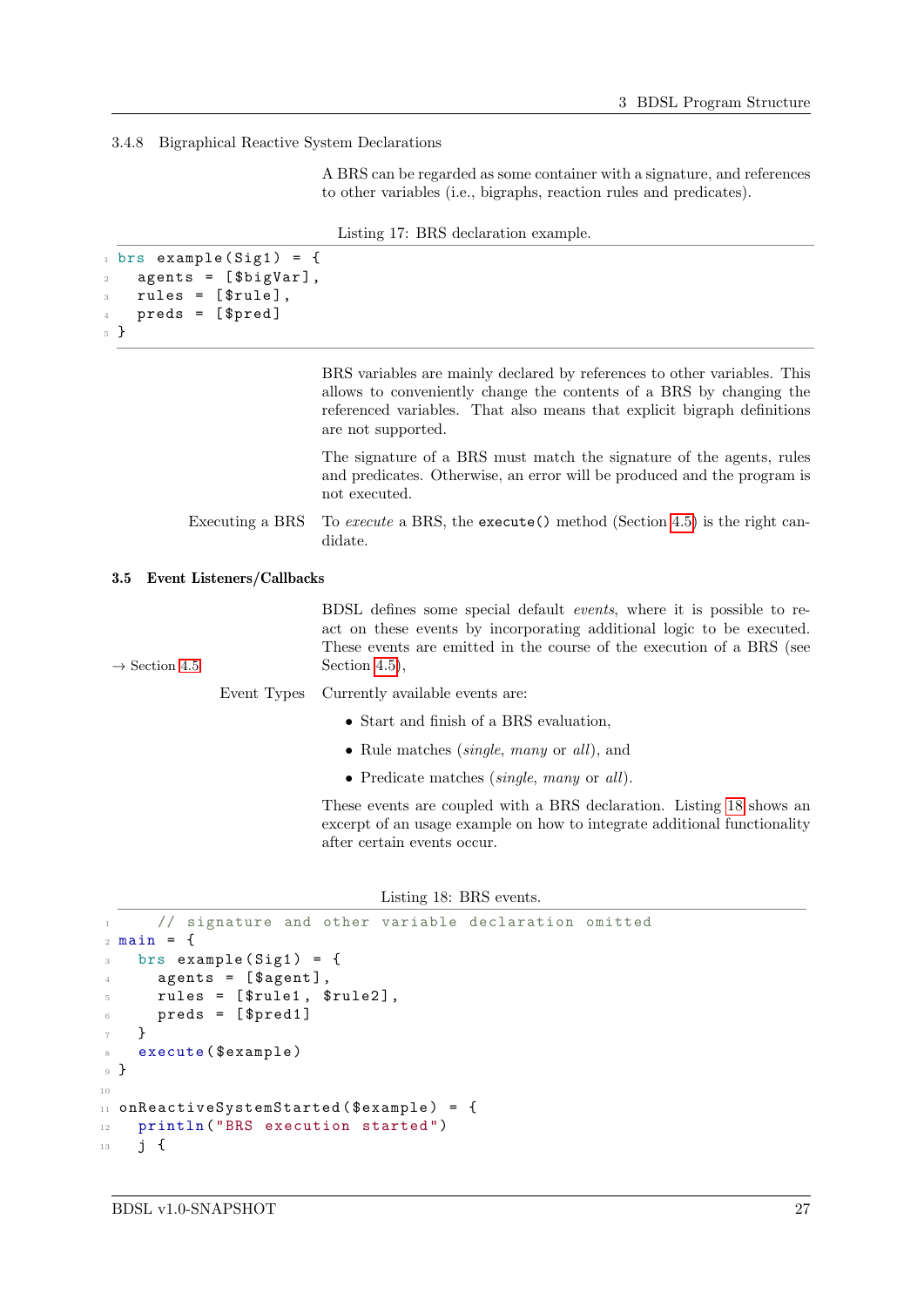```
14 HelloUdfFunction ()
15 }
16 }
17
_{18} on<br>ReactiveSystemFinished ($example) = {
19 println ("BRS execution finished ")
20 }
21
22 listenForPredicateMatch ($example, [$pred1]) = {
23 println (" predicate matched !")
24 }
25
26 listenForRuleMatch ($example, [$rule1, $rule2]) = {
27 println (" Rule was applied ")
28 }
```
<span id="page-27-1"></span>

| $\rightarrow$ Sections 4 and 6.1 | The event listeners can be regarded as callback functions. Therein, all<br>statements as in the main block are valid (see also Sections 4 and 6.1).<br>For example, calling a <i>user-defined function</i> as demonstrated in Line 14<br>of Listing 18 is also possible. Refer also to Listing 33 for more usage<br>examples on <i>user-defined functions</i> .                                                         |
|----------------------------------|-------------------------------------------------------------------------------------------------------------------------------------------------------------------------------------------------------------------------------------------------------------------------------------------------------------------------------------------------------------------------------------------------------------------------|
| Aggregate Events                 | In order to aggregate multiple events, i.e. more than one predicate match<br>(rule match), the respective variables can be supplied as an array between<br>square brackets $[\dots]$ . This is shown in Line 26 in Listing 18. Here, the<br>same logic is executed when either \$rule1 or \$rule2 could be matched<br>in the current "host" bigraph of the evolving transition system of the BRS<br>variable \$example. |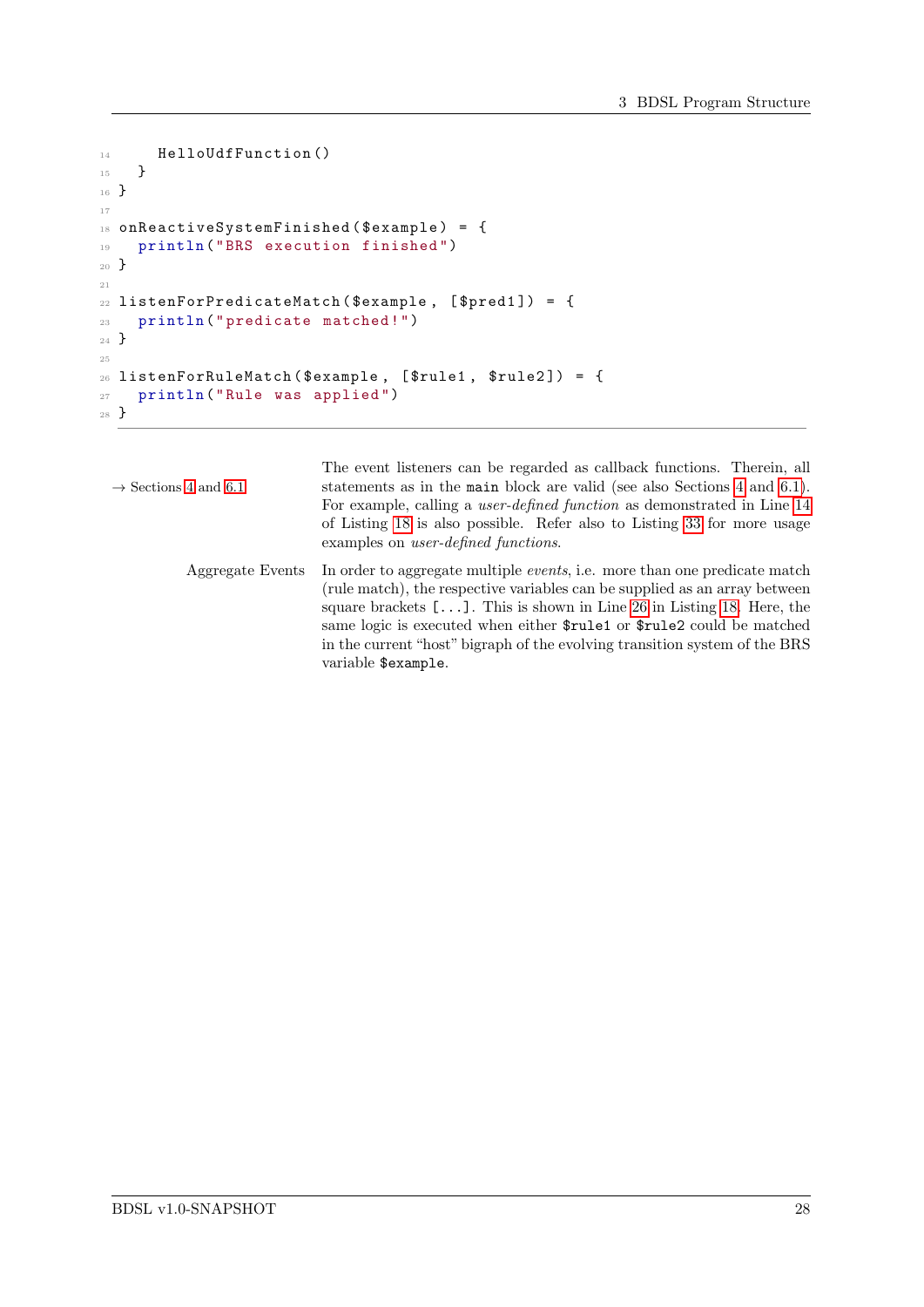### 4 Predefined Methods in BDSL

<span id="page-28-0"></span>BDSL provides several standard methods:

| $\rightarrow$ Section 4.1 | $\bullet$ println $(\ldots)$                                                                                                                                                                                                                                                                               |
|---------------------------|------------------------------------------------------------------------------------------------------------------------------------------------------------------------------------------------------------------------------------------------------------------------------------------------------------|
| $\rightarrow$ Section 4.2 | $\bullet$ load()                                                                                                                                                                                                                                                                                           |
| $\rightarrow$ Section 4.3 | • randomBigraph $()$                                                                                                                                                                                                                                                                                       |
| $\rightarrow$ Section 4.4 | $\bullet$ export $\ldots$ )                                                                                                                                                                                                                                                                                |
| $\rightarrow$ Section 4.5 | $\bullet$ execute()                                                                                                                                                                                                                                                                                        |
|                           | Where they can be used depends on their <i>function</i> . Some of them can<br>only be called within the main block, within a callback block or in a<br>completely different context such as in a bigraph declaration. Therefore,<br>all methods are explained in the following subsections in more detail. |

#### 4.1 Printing to the Console

The println() method allows to print a string or a bigraph to the con-  $\rightarrow$  Sections [3.1](#page-17-1) and [3.5](#page-26-0) sole. This method can only be called within the main block (Section [3.1\)](#page-17-1) or in a event listener block (Section [3.5\)](#page-26-0).

<span id="page-28-1"></span>Listing 19: Println method examples.

```
1 println ("Hello, BDSL!")
2 println ($bigVar)
3 println ( $bigVar , xmi)
4 println ($bigVar, ecore)
```
Parameters The following parameters are available:

<span id="page-28-2"></span>

|   | Argument            | <b>Description</b>                        |
|---|---------------------|-------------------------------------------|
|   | PrintableExpression | A printable expression, either a char se- |
|   |                     | quence or bigraph variable.               |
| ച | $F_{m11m}$          | The model format to use when the 1st      |
|   |                     | argument is a bigraph. Accepts either     |
|   |                     | xmi or ecore. Default is xmi.             |

#### 4.2 Loading Bigraphs

and [3.4.7](#page-25-1) [3.4.6](#page-25-0) and [3.4.7\)](#page-25-1).

The load() method is able to load arbitrary bigraph expressions from different resources. The result of a load() method can in some cases directly  $\rightarrow$  Sections [3.4.2,](#page-21-0) [3.4.6](#page-25-0) assigned to a bigraph, rule or predicate declaration (see Sections 3.4.2,

Listing 20: Load method examples.

```
1 // loading two bigraph instances
2 val big1 = load (sig=Sig1 , as=xmi , resourcePath =" classpath : test1 .xmi")
3 val big2 ( Sig1 ) = load (sig=Sig1 , resourcePath =" file : test2 .xmi")
4
5 react (Sig1) = { // loading a reaction rule
   load (sig=Sig1, as=ecore, resourcePath="file:redex.xmi")
7 }, {
8 load (sig=Sig1, as=ecore, resourcePath="file: reactum. xmi")
9 }
```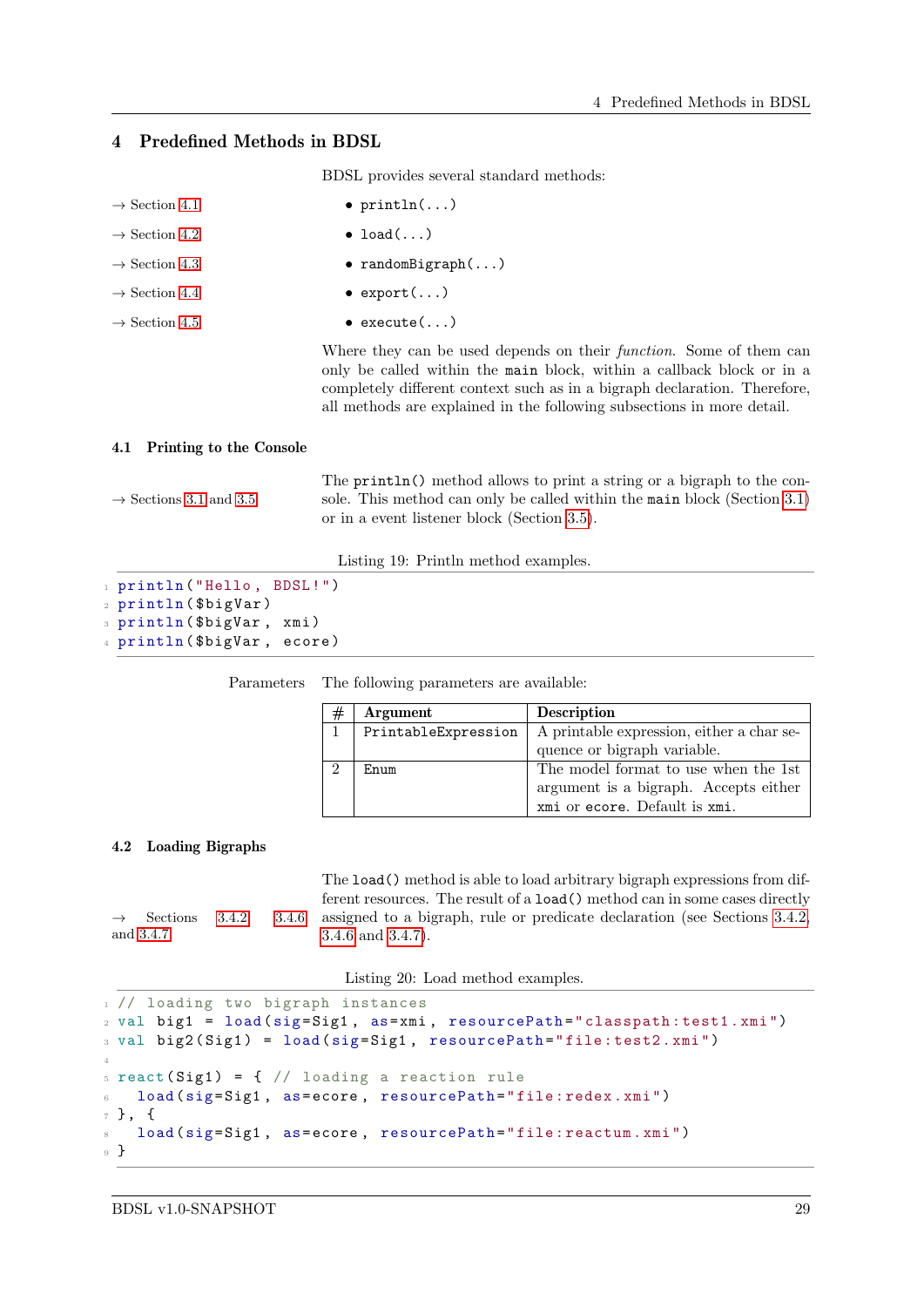|   | Argument             | Description                            |
|---|----------------------|----------------------------------------|
|   | sig:Signature        | The signature of the bigraph to be     |
|   |                      | loaded.                                |
|   | as:Enum              | The Ecore format of the model to load. |
|   |                      | Either xmi or ecore.                   |
| 3 | resourcePath: String | A valid resource path with a specific  |
|   |                      | prefix. See below.                     |

Parameters The following parameters must be supplied:

It is necessary to specify the concrete signature because it is not stored in a model file. The argument as shall be supplied to indicate the model format, which can either be a metamodel (ecore) or instance model (xmi). It can be omitted when the file extension is provided. Then this argument is tried to be derived automatically.

Resource Locations Bigraph expressions can be loaded from several locations, where the resource location identifier must be accordingly specified:

| <b>Resource Type</b>   Description |                                                   |
|------------------------------------|---------------------------------------------------|
| Filesystem                         | via "file:"; a model on the filesystem.           |
| Classpath                          | via "classpath:"; a model in the classpath of the |
|                                    | interpreter.                                      |

<span id="page-29-0"></span>In every case the resource path follows the same schema, where slashes are used for navigation.

### 4.3 Synthesizing Random Bigraphs

The randomBigraph() method allows the creation of random bigraphs according to the algorithm proposed in [\[8\]](#page-48-13). An example is shown below on how to use this method.

| #              | <b>Argument</b> | Description                                       |  |
|----------------|-----------------|---------------------------------------------------|--|
| $\mathbf{1}$   | sig:Signature   | The signature with the controls to use for the    |  |
|                |                 | random bigraph                                    |  |
| $\mathfrak{D}$ | t:int           | The number of roots the bigraph shall have        |  |
|                |                 | (i.e., width of the forest).                      |  |
| 3              | n:int           | The number of nodes in total                      |  |
| $\overline{4}$ | p:float         | The fraction of nodes that should be linked       |  |
|                |                 | randomly via an outer name or an edge $(50\% -$   |  |
|                |                 | $50\%$ ). A value of 0.0 means that no nodes will |  |
|                |                 | be linked and 1.0 means that all nodes are tried  |  |
|                |                 | to be linked.                                     |  |

Parameters The following parameters must be supplied:

| Listing 21: Random bigraph generation example. |  |  |  |
|------------------------------------------------|--|--|--|
|------------------------------------------------|--|--|--|

 signature Sig1 { ctrl a arity 4 ctrl b arity 4 ctrl c arity 4 ctrl d arity 4 <sup>6</sup> } 7 signature Sig2 { ctrl a arity 4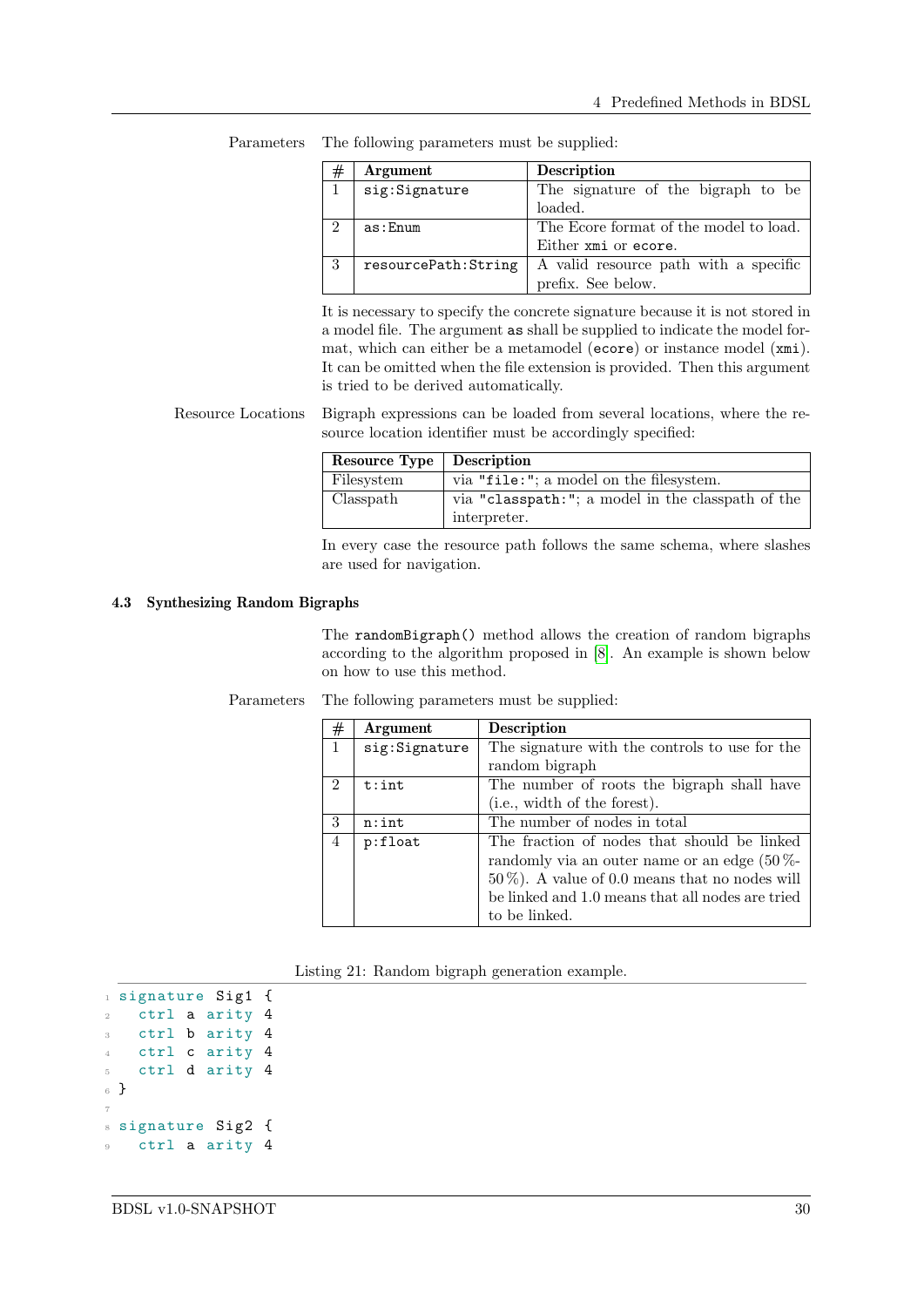```
10^{1}11
12 val test3 = randomBigraph (sig=Sig2, n = 10, t = 1, p = 0.5)
13
14 main = {
15 val test2(Sig1) = randomBigraph (sig=Sig1, n = 20, t = 2, p = 1.0)
16 println ($test2)
17 println ($test3)
18 }
```
If the signature is specified on the left-hand side of the assignment, then it must match with the one specified in the randomBigraph() method. Otherwise, an error is thrown. You may also discard the explicit signature assignment as for example in Line [12.](#page-30-1) After evaluation, \$test3 will have the signature Sig2.

Some Notes on the Output The outcome of the generated bigraphs strongly depend on the passed parameters. Note that the linking behavior is determined by the given signature and the assigned arity of each control. See also [\[8\]](#page-48-13) for further details on how the random bigraph generation algorithm works.

#### 4.4 Exporting Bigraph Variables

<span id="page-30-0"></span>The export() method enables to export BDSL variables into several formats such as to BigMC [\[15\]](#page-48-14), BigraphER [\[19\]](#page-49-6), or even as a graphics file (\*.png), and to different locations (whereby the console and filesystem is the only available option in the current version of BDSL). Listing [22](#page-30-2) shows several examples on how to call this method.

Listing 22: Exporting a BRS into several formats.

```
_1 brs example (Sig1) =
2 agents = [$agent1],
    rules = [$rule1],preds = [$pred1]5 }
6
7 export ( $example ) // default is Ecore 's *. xmi format
8 export ($example, as=bigrapher) // output is printed to the console
9 export ( $example , as=bigmc , resourcePath =" console :") // output is
     printed to the console
10 export ($example, as=bigmc, resourcePath="file:./dump/test.bigmc")
11 export ($example, as=ecore)
12 export ($example, as=ecore, resourcePath="file:./dump/test.ecore")
13
14 export ($agent1, as=png, resourcePath="file:./dump/bigraphVar.png")
15 export ($pred1 , as=png , resourcePath =" file :./ dump / bigraphVar .png")
```
If no resource path is specified, the output will be printed to the console. For the export format png, a resource path must be explicitly defined. Otherwise, an validation error will be thrown.

Parameters The following parameters are available: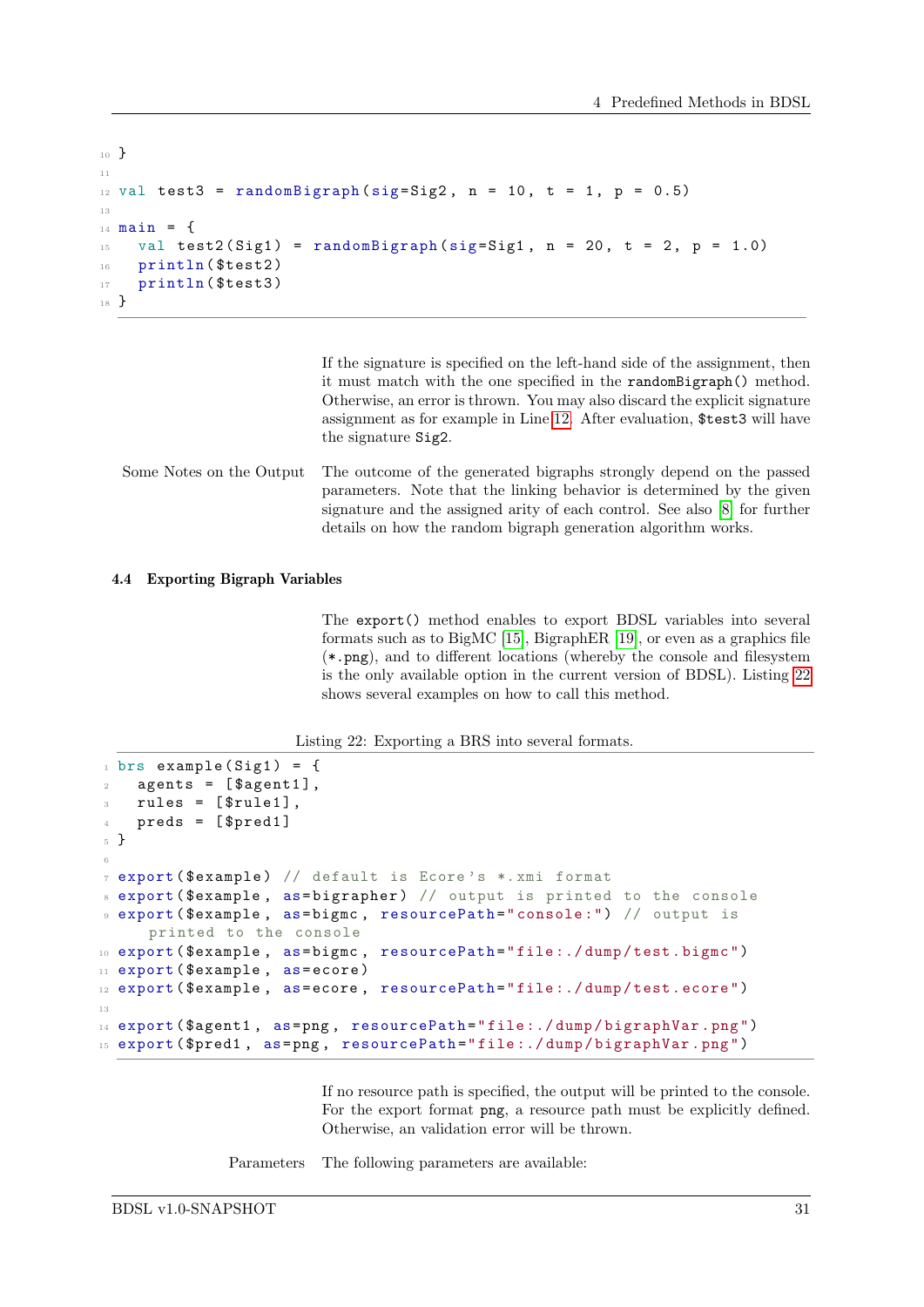4 Predefined Methods in BDSL

| $_{\#}$        | Argument             | Description                            |
|----------------|----------------------|----------------------------------------|
| $\mathbf{1}$   | bigraph variable     | The bigraph, predicate or BRS to ex-   |
|                |                      | port.                                  |
| $\overline{2}$ | as:Enum              | The export format for the bigraph      |
|                |                      | variable. Either xmi, ecore,           |
|                |                      | bigrapher, or bigmc. To export         |
|                |                      | the variable into a graphics file, the |
|                |                      | option png can be used.                |
| 3              | resourcePath: String | The resource path to which the         |
|                |                      | bigraph variable should be exported    |
|                |                      | to. Refer to Section 4.2, whereby only |
|                |                      | "file: and console:" is available      |
|                |                      | here.                                  |

<span id="page-31-0"></span>

! → Exporting a variable to a graphic file (\*.png) is only supported for  $\rightarrow$  Sections [3.4.2](#page-21-0) and [3.4.7](#page-25-1) bigraphs (Section [3.4.2\)](#page-21-0) and predicates (Section [3.4.7\)](#page-25-1) in the current version of BDSL.

### 4.5 Executing BRSs

 $\rightarrow$  Section [3.4.8](#page-26-1) To explicitly execute a BRS declaration (Section [3.4.8\)](#page-26-1), BDSL provides the execute() method, which accepts a BRS variable reference. Listing [23](#page-31-1) shows how to call this method.

Listing 23: Executing a BRS.

<span id="page-31-1"></span>

| $1 \text{ hrs}$ example (Sig1) = {<br>$agents = [\$agent1],$<br>$\overline{2}$<br>rules = $[\frac{\text{true}}{\text{true}}]$ ,<br>$\overline{\mathbf{3}}$<br>$preds = [$pred1]$<br>$\overline{4}$<br>5 }<br>$_6$ execute ( $$$ example) |                                                                                                                                                                                                                             |  |
|------------------------------------------------------------------------------------------------------------------------------------------------------------------------------------------------------------------------------------------|-----------------------------------------------------------------------------------------------------------------------------------------------------------------------------------------------------------------------------|--|
| $\rightarrow$ Section 3.4.7                                                                                                                                                                                                              | When a BRS is executed, a transition system is generated in the "back-<br>ground" and the given predicates (Section 3.4.7) are evaluated. A user<br>might want to react on these events by actively listening to these, and |  |
| $\rightarrow$ Section 3.5                                                                                                                                                                                                                | for attaching additional logic. Refer to Section 3.5 to get more details on<br>that topic.                                                                                                                                  |  |
| Transition System                                                                                                                                                                                                                        | The generated transition system can be automatically exported to a file<br>either by using an external configuration file, or by passing a specific                                                                         |  |
| $\rightarrow$ Section 2.3                                                                                                                                                                                                                | command-line argument (see Section 2.3). It is not only possible to export<br>the transition system but also all generated states as images or Ecore<br>models $(*.\texttt{xmi}$ and $*.\texttt{ecore files}).$             |  |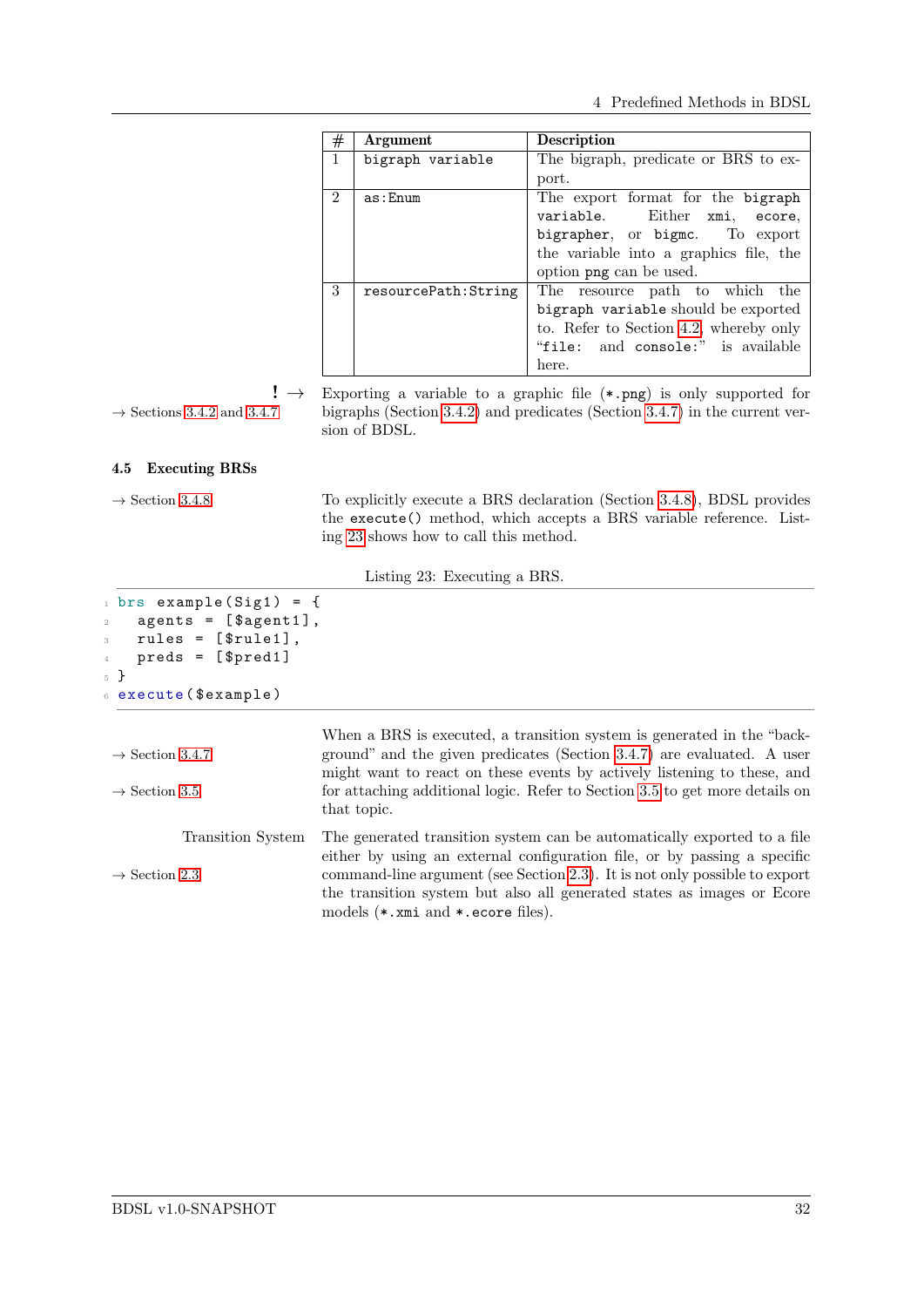### <span id="page-32-0"></span>5 Examples

|                           | This section provides some introductory examples on how to model spe-<br>cific problems using BDSL. Further it is shown how to verify pre-defined<br>properties that must hold during the program's execution, or, more gener-<br>ally, the program's behavior in combination with the underlying bigraph<br>theory.                                                                                                                                   |
|---------------------------|--------------------------------------------------------------------------------------------------------------------------------------------------------------------------------------------------------------------------------------------------------------------------------------------------------------------------------------------------------------------------------------------------------------------------------------------------------|
|                           | Therefore, this report provides examples of different applications in the<br>field of computer science to demonstrate the wide spectrum in which<br>bigraphs may be employed. The first examples can be categorized roughly<br>as optimization problems or logic games.                                                                                                                                                                                |
| $\rightarrow$ Section 5.3 | Note that, however, even it is possible to express some computational<br>problems in the field of theoretical computer science with BDSL, more<br>specific algorithms may be much more efficient. Take for example the<br>pathfinding problem, which is modeled in BDSL in Section 5.3. Other<br>alternatives more suited to solves this problem are, for instance, the $A^*$<br>search algorithm or random trees, because there are designed to solve |
|                           | this specific problem smarter by exploiting various concepts. Therefore,<br>these examples serve only for demonstration purposes in order to show<br>the variability of BDSL's expressiveness.                                                                                                                                                                                                                                                         |

### 5.1 Basic Mathematical Calculations the Bigraphical Way

<span id="page-32-1"></span>BRSs can also be exploited to formulate simple computational expressions such as the sum of two integers, or a comparison operator.

Next, Listing [24](#page-32-2) and Listing [25](#page-33-0) show exactly how to implement these two operations for two integers in a bigraphical way using BDSL, all expressed with bigraphs.

Listing 24: Computing the inequality of two integers that are expressed as bigraphs.

```
1 signature SigLt {
2 active ctrl lessThenExpr arity 0
3 atomic ctrl true arity 0
4 atomic ctrl false arity 0
5 active ctrl s arity 0
6 atomic ctrl z arity 0
7 active ctrl left arity 0
8 active ctrl right arity 0
9 \quad \mathcal{P}10
11 main = {
12 val numberExpr (SigLt): lessThenExpr = {
13 ( left - s - s - s - z) | (right - s - s - s - s - z)
14 }
15 brs comp (SigLt) = {
16 agents = [$numberExpr],
17 rules = [$reduce, $isLes, $isGreater]
18 }
19 execute ($comp) // perform computation
20 }
21
22 react reduce (SigLt) = { left - s - id(1) | right - s - id(1)},
```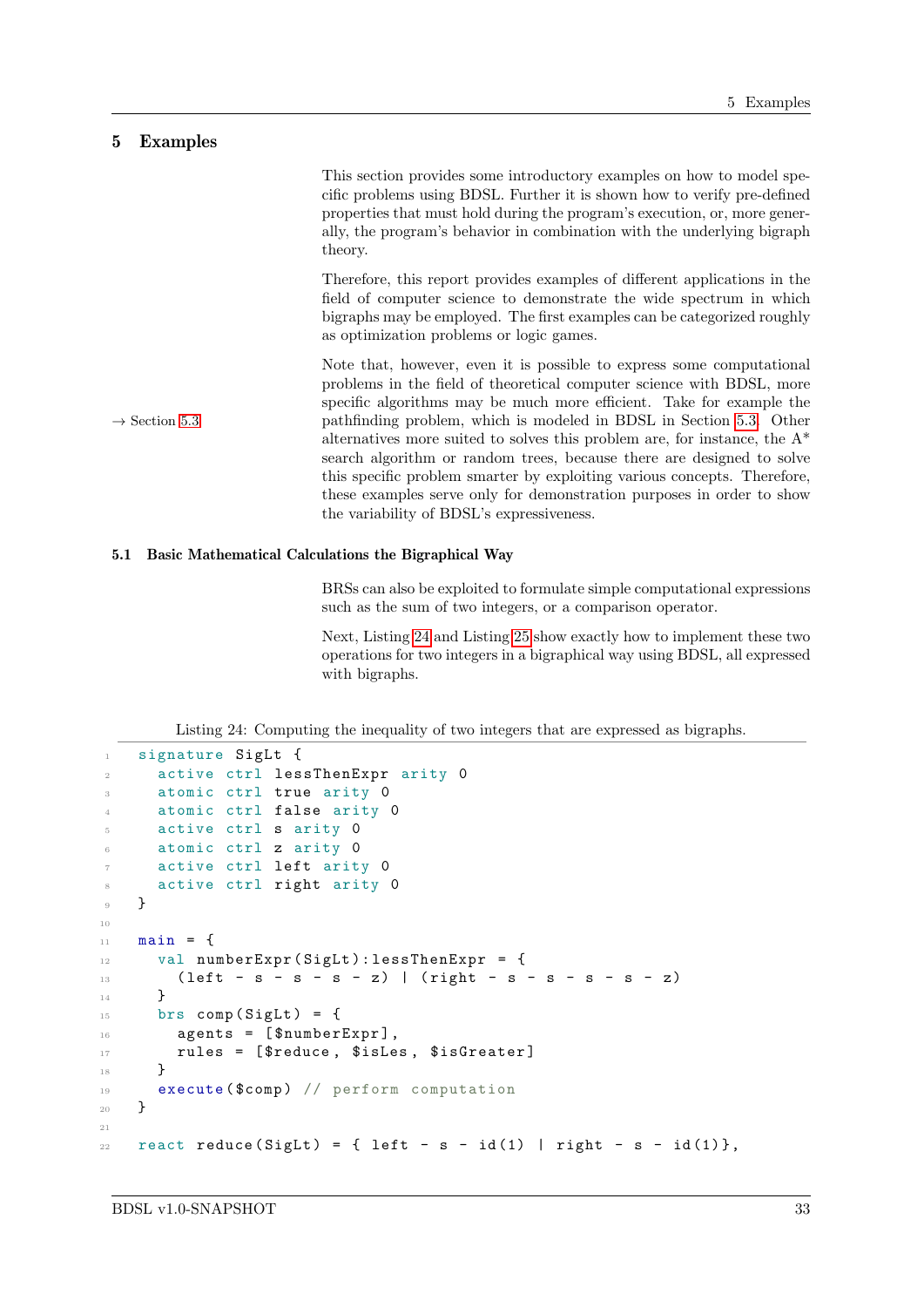```
23 { left - id (1) | right - id (1) }
24
25 react isLess (SigLt) = { left - z | right - s - id(1)},
26 { true }
27
28 react isGreater (SigLt) = { left - id(1) | right - z },
29 { false }
```
Equality of integers The first example in Listing [24](#page-32-2) basically evaluates, whether  $3 < 4$  is true. The numbers and the comparison expression including the < operator are expressed by purely using bigraphs (see numberExpr in Line [12\)](#page-32-3), whereas the evaluation is performed by the BRS declaration comp defined in Line [15.](#page-32-4) The graphical representation of both the "number bigraph" and "less-than sign" is depicted in Figure [5.](#page-33-1) It can be seen that only three reaction rules are needed. The order of the rules in the BRS specification is not important as each is matched in the beginning against the original variable number (and afterwards, also the re-written variable state) until the rule isLess or isGreater matches.

<span id="page-33-1"></span>

Figure 5: A bigraph representing a *less than expression* between two integers, namely,  $3 < 4$ .

Summation of integers The second example in Listing [25](#page-33-0) calculates the sum of two integers. Similar to the first example, the two numbers and the + operator are formulated by one bigraph variable numberExpr in Line [10.](#page-33-2) Here, the expression  $3 + 4$  shall be calculated. The first rule  $r1$  describes how to move a node s from left under right. This is done as long as s-nodes are contained under left. Lastly, the second rule r2 reduces the bigraph to a result containing only s-nodes that were previously collected under right. The execution itself is started by passing the BRS declaration  $\rightarrow$  Section [4.5](#page-31-0) sum (Line [13\)](#page-34-1) to the method execute() (see Section [4.5\)](#page-31-0).

Listing 25: Summation.

```
1 signature SigSum {
2 active ctrl plusOp arity 0
    active ctrl s arity 0
    active ctrl z arity 0
5 active ctrl left arity 0
6 active ctrl right arity 0
7 }
8
9 main = {
10 val numberExpr ( SigSum ) : plusOp = {
11 ( left - s - s - s - z) | (right - s - s - s - s - z)
```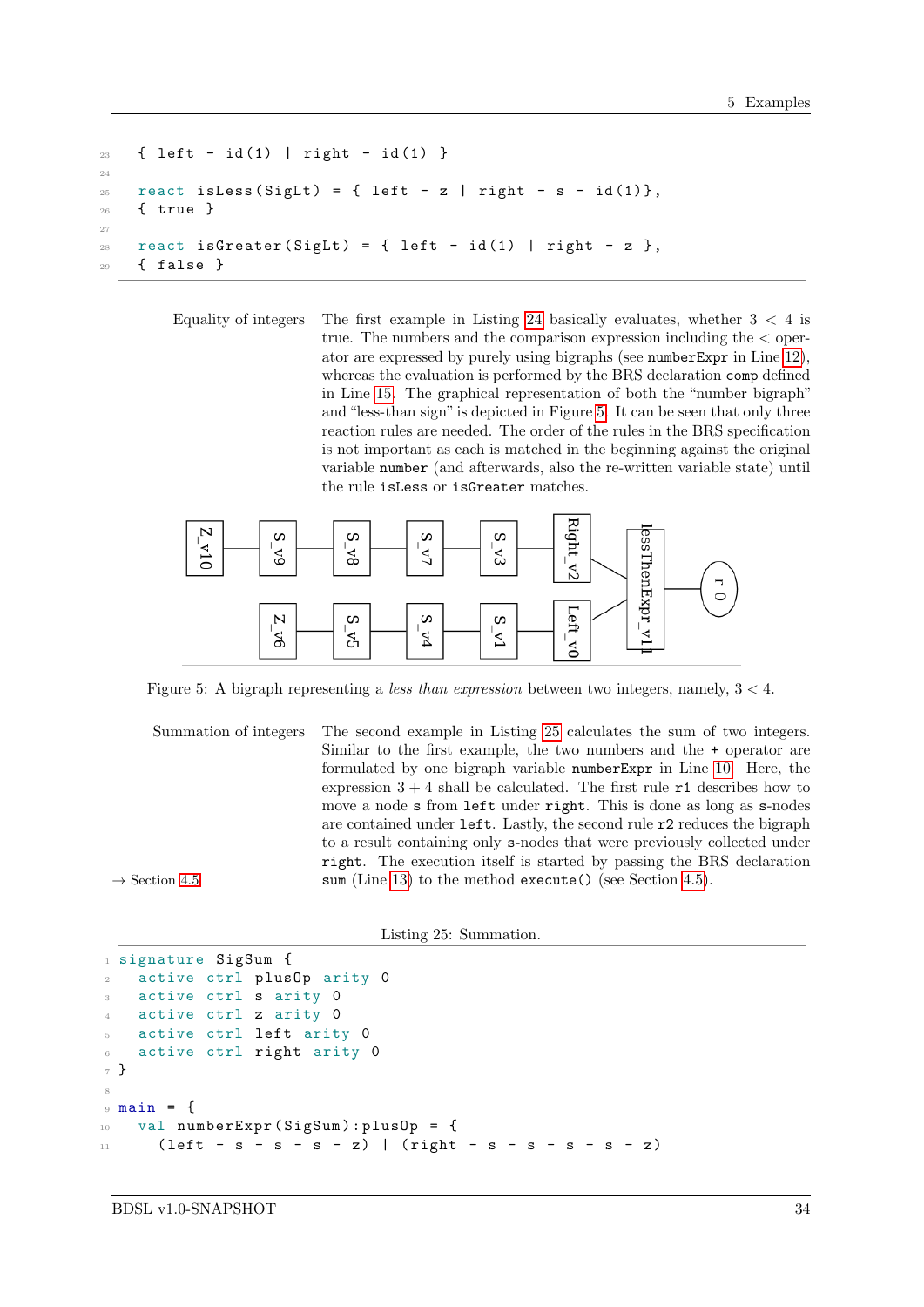```
12 }
13 brs sum (SigSum) = {
_{14} agents = [$numberExpr],
15 rules = [\$r1, \$r2]16 }
17 execute ($sum) // perform computation
18 }
19
_{20} react r1(SigSum) = {left-s-id(1) | right-s-id(1)},
21 {Left | Right - s - id(1)}22
23 react r2(SigSum) = \{left -z \mid right -s - id(1) \},
_{24} {s - id(1)}
```
#### 5.2 Importing External Libraries

<span id="page-34-0"></span>In this example, a BDSL program is given and further designated to be the main program that imports a user-written library with a specific namespace. This library itself is a BDSL program, usually without a main block.

Here, the operation that the main program executes is rather simple and serves only as demonstration for the library approach explained here. For instance, recall the two examples regarding bigraphical computa-  $\rightarrow$  Section [5.1](#page-32-1) tions in Section [5.1.](#page-32-1) Here, the "number bigraphs" can be specified in a distinct library file as well as the BRS that performs the computation (e.g., summation). Then, a third program needs to import both programs by their respective namespace. Computing the sum for different "number bigraphs" can be accomplished by changing the bigraph variables in the first library only, or by passing a completely different library to the interpreter but using the same namespace.

<span id="page-34-2"></span>Listing 26: Common signature declaration.

|                | 1 namespace sum.types                      |  |
|----------------|--------------------------------------------|--|
| $\overline{2}$ |                                            |  |
|                | 3 signature SigSum {                       |  |
|                | 4 active ctrl plus0p arity 0               |  |
|                | 5 active ctrl s arity 0                    |  |
|                | 6 active ctrl z arity 0                    |  |
|                | active ctrl left arity 0<br>$\overline{7}$ |  |
| 8              | active ctrl right arity 0                  |  |
|                | <sub>9</sub> }                             |  |
|                |                                            |  |

<span id="page-34-3"></span>Listing 27: Bigraphical number declarations.

```
1 namespace sum. numbers
2 import : bdsl sum. types .*
3
4 val numberLeft (SignSum): left = {
5 S - S - S - S - S - S - Z6 }
7
s val numberRight (SigSum): right =
     {
9 S - S - S - S - Z10 }
11
12 val expression (SigSum): plusOp =
     {
13 $numberLeft | $numberRight
14 }
```
For the next example, the primary purpose of these libraries is to configure the main program without any modification afterwards. Therefore,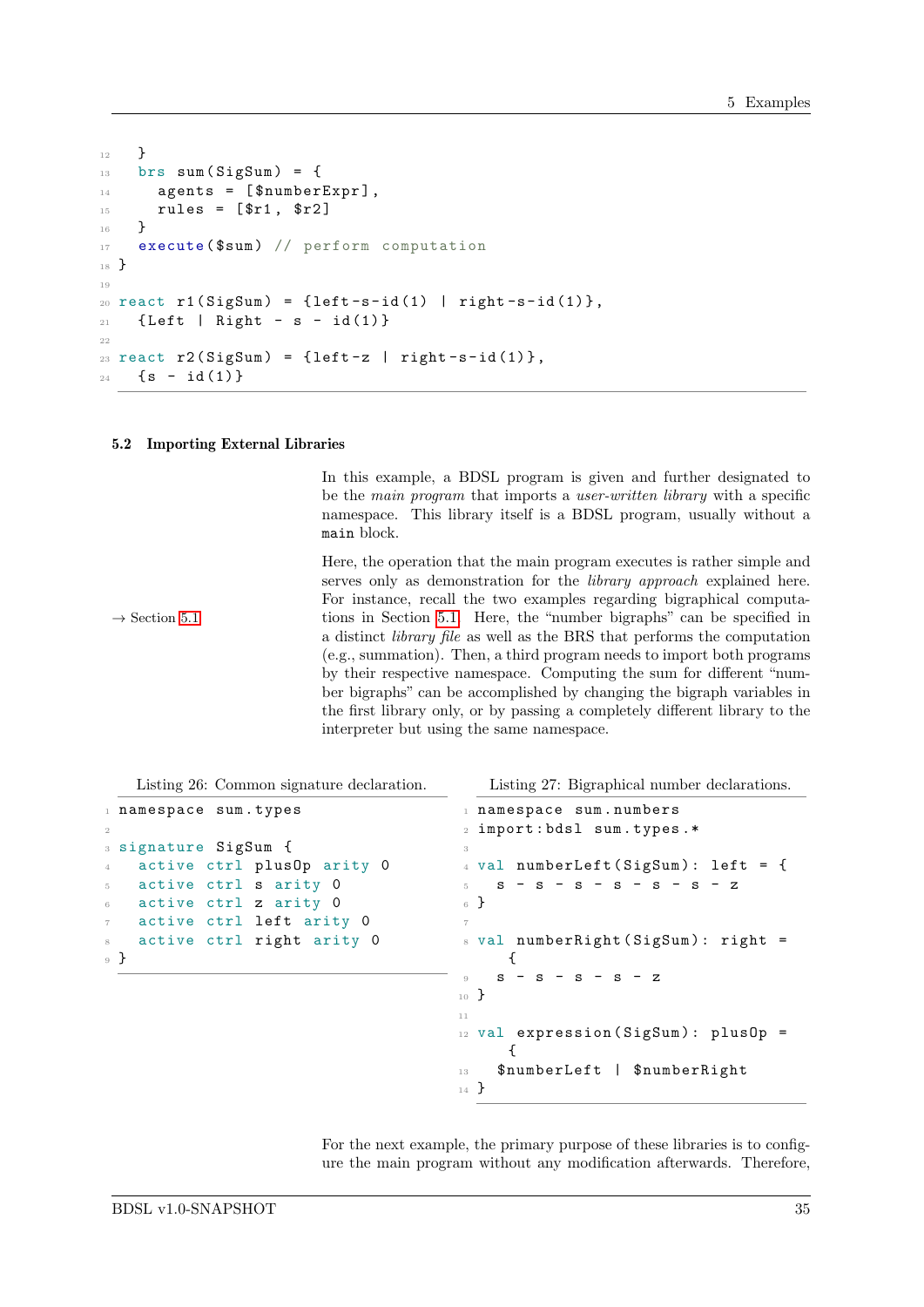three additional libraries are implemented, one for the common signature definition (Listing [26\)](#page-34-2), one that declares two "bigraphical numbers" (Listing [27\)](#page-34-3), and one that specifies the actual summation operation in a bigraphical way (Listing [28\)](#page-35-0). All three libaries are consolidated in Listing [29,](#page-35-1) where only the execution of the defined BRS is started.

<span id="page-35-0"></span>Listing 28: Declaration of the summation operation.

```
1 namespace sum. operation
2 import : bdsl sum. types .*
3 import : bdsl sum. numbers .*
4
5 react r1(SigSum) = { (left - s -
     id(1)) | (right - id(1)), {
     (left - id(1)) | (right - s -id (1) ) }
6 react r2(SigSum) = \{ (left - z) |
      (right - s - id(1)) }, { s -id(1) }
7
s brs summation (SigSum) = {
9 agents = [$expression],
10 rules = [$r1 , $r2]
11 }
```
<span id="page-35-1"></span>Listing 29: Main program of the summation operation example.

```
1 namespace sum. program
2 import : bdsl sum. types .*
3 import : bdsl sum. numbers .*
4 import : bdsl sum. operation .*
5
6 main = {
7 execute ( $summation )
\mathbb{R} }
```
To execute the whole program, assuming that all four files above are located in the same directory, the following command is used:

```
1 ./ bdsl -- include = include -1 .bdsl include -2 .bdsl
   include -3 .bdsl -- main = main.bdsl
```
The first argument  $\overline{-i}$ nclude determines the additional libraries to include. The first one must be Listing [26,](#page-34-2) since Listings [27](#page-34-3) and [28](#page-35-0) are also importing the common signature declaration. The second argument --main specifies the BDSL program to be executed (more concretely, the respective main block contained therein). These arguments are discussed  $\rightarrow$  Sections [2.2](#page-10-2) and [2.3.3](#page-15-0) in Sections 2.2 and [2.3.3.](#page-15-0) The reaction rules in Listing [28](#page-35-0) basically describe how to "transfer" a node, here s, from the left-hand side to the right-hand side until no s-nodes are available anymore under the node left.

> Though, this simple example is deliberately over-complicated, it shows the full separation of different concerns, namely, from the specification of the data and the operational semantics to the actual execution instruction.

In contrast to hard-code different behaviors in a BDSL program that  $\rightarrow$  Section [2.3](#page-12-0) are switched based on external values (refer to Section [2.3\)](#page-12-0), this form of library approach may provide also a mechanism for dynamic configuration of programs by simply swapping out the specific library that contains configurable data.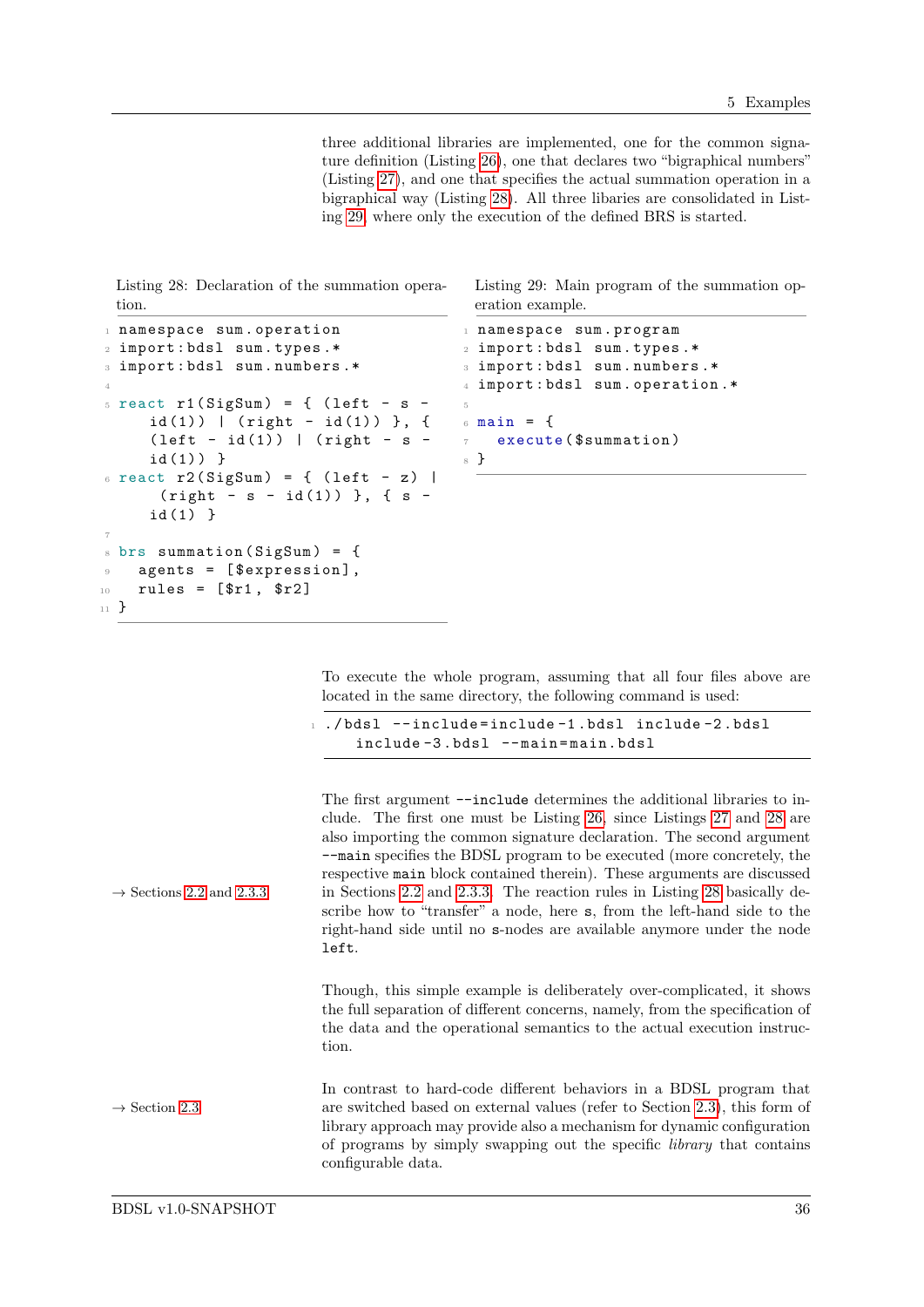#### 5.3 Pathfinding: Naive Blind Search

<span id="page-36-0"></span>Consider the following problem.<sup>[7](#page-36-1)</sup> Given is an arbitrary map that consists of places and roads. A place comprises roads, and roads are connected to places or to other roads. It is possible that a place has roads which are not connected to other places or roads. Further, a car is given with a limited amount of fuel. The car starts at a random place called and needs to travel to a destination called  $target$ . A car can only travel on connected roads. The starting situation is conceptually illustrated in Figure [6.](#page-36-2)

<span id="page-36-2"></span>

Figure 6: The initial situation of the pathfinding problem.

Several interesting questions can be posted now:

- Is the car able to reach the target with the given amount of fuel? If yes, how many roads and places must the car travel to reach the target?
- Are there any blind ends?
- At which states will the car get out of fuel so it never reaches the target?

Listing [30](#page-36-3) shows an excerpt of the whole program on how to express this problem in BDSL by implementing a naive blind search in order to verify, whether the car will reach its target or not. (The full code is printed in Listing [40.](#page-53-0)) Here, verification is a means to answer the questions mentioned above, which will be apparent in a moment.

Listing 30: Pathfinding example (bdsl-pathfinding.bdsl, see Listing [40\)](#page-53-0).

```
1 signature SigMap {
   Car: 1Fuel: 0
   Place: 1
   Road: 1
6 Target: 1
7 }
8
```
<span id="page-36-1"></span><sup>7</sup> This particular example was inspired by jLibBig ([https://github.com/bigraphs/](https://github.com/bigraphs/jlibbig) [jlibbig](https://github.com/bigraphs/jlibbig), last visited June 24, 2021), a Java library for BRSs. The concrete implementation in jLibBig is available from <https://github.com/EPresident/UniUdBig> (last visited June 24, 2021).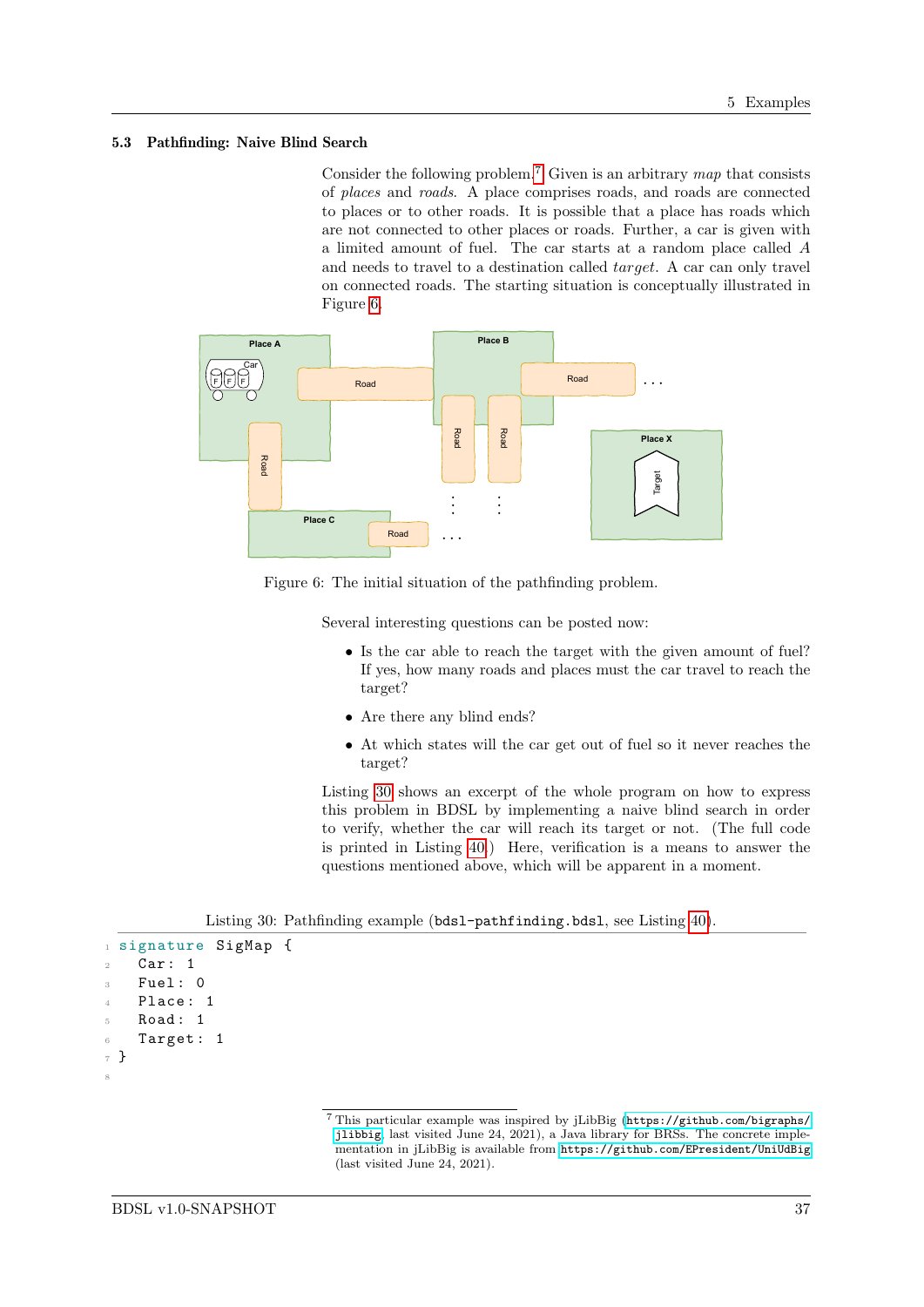```
9 main = {
10 brs findPath (SigMap) = {
11 agents = [$map],
12 rules = [\text{\$moveCar}],
13 preds = [$targetReached]
14 }
15 execute ($findPath)
16 }
17
18 val map (SigMap) = {
19 // declaration omitted
20 }
21
22 react moveCar (SigMap) = {
23 // declaration omitted
24 }
25
26 pred targetReached (SigMap) = {
27 // declaration omitted
28 }
```
<span id="page-37-0"></span>From Listing [30](#page-36-3) it can be observed that only one rule and a predicate is needed to solve the stated problem above. The rule moveCar specifies when a car is able to move from a place to another place via a road, also reducing one amount of fuel, and, if possible, does so by rewriting the bigraph variable map (determined by its reactum, i.e., the second curly bracket clause of moveCar). The predicate specifies a state in which the car reaches the target. The input of this problem is a map declared in Line [22](#page-53-1) which itself is a bigraph. This "bigraphical map" is visualized in Figure [7,](#page-37-0) whereas the full declaration is given in Listing [40.](#page-53-0)



Figure 7: The map as a bigraphical structure, resembling the map in Figure [6.](#page-36-2)

The map, rule and predicate are supplied to the BRS variable declaration in Line [10,](#page-53-2) ready to be executed. The questions stated above can be answered by observing the synthesized transition system of the BDSL program after its execution in Line [15.](#page-53-3) The output of the transition system is depicted in Figure [8.](#page-38-1) This transition system was automatically exported by configuring the appropriate property (see Table [1\)](#page-13-0).

Interpretation of the Result The car reaches its target in two steps which is indicated by the green rectangle around a state due to the predicate targetReached in Line [37.](#page-53-4) BDSL automatically renders the file in this way. Moreover, it can be observed that four blind ends exist that do not have a road back to another place or road—the car gets stuck. Because the initial amount of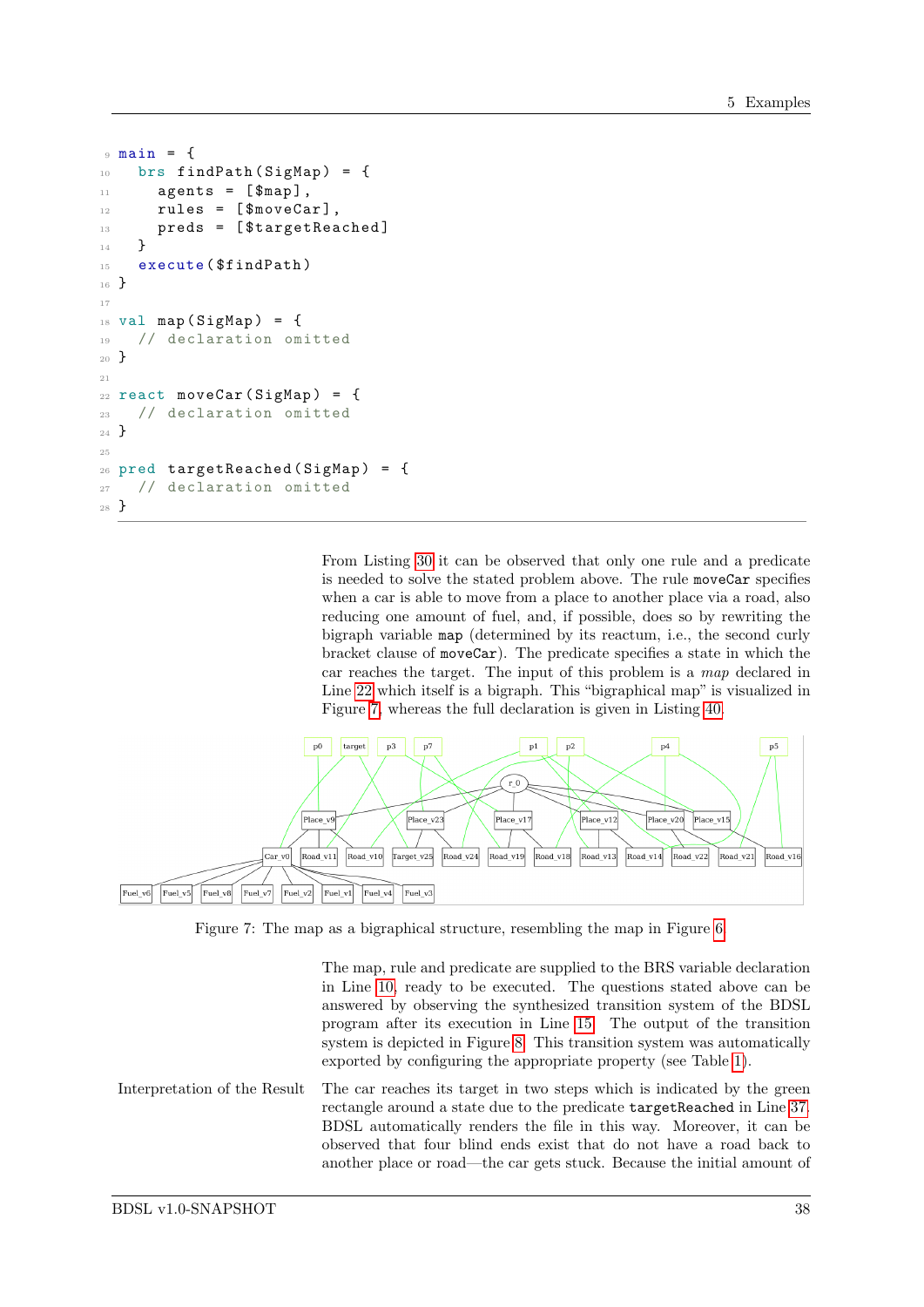<span id="page-38-1"></span>

Figure 8: Generated transition system of the pathfinding problem as modeled in Listing [30.](#page-36-3)

fuel for the car was set to 8, it is logical, that the car has no fuel after 8 steps, which is indicated by a red rectangle in Figure [8.](#page-38-1)[8](#page-38-2)

In this specific example the program was executed with the goal to explore all possible states. This may not be the desired goal, especially for the case in which the state-space is infinite. It is possible to add constraints to  $\rightarrow$  Section [2.3](#page-12-0) the execution by configuring the respective parameters (see Section [2.3\)](#page-12-0).

#### 5.4 Mutual Exclusion Problem

<span id="page-38-0"></span>This section deals with the well-known mutual exclusion problem in computer science. The aim of this example is to show how to model two processes that mutually access an exclusive resource using BDSL. Further, we show how to verify the correctness of the program. Therefore, we are going to specify some predicates that are checked at every state change. The resulting transition system used for verifying the behavior is exported for later inspection, or for further processing.

States of the Program Different approaches are possibly to model this kind of behavior. Here, Execution we show only one of many in BDSL. The operation specification is always the same for every process: First, a process has to undergo a registration process by acquiring a token. After, the process may perform its work and is allowed to access the shared resource. Finally, the process has to release the access lock to make the shared resource available again for other processes. This operational behavior is expressed via three reaction rules (see Listing [31\)](#page-39-0).

<span id="page-38-3"></span>

Figure 9: Initial state of the mutual exclusion problem. This state represents the variable startingState in Line [16](#page-39-1) of Listing [31.](#page-39-0)

<span id="page-38-2"></span><sup>8</sup> These last two assertions are not given in the BDSL program in Listing [30,](#page-36-3) but were added later to the transition system in Figure [8.](#page-38-1)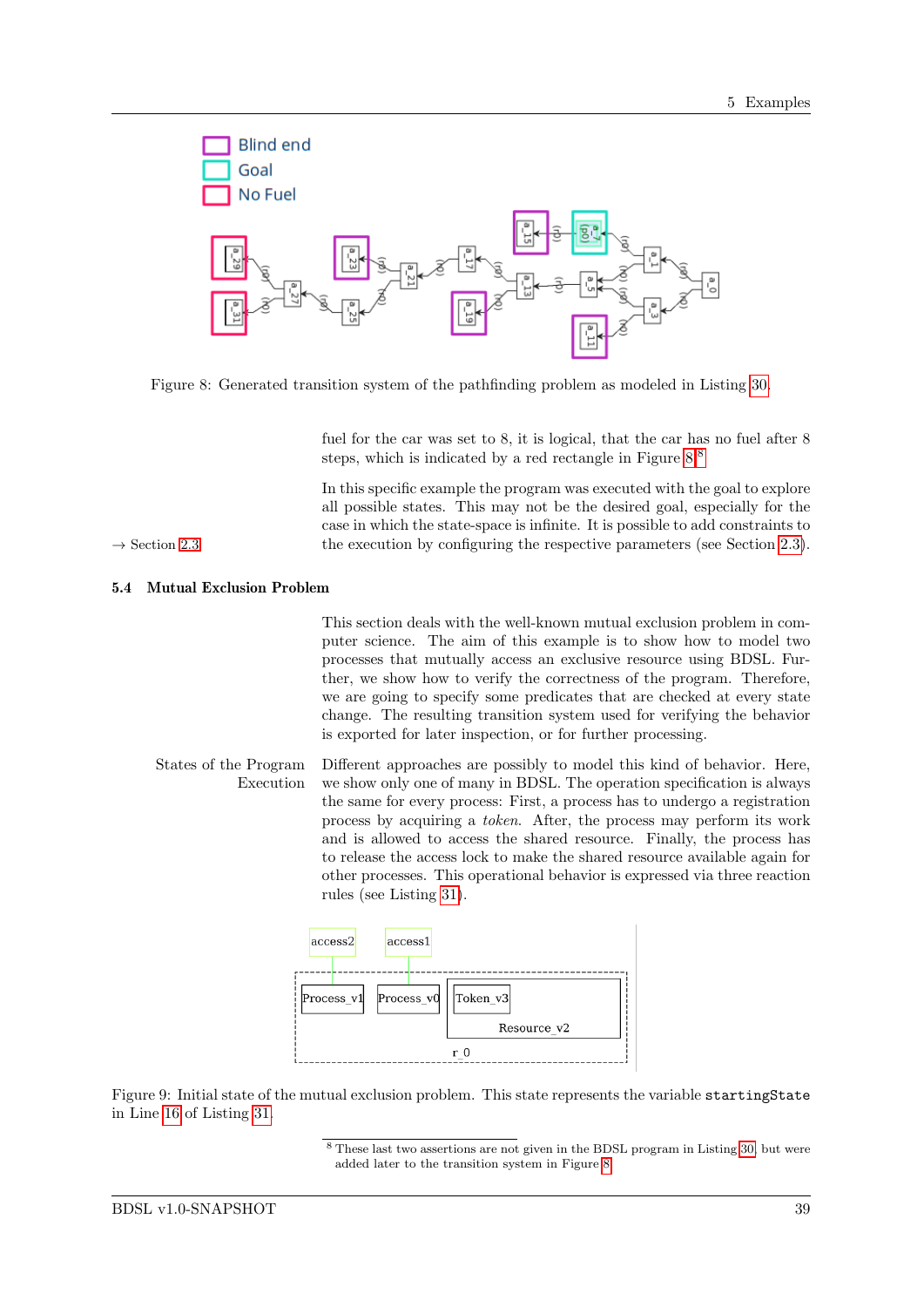Initial State of the Program The initial situation is depicted in Figure [9.](#page-38-3) The figure shows two processes which have assigned the same control Process but are identified by two different links, namely, access2 and access1 for the "left" and "right" process, respectively. This fact can be exploited to add many more processes to the program without changing the logic (i.e., rules). Under the same environment a resource exists which contains an access token.

The complete BDSL program is presented in Listing [31.](#page-39-0)

Listing 31: Mutual exclusion problem in BDSL for two processes.

```
1 signature Sig1 {
      Process: 1
3 Token : 1
      Working: 1
5 Resource: 1
6 }
7
s main = {
9 \text{ brs } \$ \text{mutual} (Sig1) = \{10 agents = [$startingState],
11 rules = [$r0 , $r1 , $r2]
\overline{12} }
13 execute ($mutual)
14 }
15
16 val startingState (Sig1): {
17 Process ["access1"]
18 Process ["access2"]
19 Resource - Token
20 }
21
22 react r0(Sig1) = {1 / 2c} acquire lock
23 Process [" access "] || ( Resource - Token )
24 }, {
25 Process [" access "] || ( Resource - Token [" access "])
26 }
27
28 react r1(Sig1) = { // do work
29 Process [" access "] || ( Resource - Token [" access "])
30 }, {
31 Process [" access "] - Working || ( Resource - Token [" access "])
32 }
33
34 react r2(Sig1) = {1 / 2} release lock
35 Process [" access "] - Working || ( Resource - Token [" access "])
36 }, {
37 Process ["access"] | | (Resource - Token)
38 }
```
<span id="page-39-4"></span><span id="page-39-3"></span><span id="page-39-2"></span>Description of the Program The variable startingState in Line [16](#page-39-1) declares the initial state with two  $\rightarrow$  Section [3.4.3](#page-23-0) processes. The declaration utilizes a feature described in Section 3.4.3 that automatically places the next nodes in parallel under one parent. (Here, it is the root node.) Another way would be to explicitly use the  $\rightarrow$  Section [3.4.5](#page-24-0) merge product operator | (Section [3.4.5\)](#page-24-0). After the state declaration,

BDSL v1.0-SNAPSHOT 40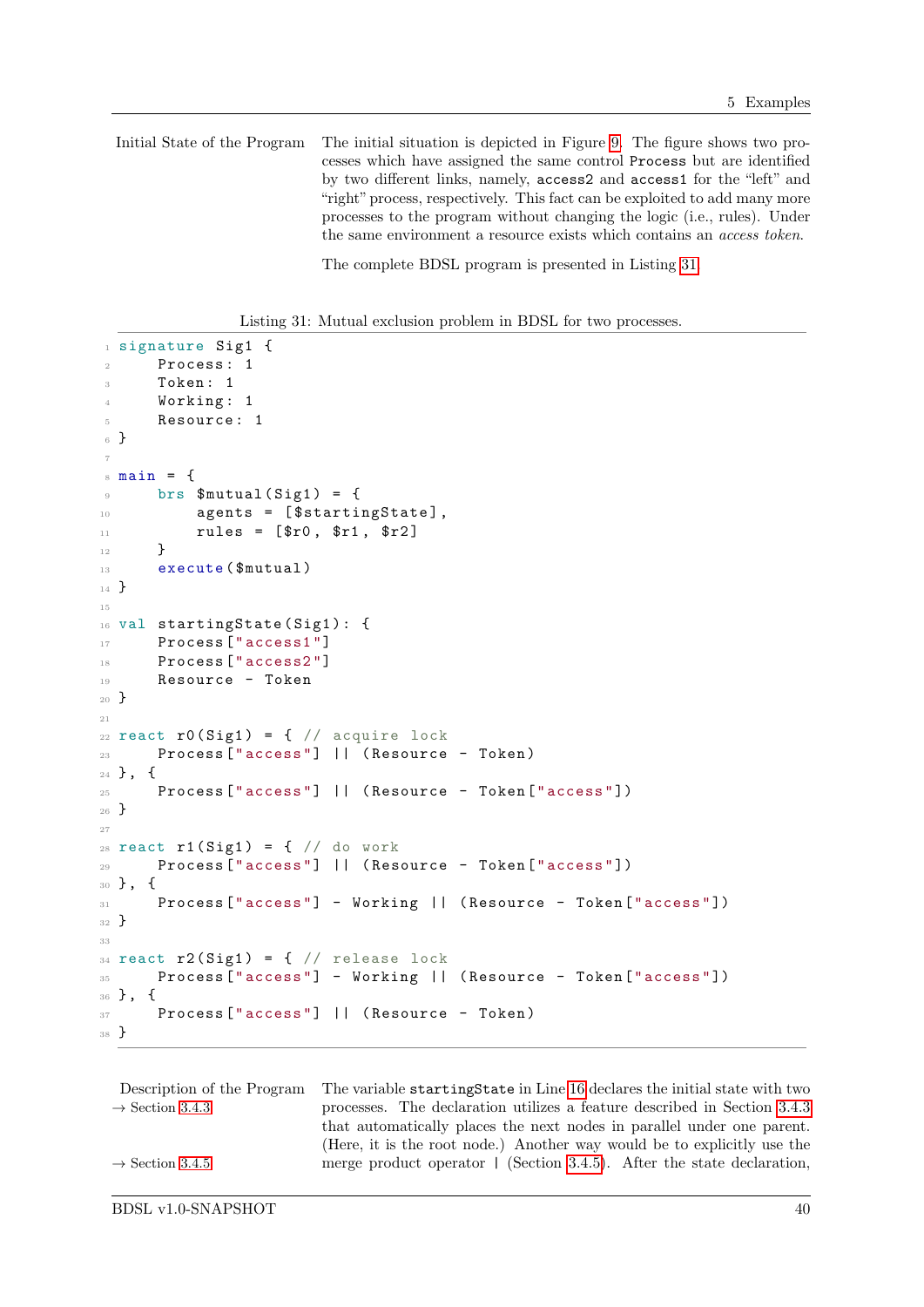three rule definitions follow, see Line [22,](#page-39-2) Line [28](#page-39-3) and Line [34.](#page-39-4) Basically, these rules implement the program execution behavior mentioned in the beginning of this section. They are generic and do not rely on the number of processes involved. This is exploited later at the end of this section.

<span id="page-40-0"></span>Atfer the program's execution in Line [13,](#page-39-5) a transition system is generated which is depicted in Figure [10.](#page-40-0) This transition system was automatically exported by configuring the appropriate property (see Table [1\)](#page-13-0). Figure [10](#page-40-0) shows how each of the two processes are able to consecutively acquire a lock by connecting a link (either  $access1$  or  $access2$ ) to a token under the resource Resource in order to access the resource and perform the actual work.



Figure 10: Generated transition system of the mutual exclusion problem as modeled in Listing [31.](#page-39-0) The states are bigraphs encoded as strings by using the breadth-first string encoding as described in [\[7\]](#page-48-15).

The arc's labels and their direction of the transition system further show that the order of the reaction rules adhere to the operation specification, that is, first acquire lock  $(0)$ , do work  $(0)$ , finally release lock  $(0)$ . This is also apparent by the two cycles formed in the transition system. In other words, it is not possible for a process to acquire a lock, when the other process has access to the shared resource and is in the working state.

Extensions The example presented exemplifies that the behavioral logic expressed in the program is very generic, as a result, the program can be extended with many more processes without any change of the core logic at all. Since links are used to distinguish between available processes, new ones can be easily added. For example: val = startingState(Sig1): Process["a"] | Process["b"] | Process["c"] | ....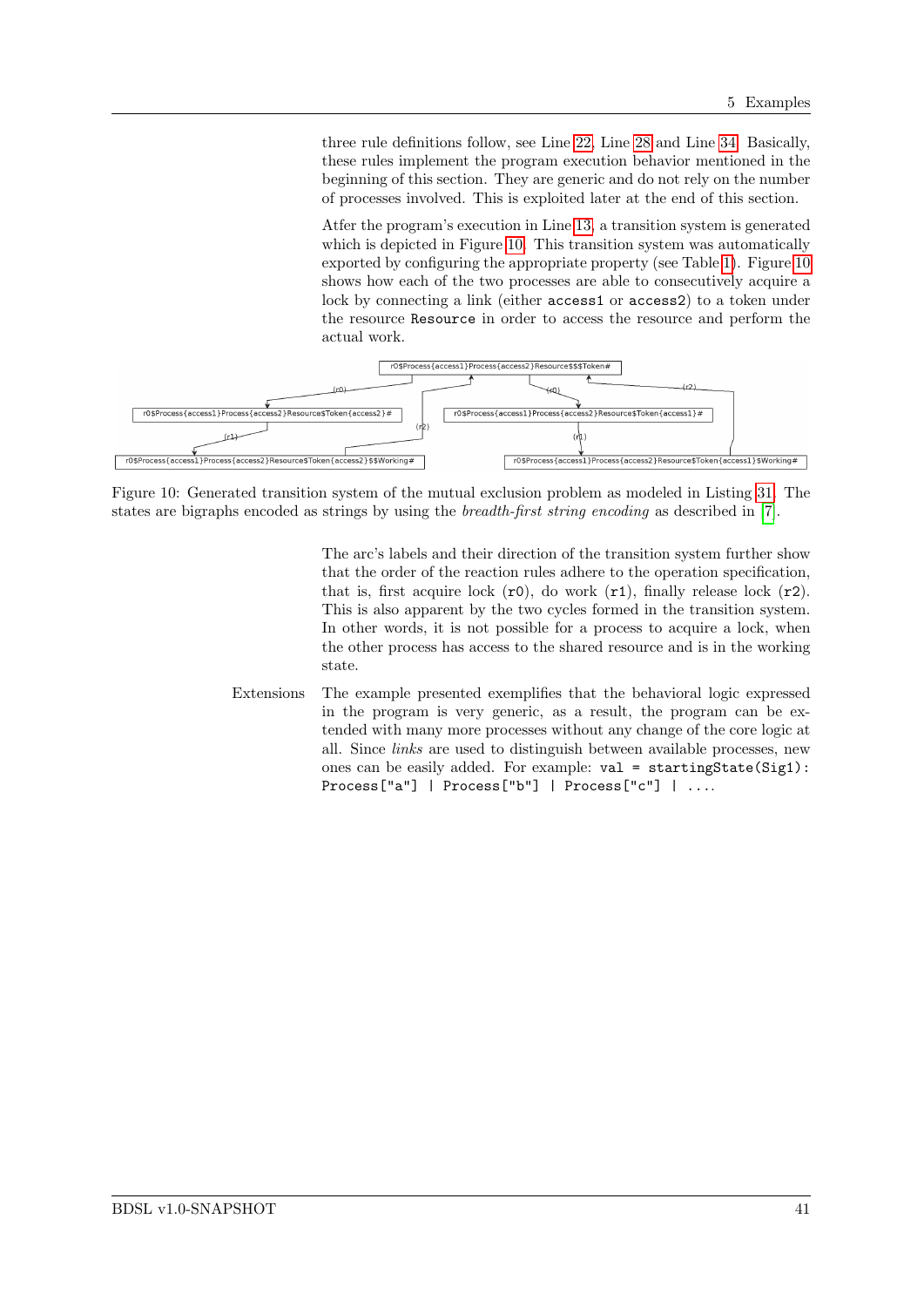### 6 Advanced Topics

#### 6.1 User-defined Functions

<span id="page-41-1"></span><span id="page-41-0"></span>User-defined functions (UDF) provide the basic functionality to externalize additional logic or behavior in form of arbitrary Java expressions. In other words, a BDSL program can be enriched by using the Java programming language, enabling to call specifically declared functions contained in a so-called UDF archive (see below). They are suited to be called after reactions occur in order to interact with the system's environment. For example, to communicate with OpenHAB to switch on a lamp in a smart home. This form of externalization facilitates strict separation of additional logic, and retains the core logic of a BDSL program. Moreover, UDFs can be tested independently by utilizing traditional test methods such as JUnit tests.

- Collection of Functions  $\ldots$  Usually, a collection of UDFs are packaged within a  $\ast$ , jar archive allow-... UDF archive ing them to be conveniently imported in a BDSL program. These are usually called also UDF archives. This helps to organize UDFs that have similar concerns.
- Importing an UDF archive UDFs can be used within by importing their namespace via the import:udf statement. Their namespace resembles the Java package name under which the functions are located in the archive. A user can then refer to these classes by using its simple name, which represents the Java class name in the corresponding Java package. Without an import:udf statement, the fully qualified name must be used. This name corresponds to the Java package, under which the specific Java class is contained, and the name of the Java class itself.
- $! \rightarrow \text{Logically, a BDSL program needs to know the location of UDF archives in }$ order to be included first. The default here is the current directory from where the BDSL program is executed. To change the source locations  $\rightarrow$  Section 2.3 from where to search for UDF archives and load them, see Section [2.3.](#page-12-0)  $\overline{9}$  $\overline{9}$  $\overline{9}$ 
	- Basic Usage Three steps are necessary to utilize UDFs in a BDSL program, which are also explained in the following by a running example:
		- UDFs must implement a specific interface from the BDSL CE Framework .
		- A collection of UDFs must be packaged as a \*.jar archive.
		- They should be imported by their namespace (which corresponds to the Java package name under which they are placed).
		- Functions defined in such a UDF archive can be directly called in a BDSL program by using their simple name or full qualified name.

The following explanation assumes basic knowledge on how to setup and package a Java project in combination with Maven, because further details are out of scope of this manual.

### 6.1.1 A Hello-World UDF Example

Implementing the Java The BDSL CE Framework provides several Java interfaces depending on  $\rightarrow$  Section 6.1.2 Interface which kind of UDF one needs to implement (see Section [6.1.2\)](#page-43-2). They differ from each other mainly in the type of the return value and type of arguments they accept.

<span id="page-41-2"></span><sup>&</sup>lt;sup>9</sup> Therefore, the configurable property called includeUdf exists, which can be specified either via the command-line, or via an external configuration file.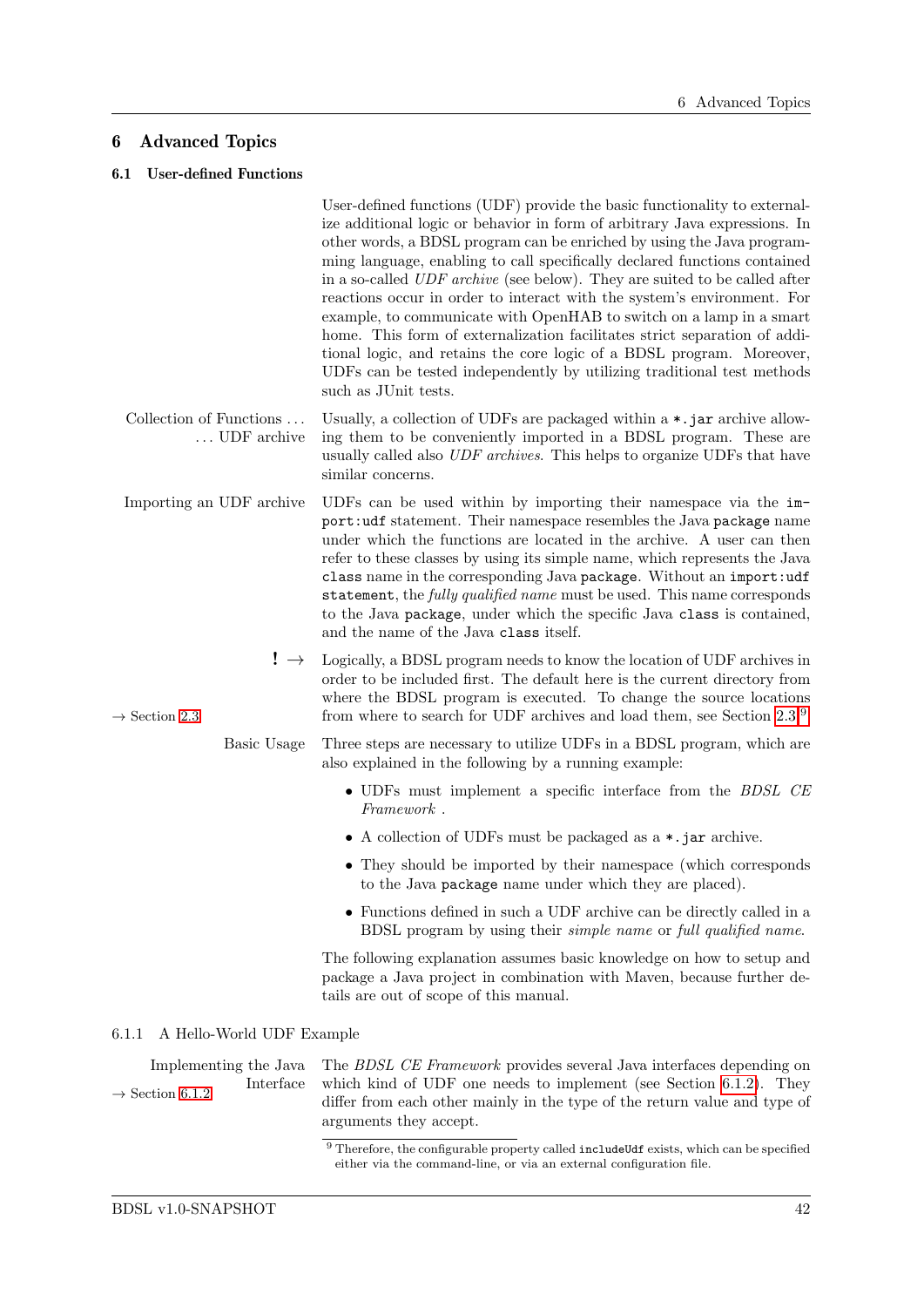For the first step, a new Maven project is created, with the dependency bigraph-algebraic-interpreter-core of the BDSL Interpreter Framework  $^{10}$  $^{10}$  $^{10}$  In this example, the UDF should print the character sequence "Hello, BDSL" to the console. Here, no argument is needed and no return value is necessary, thus, we use ToVoidNoArgsFunction from the bigraph-algebraic-interpreter-core dependency of the BDSL CE Framework . The content of that Java function is depicted in Listing [32.](#page-42-1) The interface ToVoidNoArgsFunction extends BDSLUserDefinedConsumer<Void> and provides a convenient way to implement UDFs that do not process a parameter and do not return anything.

Listing 32: A Java function showing the logic of the UDF for the running example.

```
1 package de.tudresden.inf.st.bigraphs.examples.interpreter.udf;
2 import de . tudresden . inf . st . bigraphs . dsl . udf . ToVoidNoArgsFunction ;
3
4 public class HelloUdfFunction implements ToVoidNoArgsFunction {
5
6 @Override
    public void accept (Void unused) {
8 System.out.println ("Hello, BDSL");
\circ }
10 }
```
After implementing the desired logic, the Java project needs to be compiled to produce the \*.jar archive for the next step. For this example it is necessary to store the UDF archive next to the BDSL program which is presented in a moment.

- $! \rightarrow$  If external dependencies are included beside using the standard Java functionality, it is necessary to build a so-called fat jar that includes all additional dependencies.
- Importing the UDF Archive The Java package name of the UDF archive (Line [1](#page-42-2) in Listing [32\)](#page-42-1) resembles the namespace to use in BDSL. To include the UDF archive, we write the following at the very top of a BDSL program (under the magic comment section): import:udf de.tudresden.inf.st.bigraphs.examples.interpreter.udf.\*. Wildcards are allowed and work in the same way as for standard BDSL imports described in Section [3.3.3.](#page-20-1) Such an instruction is shown in Line [1](#page-43-3) of Listing [33](#page-43-1) that uses the special import:udf statement.
- $! \rightarrow \text{In case the UDF archive is not placed next to the BDSL program in the}$ same folder, one can supply the command-line argument --includeUDF  $\rightarrow$  Section [2.3](#page-12-0) which accepts a comma separated list of filenames (see Section [2.3\)](#page-12-0).
	- Calling an UDF in BDSL After importing the namespace of the corresponding UDF (i.e., the corresponding Java package), the next step is to call the implemented function (i.e., the corresponding Java class). The example in Listing [33](#page-43-1) shows how to call the UDF HelloUdfFunction within the main block (Line [5\)](#page-43-4) of a BDSL program.

<span id="page-42-0"></span> $10$  For more details, please refer to the documentation under this link [https://git](https://git-st.inf.tu-dresden.de/bigraphs/bigraph-algebraic-interpreter)[st.inf.tu-dresden.de/bigraphs/bigraph-algebraic-interpreter](https://git-st.inf.tu-dresden.de/bigraphs/bigraph-algebraic-interpreter).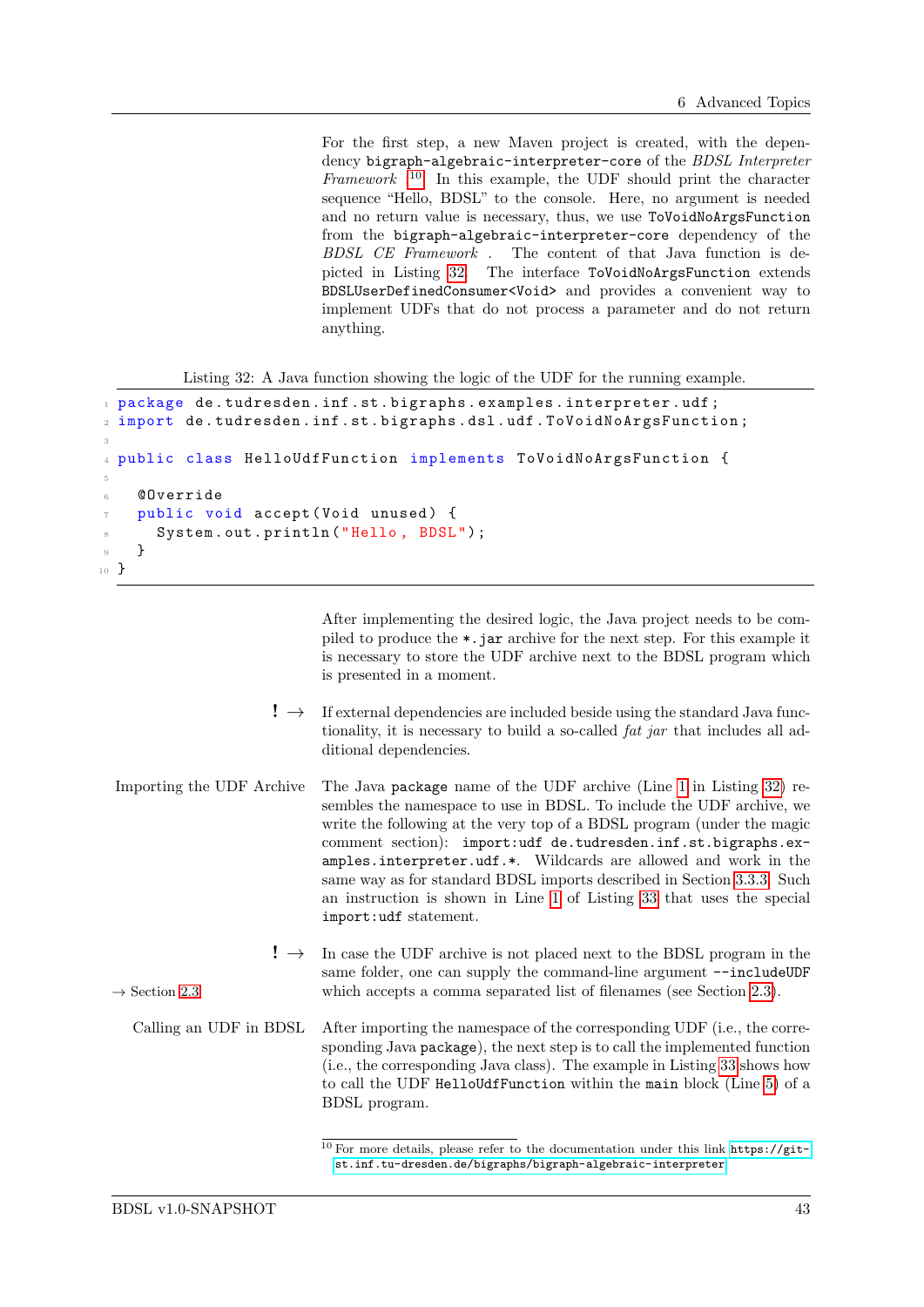Listing 33: Example on how to use UDFs in a BDSL program.

```
1 import:udf de.tudresden.inf.st.bigraphs.examples.interpreter.udf.*
2
3 main = {
4 j {
5 HelloUdfFunction ()
6 }
7 }
```
<span id="page-43-2"></span>A Java expression, more specifically a BDSL UDF call, must be enclosed in a j { ... } block within curly brackets. Therein, multiple function calls are possible.

6.1.2 The Different Types of Functions

| Return Values and<br>Arguments                               | The BDSL CE Framework provides several Java interfaces to implement<br>UDFs for different use cases, which vary with respect to their argument<br>and return types. All BDSL-related UDF interface definitions are con-<br>tained in the de.tudresden.inf.st.bigraphs.dsl module of the BDSL<br>CE Framework under the Java package de.tudresden.inf.st.bi-<br>graphs.dsl.udf.  |
|--------------------------------------------------------------|---------------------------------------------------------------------------------------------------------------------------------------------------------------------------------------------------------------------------------------------------------------------------------------------------------------------------------------------------------------------------------|
|                                                              | Basically, two core Java interfaces exist that can be implemented:                                                                                                                                                                                                                                                                                                              |
| $\rightarrow$ Section 3.4                                    | • BDSLUserDefinedFunction <r>: This interface specifies the method<br/>R apply (UDFArgumentTypes var1) which accepts one parameter<br/>The class UDFArgumentTypes represents,<br/>and returns a value.<br/>among others, all BDSL elements described in Section 3.4.</r>                                                                                                        |
|                                                              | • BDSLUserDefinedConsumer <t>: This interface specifies the method<br/>void accept (T var1) which accepts one parameter and does not<br/>return anything.</t>                                                                                                                                                                                                                   |
| $\rightarrow$ Section 3.4                                    | The type of the argument and return value can be freely specified. Note<br>that only types inherent of BDSL can be used such as the variable types<br>introduced in Section 3.4.                                                                                                                                                                                                |
| ! $\rightarrow$                                              | An error will be thrown in case the number and types of arguments that<br>need to be supplied to the UDF call in BDSL does not match with the<br>Java implementation contained in the corresponding UDF archive.                                                                                                                                                                |
| Some Notes on the<br>Execution                               | User-defined functions are usually executed in an asynchronous fashion<br>in order to avoid blocking the program execution. Therefore, they shall<br>only contain logic that is meant to be executed asynchronously.                                                                                                                                                            |
| $\boldsymbol{6.2}$<br>Using the Interpreter Programmatically |                                                                                                                                                                                                                                                                                                                                                                                 |
|                                                              | The example presented here briefly outlines the programmatic integration<br>of the BDSL interpreter in another application by using Java in combi-<br>nation with Maven as the build system. This programmatic approach is<br>especially useful for developers who want to integrate the BDSL inter-<br>preter in custom applications without interacting with the command-line |

preter in custom applications without interacting with the command-line version of the interpreter through external scripts. The full build configuration (pom.xml), and both the Java and BDSL program are printed in  $\rightarrow$  Appendix [C](#page-54-0).

> <span id="page-43-0"></span>In light of the library case study described in Section [5.2,](#page-34-0) one could implement the following application. A BDSL program simply outputs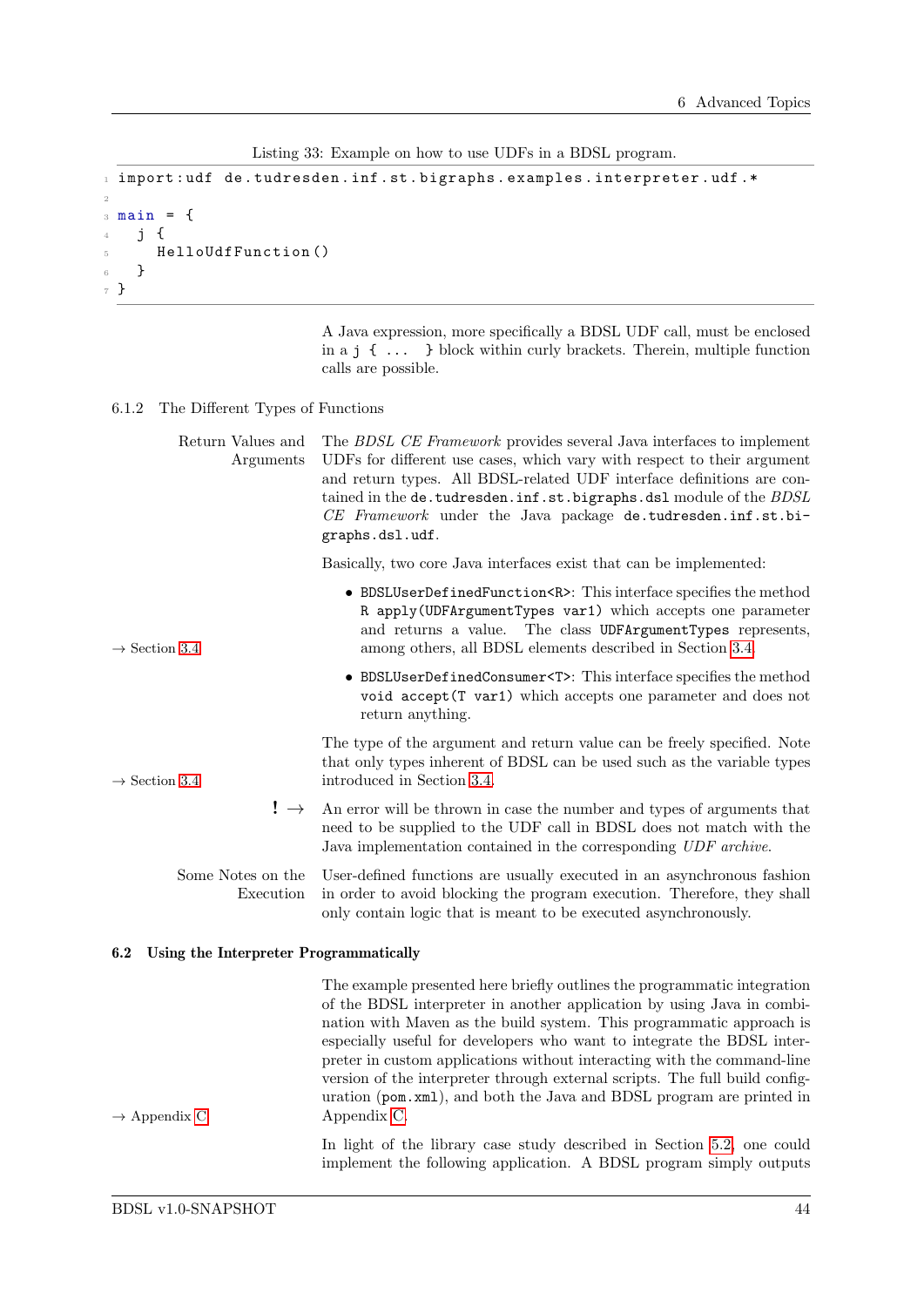a bigraph variable to the console declared therein. The interpreter runs in a Java for loop and in every iteration a bigraph variable is randomly created that the main BDSL program uses.

The bigraph variable is created dynamically in Java using the Bigraph Framework. Afterwards it is exported to a file, more specifically, to an instance model file in the Ecore format (\*.xmi). Then, the main BDSL  $\rightarrow$  Section [4.2](#page-28-2) program uses the load() method (Section [4.2\)](#page-28-2) to load the bigraph model from the filesystem for assigning it to the variable declared in the BDSL program.

<span id="page-44-0"></span>Listing 34: Excerpt of the Java program showing on how to use the interpreter programmatically.

```
1 // This methods defines the core logic on how to call the BDSL
     interpreter
 public void run (String ... args) throws Exception {
   CliExecutor cliExecutor = cliFactory.createCliExecutor ();
    CommandLineParser commandLineParser = cliFactory.
       getCommandLineParser () ;
    CliOptionProcessor cliProcessor = cliFactory.
       createCliOptionProcessor () ;
6 DefaultDynamicSignature exampleSignature = createSignature () ;
   for (int i = 0; i < 5; i++) {
      8 // A random bigraph is created
9 PureBigraph generated = pureRandomBuilder (exampleSignature).
         generate (1, 6, 0.f);10 // The instance and metamodel of the generated bigraph are saved
         on the filesystem
11 BigraphArtifacts . exportAsMetaModel (generated, dumpFolder . toPath ())
         ;
12 BigraphArtifacts.exportAsInstanceModel (generated,
13 new FileOutputStream (
14 Paths . get (
15 dumpFolder.getAbsolutePath(),
16 "random-bigraph.xmi"
17 ).toString ()
18 ) );
19 // Command-line arguments are parsed ...
20 cliProcessor . process ( commandLineParser , args ) ;
21 // This statement actually calls the interpreter
22 cliExecutor . execute ( cliProcessor . getProcessorResult () );
23 }
24 }
```
<span id="page-44-4"></span><span id="page-44-2"></span> $\rightarrow$  Appendix [C](#page-54-0) Now to the Java program that is fully provided in Appendix [C.](#page-54-0) An excerpt is shown in Listing [34](#page-44-0) highlighting only the important parts with respect to the usage. The BDSL Interpreter Framework is implemented using the Spring Framework<sup>[11](#page-44-1)</sup>. In this example, the program arguments are directly passed to the command-line processor object in Line [20](#page-44-2) of Listing [34,](#page-44-0) which specifies the location of the BDSL program to parse. The CliExecutor object created in Line [3](#page-44-3) is responsible for the actual execution, i.e., the interpretation, after the program was parsed. This is shown in Line [22.](#page-44-4)

<span id="page-44-1"></span><sup>11</sup> Spring Framework, <https://spring.io/> (last visited June 24, 2021).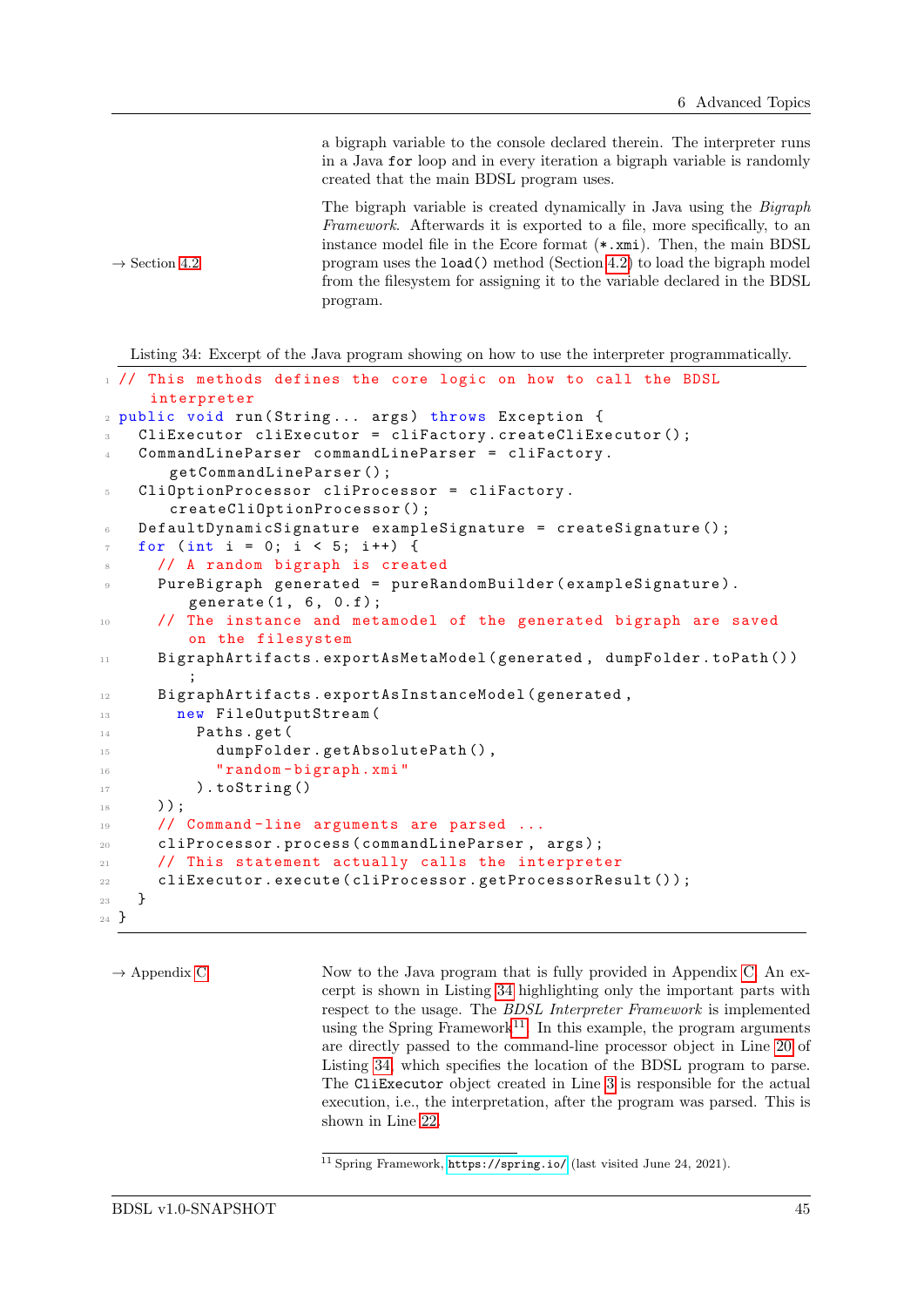### 6.3 IDE Support

<span id="page-45-0"></span>The integrated development environment (IDE) specifically designed for BDSL provides a fast, platform-independent and flexible development environment for BDSL programs. The BDSL-IDE is available from <https://git-st.inf.tu-dresden.de/bigraphs/bdsl-textual-ide>, where all necessary installation instructions are provided as well.

Some of its features are:

- Platform-independent browser application
- Automatic syntax checking and early error reporting
- Auto-completion and syntax highlighting
- Outline of the program structure
- Creation of workspaces
- Git-like versioning support
- Execution of the interpreter in integrated terminal



Figure 11: Screenshot of the BDSL-IDE that is based on Eclipse Theia.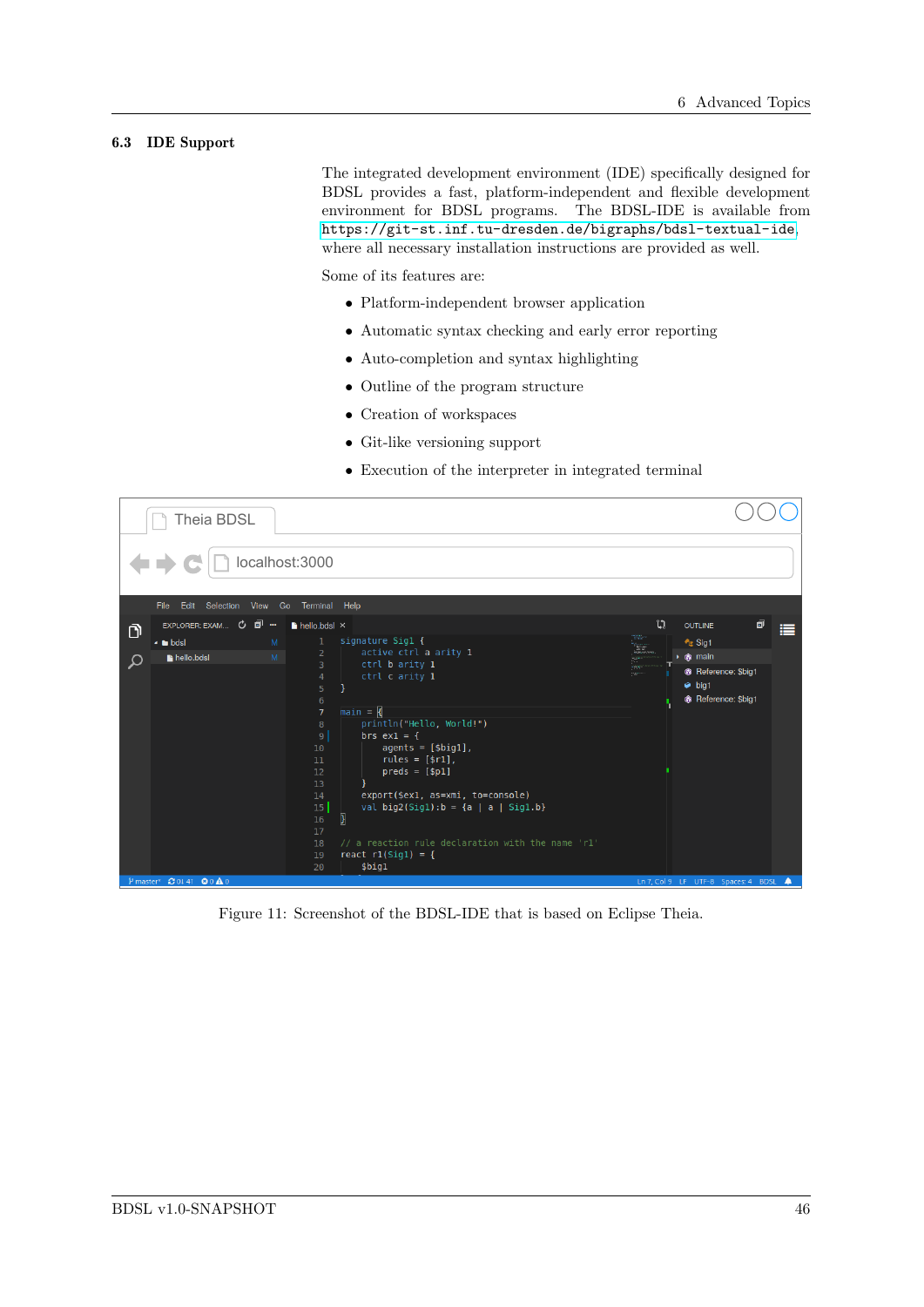# <span id="page-46-0"></span>7 Conclusion

<span id="page-46-1"></span>

|                                      | Bigraphs allow to freely specify the syntax and semantic of reactive sys-<br>tems. One of the characteristics of bigraphs is the fact that they enable<br>to change their structure by means of so-called reaction rules.                                                                                                                                                                                                                                                                                                 |
|--------------------------------------|---------------------------------------------------------------------------------------------------------------------------------------------------------------------------------------------------------------------------------------------------------------------------------------------------------------------------------------------------------------------------------------------------------------------------------------------------------------------------------------------------------------------------|
|                                      | The intention of BDSL is the provision of a foundational framework to<br>built upon other bigraphical model-driven domain-specific languages for<br>the development of reactive systems.                                                                                                                                                                                                                                                                                                                                  |
|                                      | The meta-modeling approach additionally facilitates the interoperability<br>between different existing bigraph tools, thus, also enables the develop-<br>ment of bigraphical tool chains [11].                                                                                                                                                                                                                                                                                                                            |
|                                      | Furthermore, software verification techniques can be employed that are<br>going beyond traditional software testing methods such as functional unit<br>test. Since bigraphs are a mathematical framework, it is possible to<br>conduct mathematical reasoning and build programs based on a sound<br>theory for reactive systems. Allowing to formally specify the semantic<br>of a program and model checking it against some correctness properties,<br>provides the formal means to design safe program.               |
| <b>Future Work</b><br>7.1            |                                                                                                                                                                                                                                                                                                                                                                                                                                                                                                                           |
|                                      | This section explores various directions for future work of BDSL. The<br>main goals will be to add more language features for a greater support<br>of a context-sensitive and rule-based programming approach, to extend<br>the tool support of BDSL for end-users and developers alike, and finally<br>improve the quality of the frameworks's code to enable more generalized<br>and consistent grammar extensions for new domain-specific languages for<br>reactive systems.                                           |
| Language Features<br>7.1.1           |                                                                                                                                                                                                                                                                                                                                                                                                                                                                                                                           |
|                                      | One idea is to provide additional rule programming features and patterns<br>such as priorities, re-invoking rules multiples times, rule inheritance (see<br>$[23]$ , or rule-based transformation of reaction rules (see [12]), to mention<br>a few.                                                                                                                                                                                                                                                                      |
| $\rightarrow$ Sections 3.4.6 and 4.2 | Another direction is to expand the possibilities that ease the con-<br>struction of bigraphs. With regard to rule declarations it is planned<br>to support direct loading of reaction rule files instead of individu-<br>ally assigning a bigraph to the redex and reactum of a RR (refer to<br>Sections 3.4.6 and 4.2). To clarify, it is preferable to declare a rule like<br>this: react $r = load(sig=Sig1, resourcePath="file: rule.xml").$<br>Moreover, support for supplying instantiation maps for RR is planned. |
|                                      | The implementation of BDSL methods that accelerate the creation of<br>bigraphs are also of focus for further work. One example could be the<br>introduction of a rep() method that allows to conveniently create nodes<br>in a specific way. To illustrate, $rep(a, op=' ', times=3)$ would be the<br>equivalent of writing $a \mid a \mid a \mid a$ .                                                                                                                                                                    |
|                                      | Another emphasis lies on the declaration of bigraphical signatures. Sig-<br>nature inheritance is in some cases desirable, similar to rule inheritance.<br>Therefore, the specification of an extension strategy must be supported                                                                                                                                                                                                                                                                                        |
|                                      | that define whether duplicate controls should be overwritten, merged or<br>deleted, for instance.                                                                                                                                                                                                                                                                                                                                                                                                                         |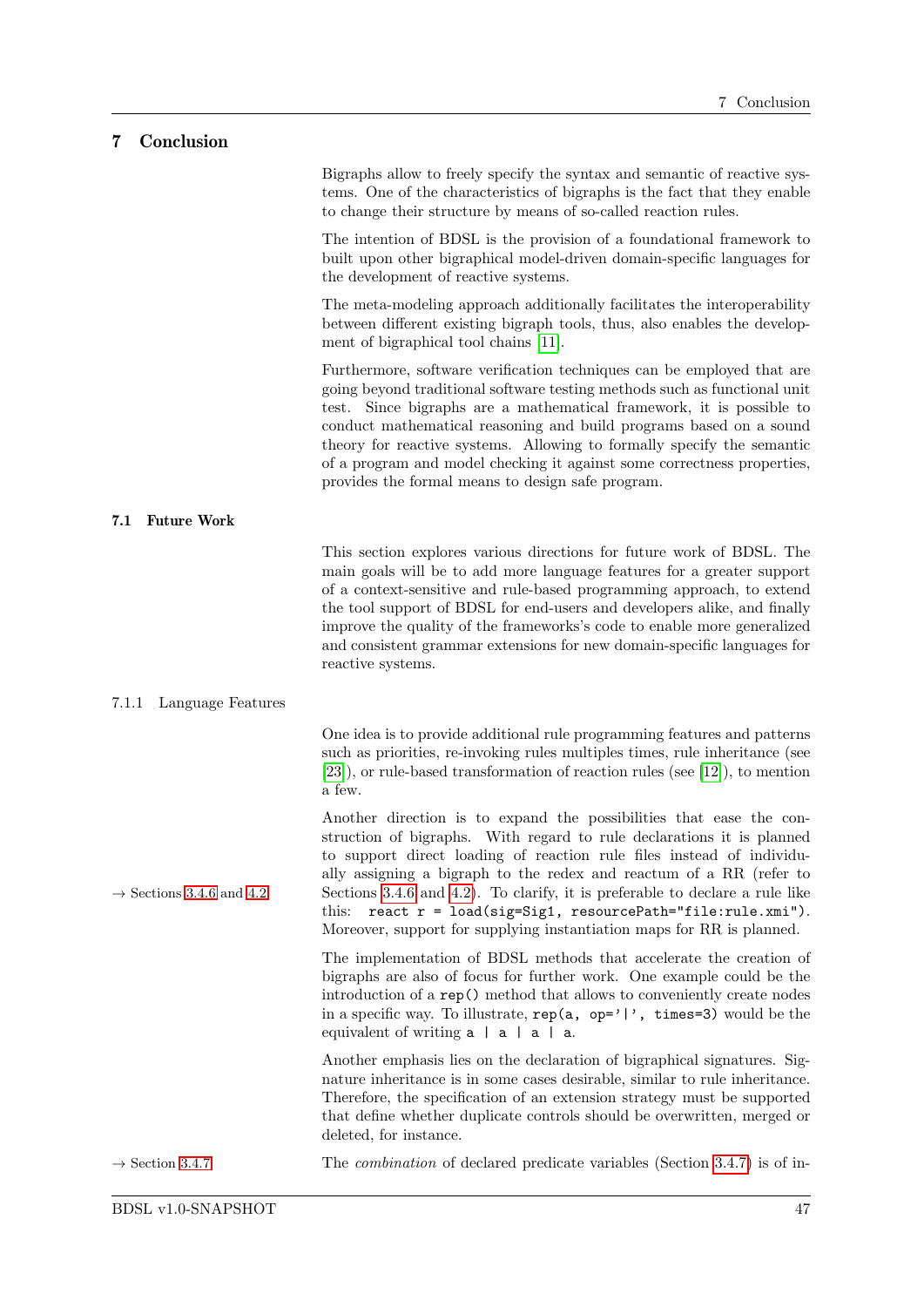|       |                                                                                 | terest. Predicates shall be connected via and and or operators to conve-<br>niently form more complex predicate expressions from simple ones.                                                                                                                                                                                                                                                                                                                                                                                                  |
|-------|---------------------------------------------------------------------------------|------------------------------------------------------------------------------------------------------------------------------------------------------------------------------------------------------------------------------------------------------------------------------------------------------------------------------------------------------------------------------------------------------------------------------------------------------------------------------------------------------------------------------------------------|
| 7.1.2 | Database Support                                                                |                                                                                                                                                                                                                                                                                                                                                                                                                                                                                                                                                |
|       |                                                                                 | Currently only one option is available to supply a BDSL program to the<br>interpreter. Namely, from the filesystem. Future work considers to pass<br>a BDSL program also from a database. The same applies to the results<br>that may be written into a database.                                                                                                                                                                                                                                                                              |
| 7.1.3 | Interactive Shell                                                               |                                                                                                                                                                                                                                                                                                                                                                                                                                                                                                                                                |
|       |                                                                                 | The functionality of the interpreter in <i>BDSL CE Framework</i> is designed<br>to interpret any statement at any place in a BDSL program. The inter-<br>preter is able figure out the dependencies of the entities to evaluate next.<br>In most cases, there is no extension necessary on prior or next state-<br>ments to evaluate. This feature is independent of the integrated caching<br>mechanism employed—omitting it would lead to the side-effect that the<br>interpretation process will take more time.                            |
|       | REPL for Exploratory<br>Programming and<br>Debugging<br>$\rightarrow$ Section 2 | Thus, a so-called read-eval-print loop can be built easily. Having an<br>interactive language shell for BDSL enables quick execution of single ex-<br>pressions and therefore facilitates experimentation <sup>12</sup> and debugging. In<br>contrast to the interpreter presented in Section 2, where a BDSL docu-<br>ment must be supplied, a REPL expects single expressions. A temporary<br>environment is created to write the results and acquire current variables.<br>When the shell is closed, the whole environment will be deleted. |

<span id="page-47-0"></span><sup>&</sup>lt;sup>12</sup> See [https://en.wikipedia.org/wiki/Exploratory\\_programming](https://en.wikipedia.org/wiki/Exploratory_programming) (last visited June 24, 2021).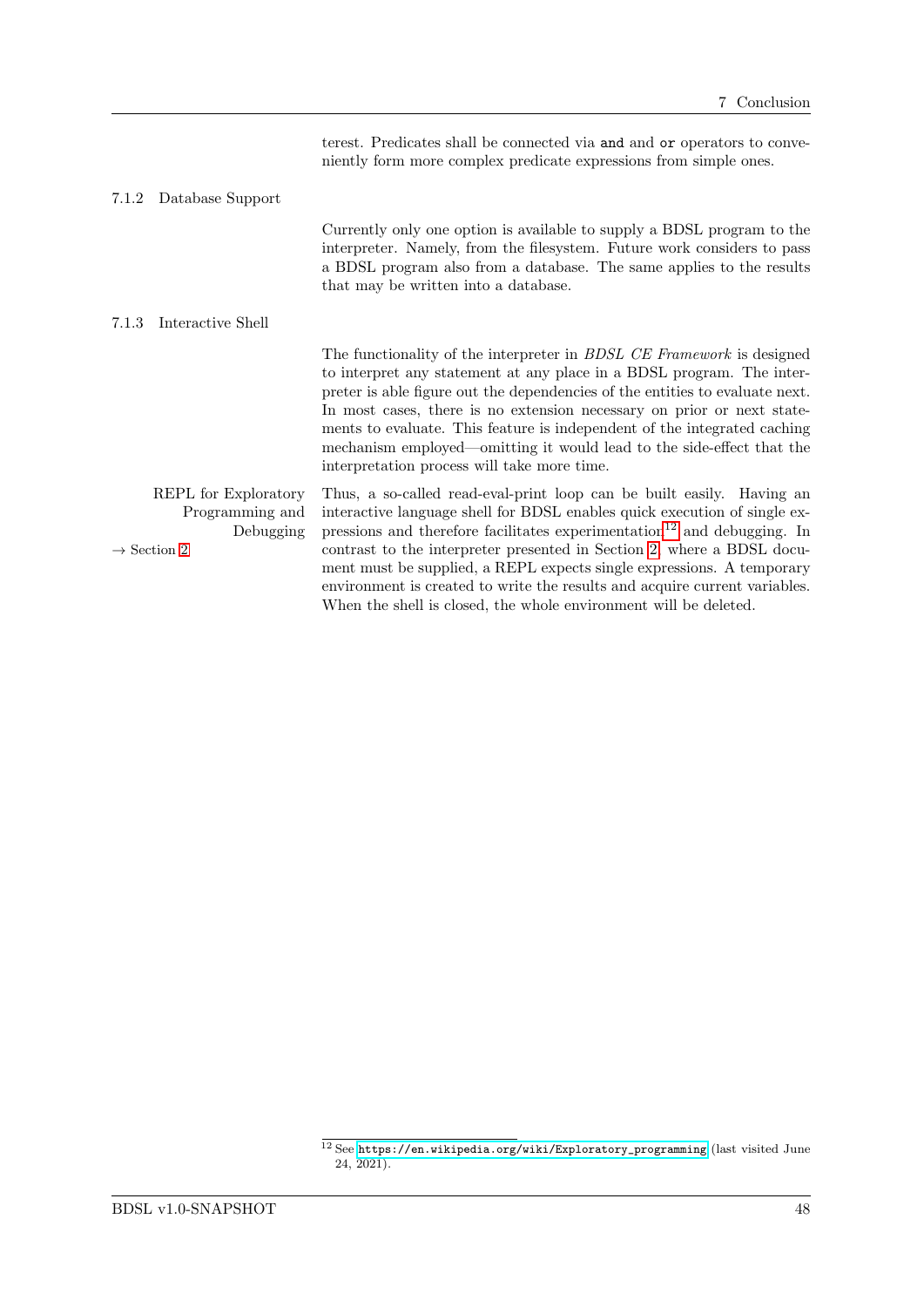- <span id="page-48-10"></span><span id="page-48-0"></span>[1] Christel Baier and Joost-Pieter Katoen. Principles of Model Checking. Cambridge, Mass: The MIT Press, 2008. 975 pp. isbn: 978-0-262-02649-9.
- <span id="page-48-3"></span>[2] L. Birkedal et al. "Bigraphical Models of Context-Aware Systems". In: Foundations of Software Science and Computation Structures. International Conference on Foundations of Software Science and Computation Structures. Lecture Notes in Computer Science. Springer, Berlin, Heidelberg, Mar. 25, 2006, pp. 187-201. ISBN: 978-3-540-33045-5 978-3-540-33046-2. DOI: [10.1007/11690634\\_](https://doi.org/10.1007/11690634_13) [13](https://doi.org/10.1007/11690634_13). (Visited on 08/17/2018).
- <span id="page-48-2"></span>[3] Roberto Bruni et al. "On Hierarchical Graphs: Reconciling Bigraphs, Gs-Monoidal Theories and Gs-Graphs". In: Fundamenta Informaticae 134 (Jan. 1, 2014), pp. 287–317. DOI: [10.3233/FI-](https://doi.org/10.3233/FI-2014-1103)[2014-1103](https://doi.org/10.3233/FI-2014-1103).
- <span id="page-48-5"></span>[4] Muffy Calder et al. "Real-Time Verification of Wireless Home Networks Using Bigraphs with Sharing". In: Science of Computer Programming 80 (Feb. 1, 2014), pp. 288–310. issn: 0167-6423. DOI: [10.1016/j.scico.2013.08.004](https://doi.org/10.1016/j.scico.2013.08.004). (Visited on 11/23/2018).
- <span id="page-48-12"></span>[5] Ebbe Elsborg, Thomas T. Hildebrandt, and Davide Sangiorgi. "Type Systems for Bigraphs". In: Trustworthy Global Computing. Ed. by Christos Kaklamanis and Flemming Nielson. Lecture Notes in Computer Science. Springer Berlin Heidelberg, 2009, pp. 126–140. isbn: 978-3-642-00945-7.
- <span id="page-48-7"></span>[6] Roberto Gorrieri. "Labeled Transition Systems". In: Process Algebras for Petri Nets: The Alphabetization of Distributed Systems. Ed. by Roberto Gorrieri. Monographs in Theoretical Computer Science. An EATCS Series. Cham: Springer International Publishing, 2017, pp. 15–34. ISBN: 978- $3-319-55559-1$ . DOI:  $10.1007/978-3-319-55559-1$ <sub>2</sub>. (Visited on  $12/05/2018$ ).
- <span id="page-48-15"></span>[7] Dominik Grzelak and Uwe Aßmann. "A Canonical String Encoding for Pure Bigraphs". In: SN Computer Science X.X (2021), p. XXX. issn: 2661-8907. doi: [10.1007/XXXXX](https://doi.org/10.1007/XXXXX).
- <span id="page-48-13"></span>[8] Dominik Grzelak, Barbara Priwitzer, and Uwe Aßmann. Generating Random Bigraphs with Preferential Attachment. Feb. 18, 2020. arXiv: [2002.07448 \[cs\]](https://arxiv.org/abs/2002.07448). (Visited on 02/19/2020).
- <span id="page-48-6"></span>[9] Thomas Hildebrandt, Henning Niss, and Martin Olsen. "Formalising Business Process Execution with Bigraphs and Reactive XML". In: *Coordination Models and Languages*. Ed. by Paolo Ciancarini and Herbert Wiklicky. Lecture Notes in Computer Science. Springer Berlin Heidelberg, 2006, pp. 113–129. isbn: 978-3-540-34695-1.
- <span id="page-48-9"></span>[10] Dirk W. Hoffmann. "Software-Verifikation". In: Software-Qualität. Ed. by Dirk W. Hoffmann. eXamen.press. Berlin, Heidelberg: Springer, 2013, pp. 333–369. isbn: 978-3-642-35700-8. doi: [10.1007/978-3-642-35700-8\\_6](https://doi.org/10.1007/978-3-642-35700-8_6). (Visited on 12/14/2019).
- <span id="page-48-11"></span>[11] Timo Kehrer, Christos Tsigkanos, and Carlo Ghezzi. "An EMOF-Compliant Abstract Syntax for Bigraphs". In: Electronic Proceedings in Theoretical Computer Science 231 (Dec. 4, 2016), pp. 16– 30. issn: 2075-2180. doi: [10.4204/EPTCS.231.2](https://doi.org/10.4204/EPTCS.231.2). arXiv: [1612.01638](https://arxiv.org/abs/1612.01638). (Visited on 11/23/2018).
- <span id="page-48-16"></span>[12] Rodrigo Machado, Leila Ribeiro, and Reiko Heckel. "Rule-Based Transformation of Graph Rewriting Rules: Towards Higher-Order Graph Grammars". In: Theoretical Computer Science 594 (Aug. 23, 2015), pp. 1–23. issn: 0304-3975. doi: [10.1016/j.tcs.2015.01.034](https://doi.org/10.1016/j.tcs.2015.01.034). (Visited on 12/04/2019).
- <span id="page-48-1"></span>[13] Robin Milner. The Space and Motion of Communicating Agents. 1st. New York, NY, USA: Cambridge University Press, 2009. isbn: 978-0-521-73833-0.
- <span id="page-48-4"></span>[14] Rayene Moudjari, Zaidi Sahnoun, and Faiza Belala. "Towards a Fuzzy Bigraphical Multi Agent System for Cloud of Clouds Elasticity Management". In: International Journal of Approximate Reasoning 102 (Nov. 1, 2018), pp. 86-107. ISSN: 0888-613X. DOI: [10.1016/j.ijar.2018.07.012](https://doi.org/10.1016/j.ijar.2018.07.012). (Visited on 02/04/2019).
- <span id="page-48-14"></span>[15] Gian Perrone, Søren Debois, and Thomas T. Hildebrandt. "A Model Checker for Bigraphs". In: Proceedings of the 27th Annual ACM Symposium on Applied Computing. SAC '12. New York, NY, USA: ACM, Mar. 26, 2012, pp. 1320–1325. isbn: 978-1-4503-0857-1. doi: [10.1145/2245276.](https://doi.org/10.1145/2245276.2231985) [2231985](https://doi.org/10.1145/2245276.2231985). (Visited on 10/01/2018).
- <span id="page-48-8"></span>[16] J. Alan Robinson and Andrei Voronkov, eds. Handbook of Automated Reasoning. 2-Volume Set ed. edition. Amsterdam ; New York : Cambridge, Mass: The MIT Press, Sept. 1, 2001. 2150 pp. isbn: 978-0-262-18223-2.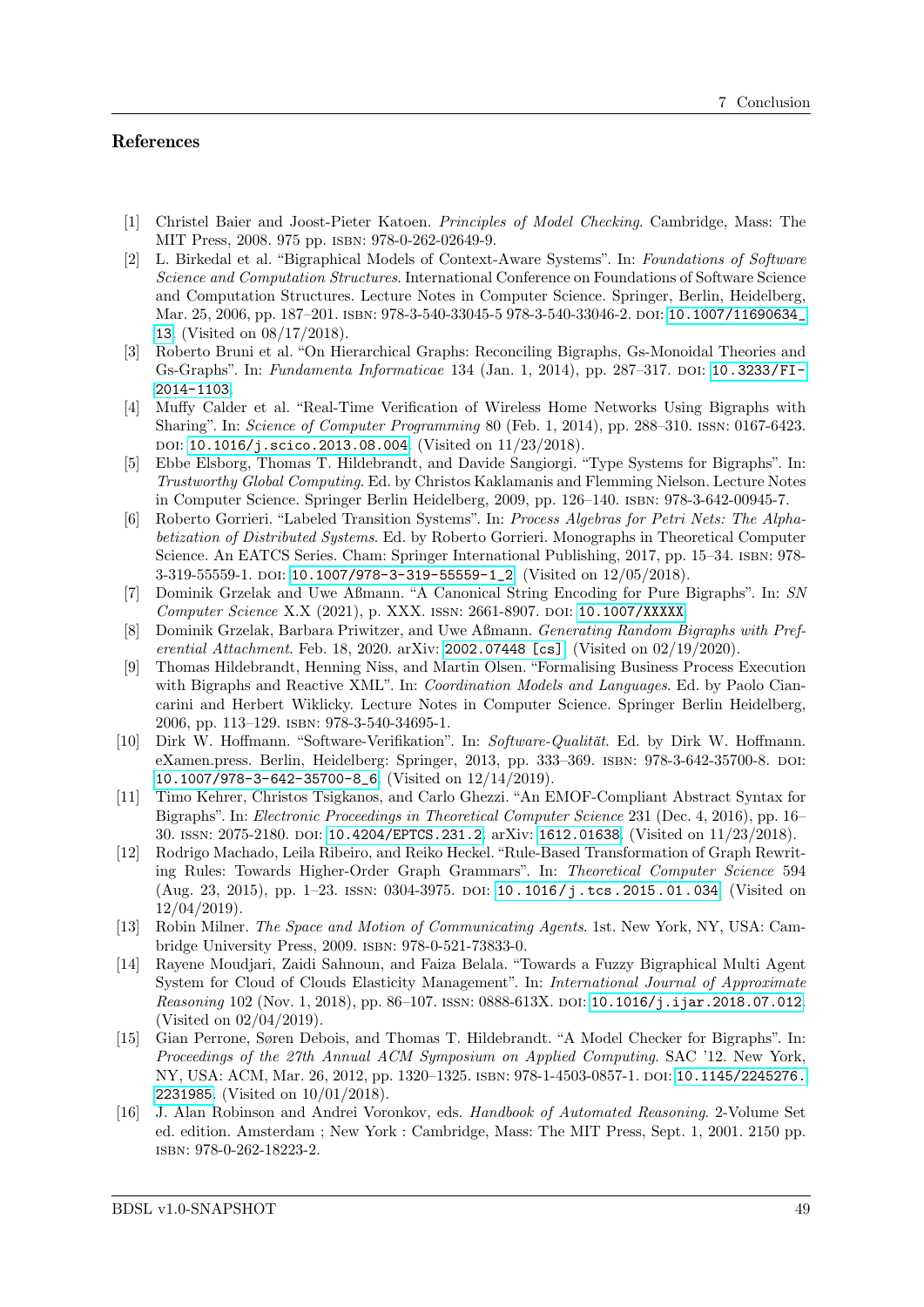- <span id="page-49-0"></span>[17] Hamza Sahli, Faiza Belala, and Chafia Bouanaka. "Model-Checking Cloud Systems Using BigMC". In: CEUR Workshop Proceedings. Vol. 1256. Sept. 29, 2014.
- <span id="page-49-1"></span>[18] M. Sevegnani et al. "Modelling and Verification of Large-Scale Sensor Network Infrastructures". In: 2018 23rd International Conference on Engineering of Complex Computer Systems (ICECCS). 2018 23rd International Conference on Engineering of Complex Computer Systems (ICECCS). Dec. 2018, pp. 71-81. DOI: [10.1109/ICECCS2018.2018.00016](https://doi.org/10.1109/ICECCS2018.2018.00016).
- <span id="page-49-6"></span>[19] Michele Sevegnani and Muffy Calder. "BigraphER: Rewriting and Analysis Engine for Bigraphs". In: 28th International Conference on Computer Aided Verification. CAV 2016. Ed. by Swarat Chaudhuri and Azadeh Farzan. Vol. 9780. Toronto, Canada: Springer International Publishing, July 17, 2016, pp. 494–501. isbn: 978-3-319-41539-0 978-3-319-41540-6. doi: [10.1007/978- 3-](https://doi.org/10.1007/978-3-319-41540-6_27) [319-41540-6\\_27](https://doi.org/10.1007/978-3-319-41540-6_27). (Visited on 08/15/2018).
- <span id="page-49-3"></span>[20] John Stell et al. "Spatio-Temporal Evolution as Bigraph Dynamics". In: Spatial Information Theory. Ed. by Max Egenhofer et al. Lecture Notes in Computer Science. Springer Berlin Heidelberg, 2011, pp. 148–167. isbn: 978-3-642-23196-4.
- <span id="page-49-7"></span>[21] Markus Voelter. DSL Engineering: Designing, Implementing and Using Domain-Specific Languages. CreateSpace Independent Publishing Platform, 2013. 558 pp. ISBN: 978-1-4812-1858-0.
- <span id="page-49-2"></span>[22] Lisa A. Walton and Michael Worboys. "A Qualitative Bigraph Model for Indoor Space". In: Geographic Information Science. Ed. by Ningchuan Xiao et al. Lecture Notes in Computer Science. Springer Berlin Heidelberg, 2012, pp. 226–240. isbn: 978-3-642-33024-7.
- <span id="page-49-8"></span>[23] Manuel Wimmer et al. "A Comparison of Rule Inheritance in Model-to-Model Transformation Languages". In: Theory and Practice of Model Transformations. Ed. by Jordi Cabot and Eelco Visser. Lecture Notes in Computer Science. Springer Berlin Heidelberg, 2011, pp. 31–46. isbn: 978-3-642-21732-6.
- <span id="page-49-5"></span>[24] Lars Wunderlich. Java Rules Engines: Entwicklung von regelbasierten Systemen. Frankfurt am Main: Entwickler.press, 2006. isbn: 978-3-935042-75-8.
- <span id="page-49-4"></span>[25] Zhenchang Xing et al. "Differencing Labeled Transition Systems". In: Formal Methods and Software Engineering. Ed. by Shengchao Qin and Zongyan Qiu. Lecture Notes in Computer Science. Berlin, Heidelberg: Springer, 2011, pp. 537–552. isbn: 978-3-642-24559-6. doi: [10.1007/978-3-](https://doi.org/10.1007/978-3-642-24559-6_36) [642-24559-6\\_36](https://doi.org/10.1007/978-3-642-24559-6_36).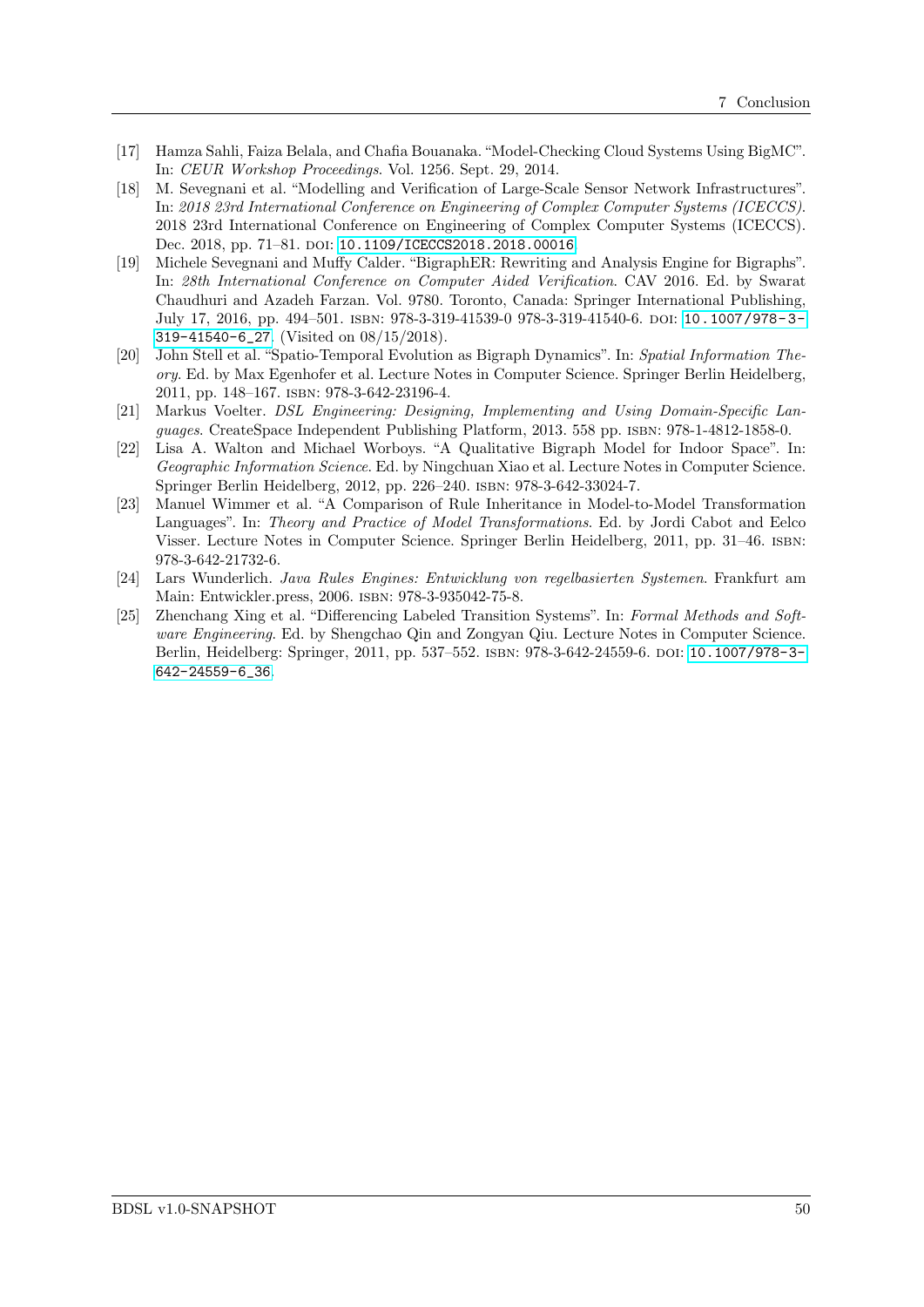### Appendix

### <span id="page-50-0"></span>A Configuration File for the BDSL Interpreter

<span id="page-50-3"></span>Listing 35: A complete configuration file with all available configurable properties. Refer to Sections [2.1.1](#page-10-3) and [2.3.2.](#page-14-1)

```
1 # BDSL - General
2 disableBanner=true # any value to disable the banner
3 main = main . bdsl # one filename
4 include = lib . bdsl , lib2 . bdsl , lib3 . bdsl # list of filenames
5 includeUdf = udf1 . jar ,../ udf2 . jar , config / udf3 . jar # list of filenames
6 outputDir =./ states / # folder
7
8 # Model checking properties
9 model - checking . transitionOptions . maximumTransitions =1309 # Long value
10 model-checking .transitionOptions .maximumTime=1000 # Long value (
     milliseconds )
11 model-checking.exportOptions.printCanonicalStateLabel=false # "true"
     for simple labels for the transition system file below
12 model-checking.exportOptions.reactionGraphFile=./transitionSystem.png
13 model-checking.exportOptions.outputStatesFolder=./states/
14 model-checking.measure-time=false # for debugging
15
16 # Model properties
17 ns-uri=org.example
18 ns - prefix = sample
19 name = bigraph
20 encoding=UTF-8
21 schemaLocation =./ metamodel . ecore # filename to the Ecore file
```
#### B BDSL Sample Programs

<span id="page-50-1"></span>BDSL program examples that were abbreviated and mentioned in this manual are printed here in full length.

Listing 36: Source code of test\_bdsl\_01.bdsl.

```
1 // encoding: UTF-8
2 // ns -uri: http :// www. example .org
3 // ns - prefix : sample
4 // name : F
5 // schemaLocation : test -1. ecore
6
7 signature Sig1 {
    atomic ctrl a arity 1
9 atomic ctrl b arity 1
10 }
11
_{12} main = {
  println ("Printing bigraph variable as Ecore model ...")
14 println ($bigVar)
```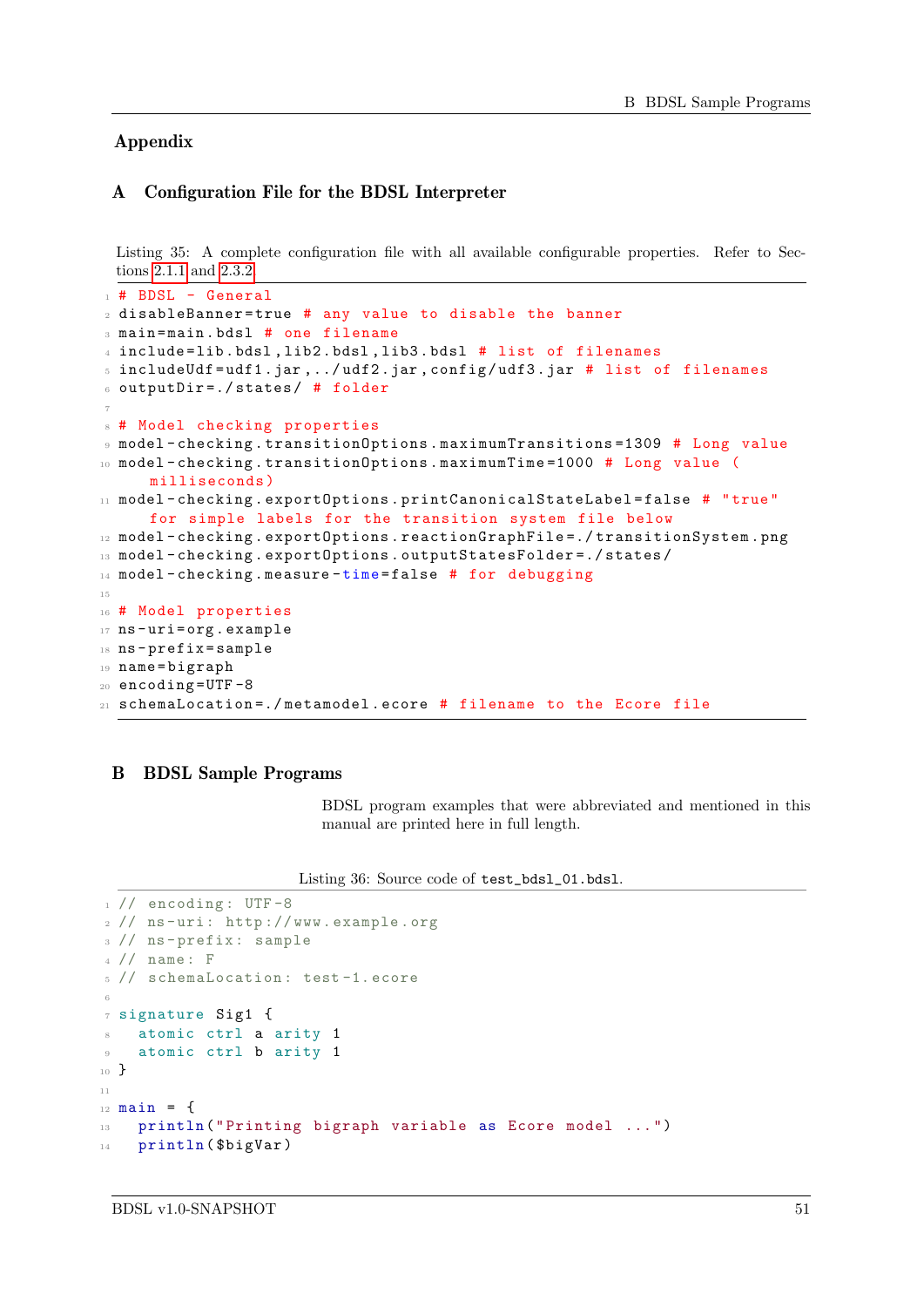```
15 brs example = {
16 agents = [$bigVar],
17 rules = [$testReact1],
18 preds = [$pred1]
19 }
20 println (" Translating BRS to BigMC ...")
21 export ( $example , as= bigmc )
22 }
23_{24} val bigVar (Sig1) = {a | b | b}
25 react testReact1 (Sig1) = {$bigVar}, {a | b}
26 pred pred1 (Sig1): iso = {a}
```
Listing 37: Source code of bdsl\_operators\_01.bdsl. Refer to Sections [3.4.4](#page-24-1) and [3.4.5.](#page-24-0)

```
1 signature Sig1 {
2 active ctrl a arity 1
3 passive ctrl b arity 1
4 atomic ctrl c arity 1
5 }
6
7 // output all bigraphs defined below to the console
s main = {
9 println ($big1)
10 println ($big2)
11 println ($big3)
12 println ($bigSubst1)
13 }
14
15 // creates three idle names "x", "y" and "z"
16 val big1(Sig1) = {
17 closure ("x", "y", "z")
18 }
19
_{20} // closes the outer name and transforming it to an idle name, and
     removes the site of node a
21 val big2(Sig1): Sign.a = \{22 closure ("x") * (a["x"] - barren ())
23 }
24
25 // creates for idle names "a", "x", "y", and "z"
_{26} val big3(Sig1) = {
27 closure ("x") | clsre ("z") | closure ("y", "a") | clsre ("z") | /("x")
28 }
29
30 // connects the outer name "a" with the two inner names "x" and "V"
31 val bigSubst1(Sig1) = {
32 subst ("a", \begin{bmatrix} \n^{\text{u}} \mathbf{x} & \n^{\text{v}} & \n^{\text{v}} \n\end{bmatrix})
33 }
```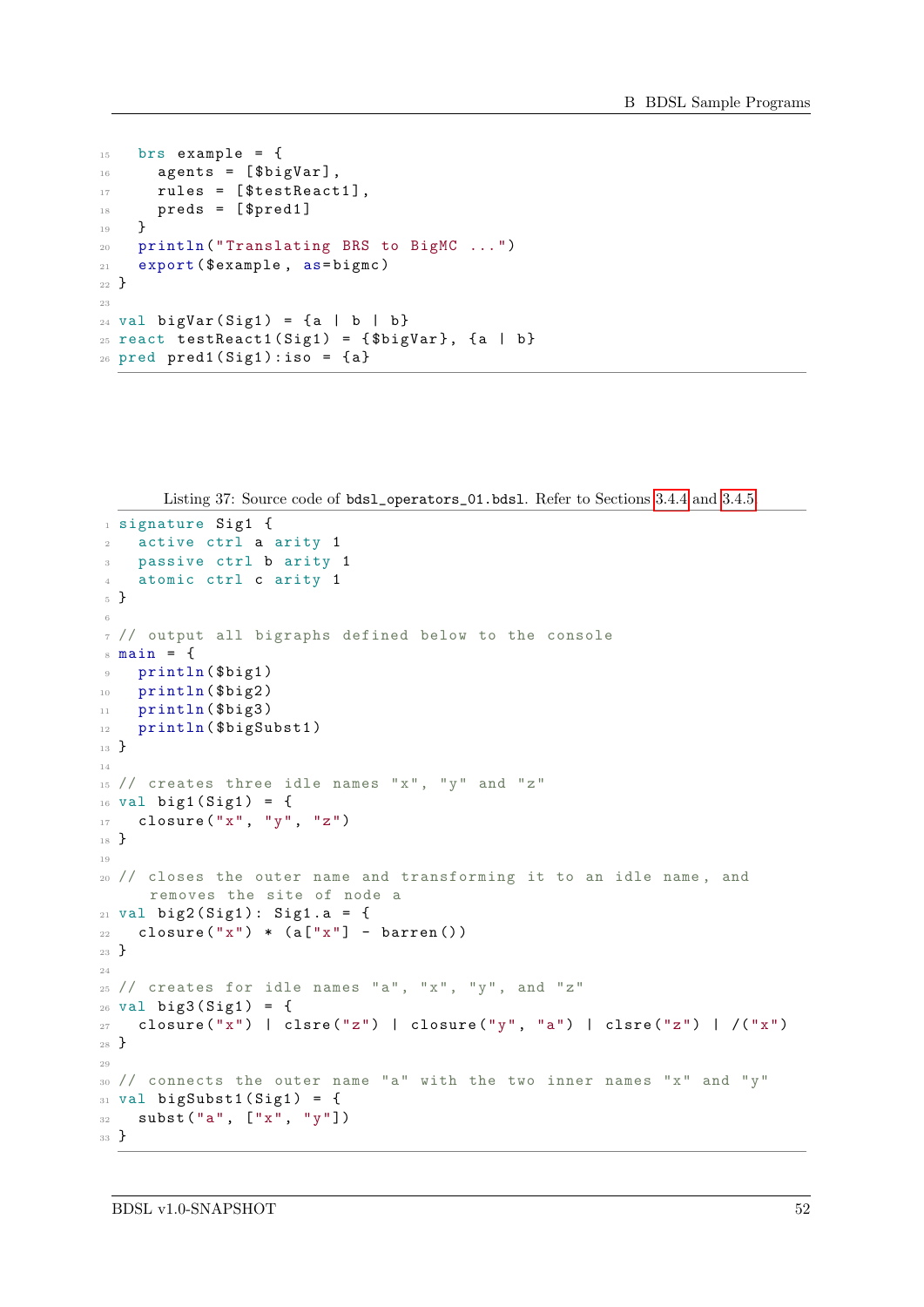```
 3.4.4 3.4.5.
```

```
1 signature Sig1 {
2 active ctrl a arity 1
3 passive ctrl b arity 1
4 }
5
6 main = {
7 println ($big1)
8 println ($big2)
9 }
10
11 val big1(Sig1) = {
12 a | id(1) | b | id(2)
13 }
14
15 val big2(Sig1): Sig1.a = {
16 a || id (1) || b || id (2)
17 }
```
Listing 39: Source code of bigraph\_innerVars\_01.bdsl. Refer to Section [3.4.3.](#page-23-0)

```
1 signature Sig1 {
2 active ctrl a arity 1
3 passive ctrl b arity 1
4 atomic ctrl c arity 1
5 }
6
7 main = {
8 println ($big1)
9 println ($big2)
10 }
11
12 val big1 (Sig1) = {
13 val ex1: a = {
14 a - b
15 a - a
16 }
17 val ex2: a = {
18 val foo: a = {
19 }
20 }
21 val ex3: a = { $ex2 }
22 }
23
_{24} val big2(Sig1): a = {
25 val ex1:a = {
26 a - b
27 a - a
28 }
29 val ex2:b = { }
30 val ex3:c = { }
```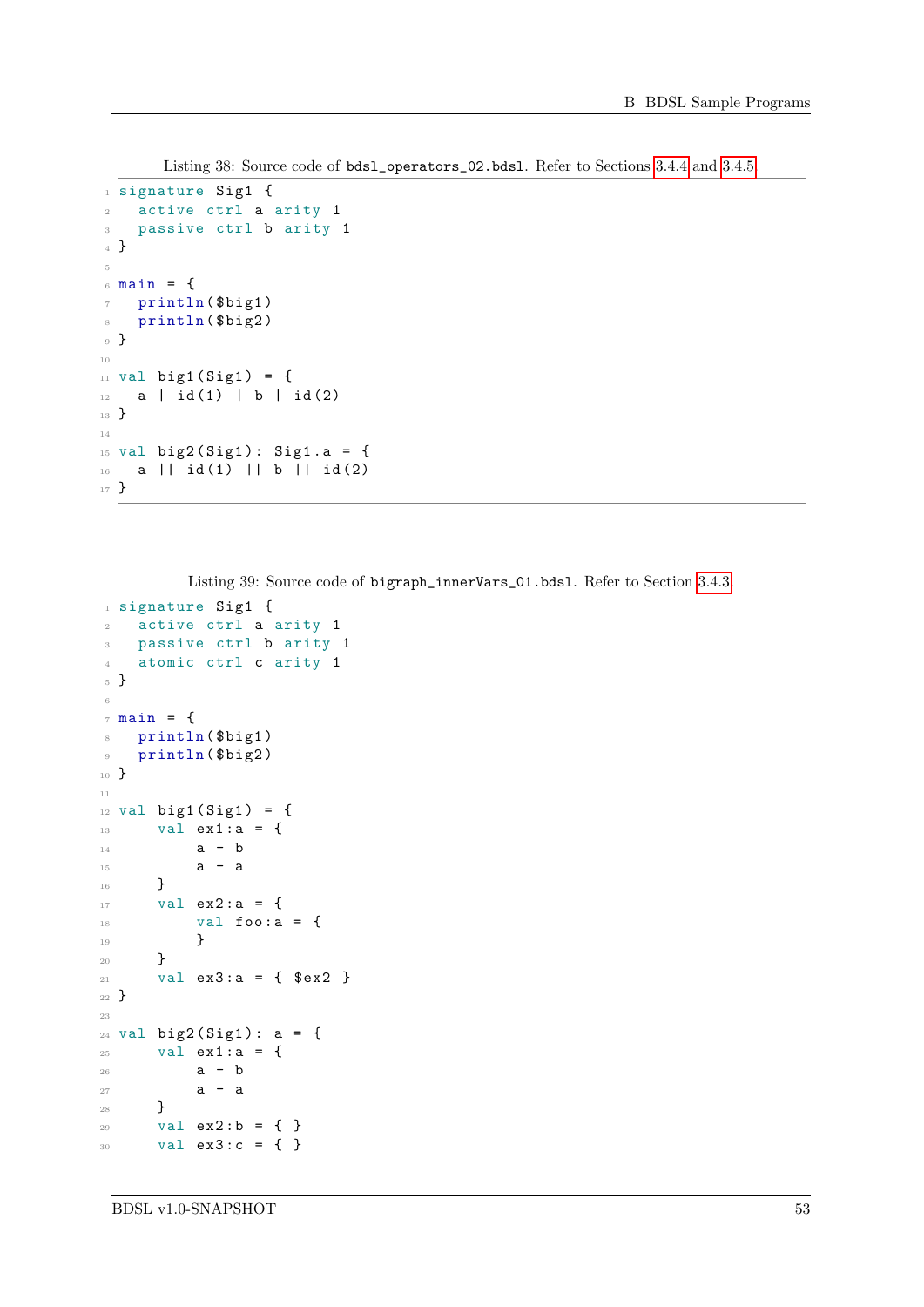}

Listing 40: Source code of bds1-pathfinding.bds1. Refer to Section [5.3.](#page-36-0)

```
1 signature SigMap {
2 Car: 1 // control status is " active " by default
3 atomic Fuel: 0
4 Place: 1
5 Road: 1
6 atomic Target: 1
7 }
8
9 main = {
_{10} brs findPath (SigMap) = {
11 agents = [$map],
12 rules = [$moveCar],
13 preds = [$targetReached]
14 }
15 execute ($findPath)
16 }
17
18 val car(SigMap) = {
19 Car<sup>["target"]</sup> - (Fuel | Fuel | Fuel | Fuel | Fuel | Fuel | Fuel |
         Fuel )
20 }
21
22 val map (SigMap) = {
23 Place ["p0"] - ($car | Road ["p3"] - brn () | Road ["p1"] - brn ()) |
P1ace ["p7"] - (Target ["target"] | Road ["p2"] - brn ()) |
25 Place ["p3"] - ( Road ["p7"] - brn () | Road ["p4"] - brn () ) |
26 Place ["p1"] - (Road ["p2"] - brn () | Road ["p4"] - brn ()) |
27 Place ["p4"] - ( Road ["p1"] - brn() | Road ["p5"] - brn() |
28 Place ["p2"] - (Road ["p5"] - brn())
29 }
20<sup>1</sup>31 react moveCar (SigMap) = {
32 Place ["fromD"] - id(1) | Place ["fromS"] - (Road ["fromD"] - brn() | (
       Car['target"] - (id(1) | Fuel)) | id(1)33 }, {
34 (Place ["fromD"] - (id(1) | Car ["target"] - id(1))) | (Place ["fromS"]
        - (id(1) | Road["fromD"] - brn())35 }
36
37 pred targetReached (SigMap): partial = {
38 Place [" from "] - (id (1) | Target [" target "] | Car[" target "])
39 }
```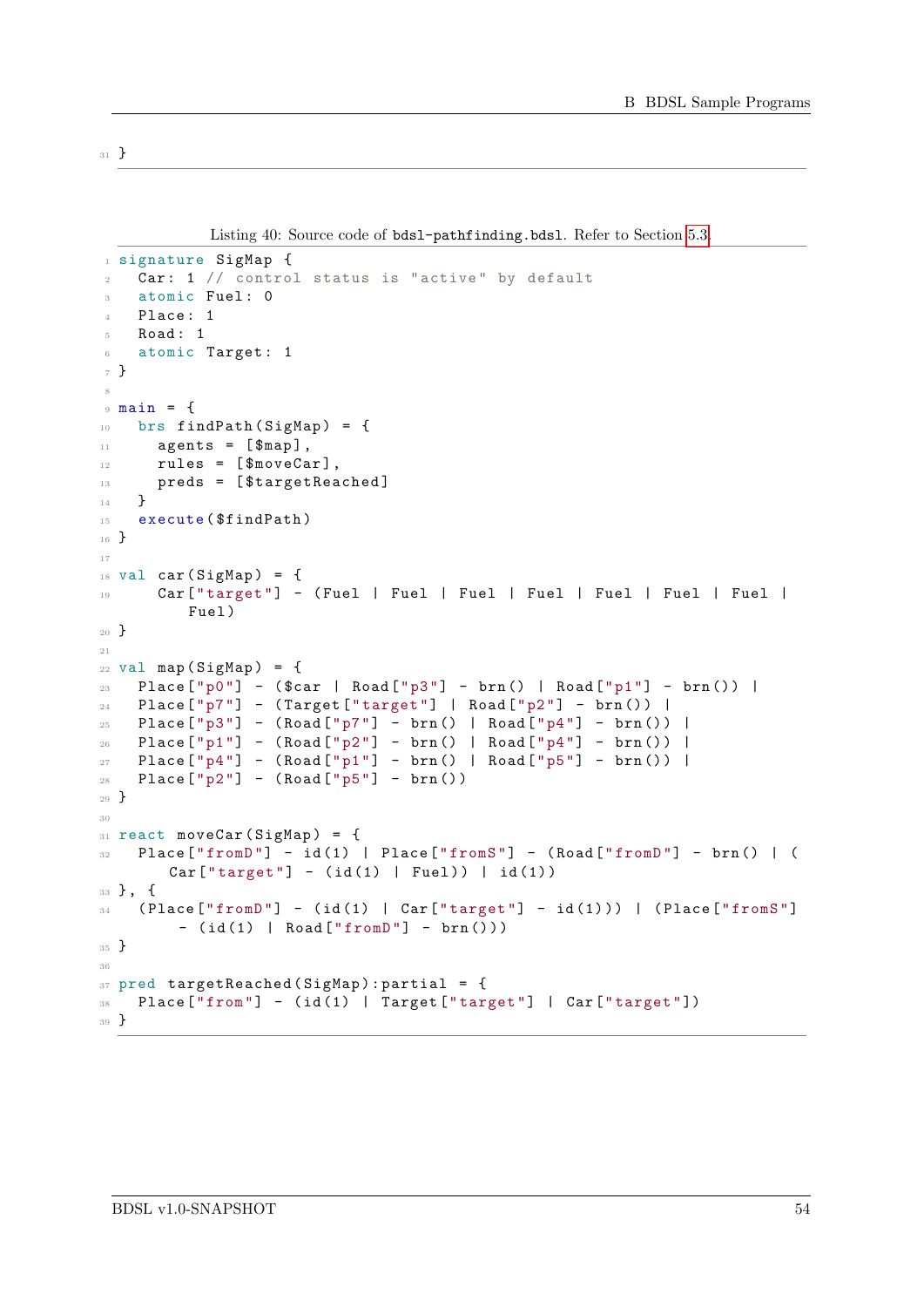### C Using the BDSL Interpreter Programmatically

<span id="page-54-0"></span>The next listings are referring to the example presented in Section [6.2.](#page-43-0) The complete project is also available from [https://git-st.inf.tu](https://git-st.inf.tu-dresden.de/bigraphs/examples/bigraph-test-examples/-/tree/master/bdsl-interpreter-example)[dresden.de/bigraphs/examples/bigraph-test-examples/-/tree/](https://git-st.inf.tu-dresden.de/bigraphs/examples/bigraph-test-examples/-/tree/master/bdsl-interpreter-example) [master/bdsl-interpreter-example](https://git-st.inf.tu-dresden.de/bigraphs/examples/bigraph-test-examples/-/tree/master/bdsl-interpreter-example).

<span id="page-54-2"></span>Listing 41: Main BDSL program called example-01.bdsl that is executed by the Java program shown in Listing [42.](#page-54-1)

```
1 signature Sig1 {
2 atomic ctrl A arity 1
    atomic ctrl B arity 2
    atomic ctrl C arity 3
5 atomic ctrl D arity 4
6 }
7
s main = {
9 println ("<BDSL Program > \t Loading bigraph instance model now ..."
         )
10 val bigvar (Sig1) = load (sig=Sig1, as=xmi, resourcePath="file:./dump/
       random - bigraph .xmi")
11 println ("<BDSL Program > \t Printing bigraph instance model now ...")
12 println ($bigvar)
13 }
```
<span id="page-54-1"></span>Listing 42: The complete Java program is printed here showing how to implement the interpreter in order to run the script shown in Listing [41](#page-54-2) .

```
1 package de.tudresden.inf.st.bigraphs.examples.interpreter;
2
3 import de . tudresden . inf . st . bigraphs . core . BigraphArtifacts ;
4 import de . tudresden . inf . st . bigraphs . core . impl . DefaultDynamicSignature ;
5 import de . tudresden . inf . st . bigraphs . core . impl . pure . PureBigraph ;
6 import de.tudresden.inf.st.bigraphs.dsl.cli.CliExecutor;
7 import de . tudresden . inf . st . bigraphs . dsl . cli . CliFactory ;
8 import de.tudresden.inf.st.bigraphs.dsl.cli.CliOptionProcessor;
9 import de . tudresden . inf . st . bigraphs . dsl . cli . configuration .
     BDSLExecutionProperties ;
10 import de.tudresden.inf.st.bigraphs.dsl.cli.configuration.v1.
     BatchConfigurationV1 ;
11 import de.tudresden.inf.st.bigraphs.simulation.modelchecking.
     ModelCheckingOptions ;
12 import org. apache. commons. cli. CommandLineParser;
13 import org. springframework. beans. factory. annotation. Autowired;
14 import org. springframework. beans. factory. annotation. Qualifier;
15 import org. springframework.boot. CommandLineRunner;
16 import org. springframework. boot. SpringApplication;
17 import org.springframework.boot.autoconfigure.SpringBootApplication;
18 import org. springframework. boot. autoconfigure. jdbc.
     DataSourceAutoConfiguration ;
19 import org . springframework . context . annotation . Import ;
20
```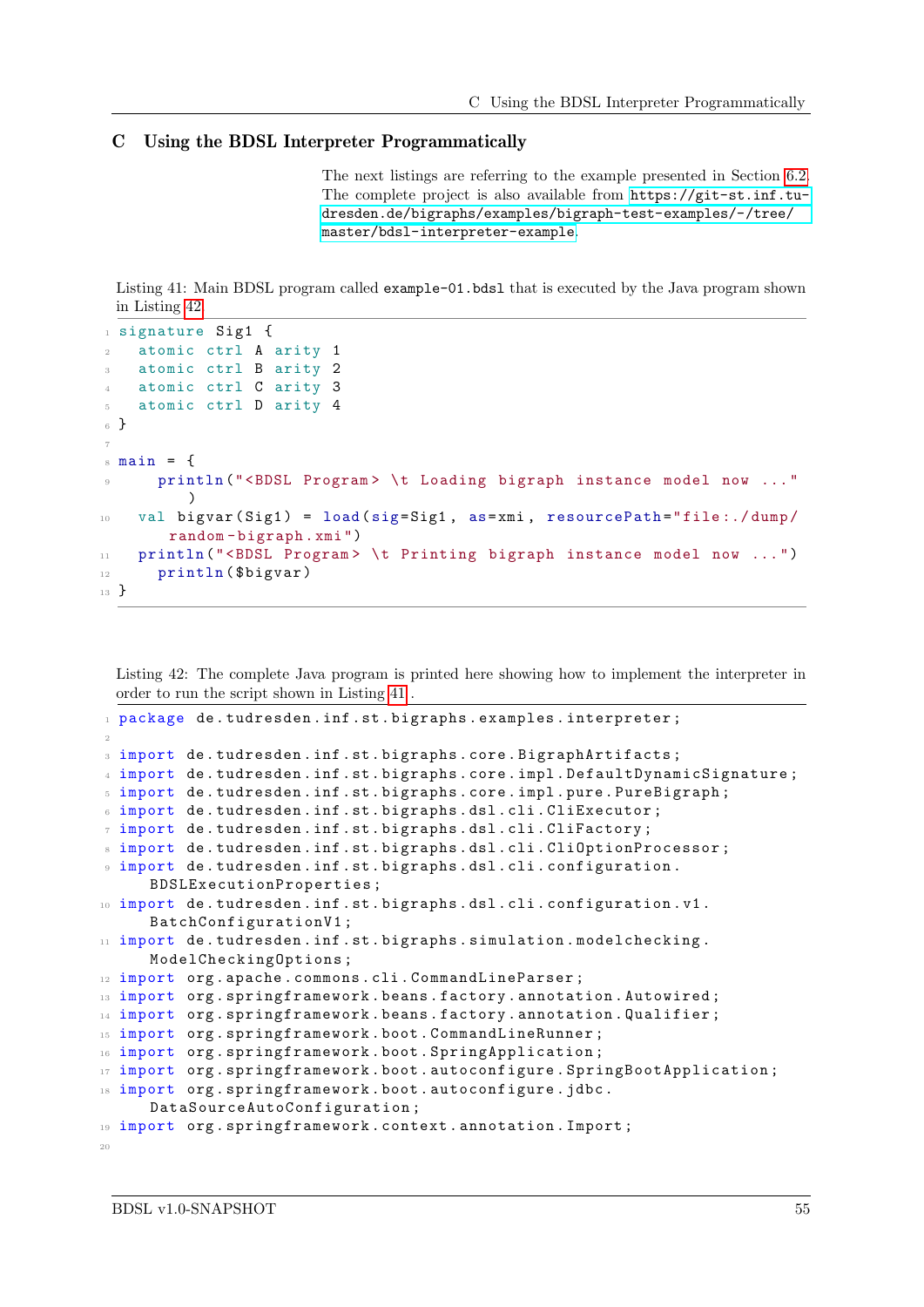```
21 import java . io . File ;
22 import java . io . FileOutputStream ;
23 import java . io . IOException ;
24 import java . io . InputStream ;
25 import java . net . URL ;
26 import java . nio . file . Files ;
27 import java . nio . file . Paths ;
28 import java . nio . file . StandardCopyOption ;
29 import java . util . LinkedList ;
30 import java.util.List;
31 import java.util.Objects;
32
33 import static de.tudresden.inf.st.bigraphs.core.factory.BigraphFactory
     . pureRandomBuilder ;
34 import static de . tudresden . inf . st . bigraphs . core . factory . BigraphFactory
     . pureSignatureBuilder ;
35
36 /**
37 * @author Dominik Grzelak
38 */
39 @SpringBootApplication ( // Basic Spring annotations
40 scanBasePackageClasses = { ModelCheckingOptions .class ,
             BDSLExecutionProperties . class } ,
41 exclude = { DataSourceAutoConfiguration . class }
42 )
43 @Import ( BatchConfigurationV1 . class ) // necessary configuration for the
      interpreter
44 public class Main implements CommandLineRunner {
45 @Autowired
46 @Qualifier (" cliFactory ")
47 CliFactory cliFactory ;
48
49 public static String dumpDir = "./ dump /";
50 public static File dumpFolder = new File (dumpDir);
51
52 public static void main (String [] args) {
53 // Some preparation
54 String mainFile = " --main =" + getMainBDSLProgramPath (" example
             -01. bds1" ;
55 if ( dumpFolder . mkdirs () ) {
56 System . out . println (" Output directory created : " +
                  dumpFolder . getAbsolutePath () ) ;
57 } else {
58 System . out . println (" Output directory is: " + dumpFolder .
                  getAbsolutePath () );
59 }
6061 SpringApplication app = new SpringApplication (Main.class);
62 // The argument for the main program is configured directly
             here
63 List <String > argsNew = new LinkedList <> > < > ();
64 argsNew.add (mainFile);
65 app . run ( argsNew . toArray (new String [0]) ) ; // and passed to the
             actual interpreter
```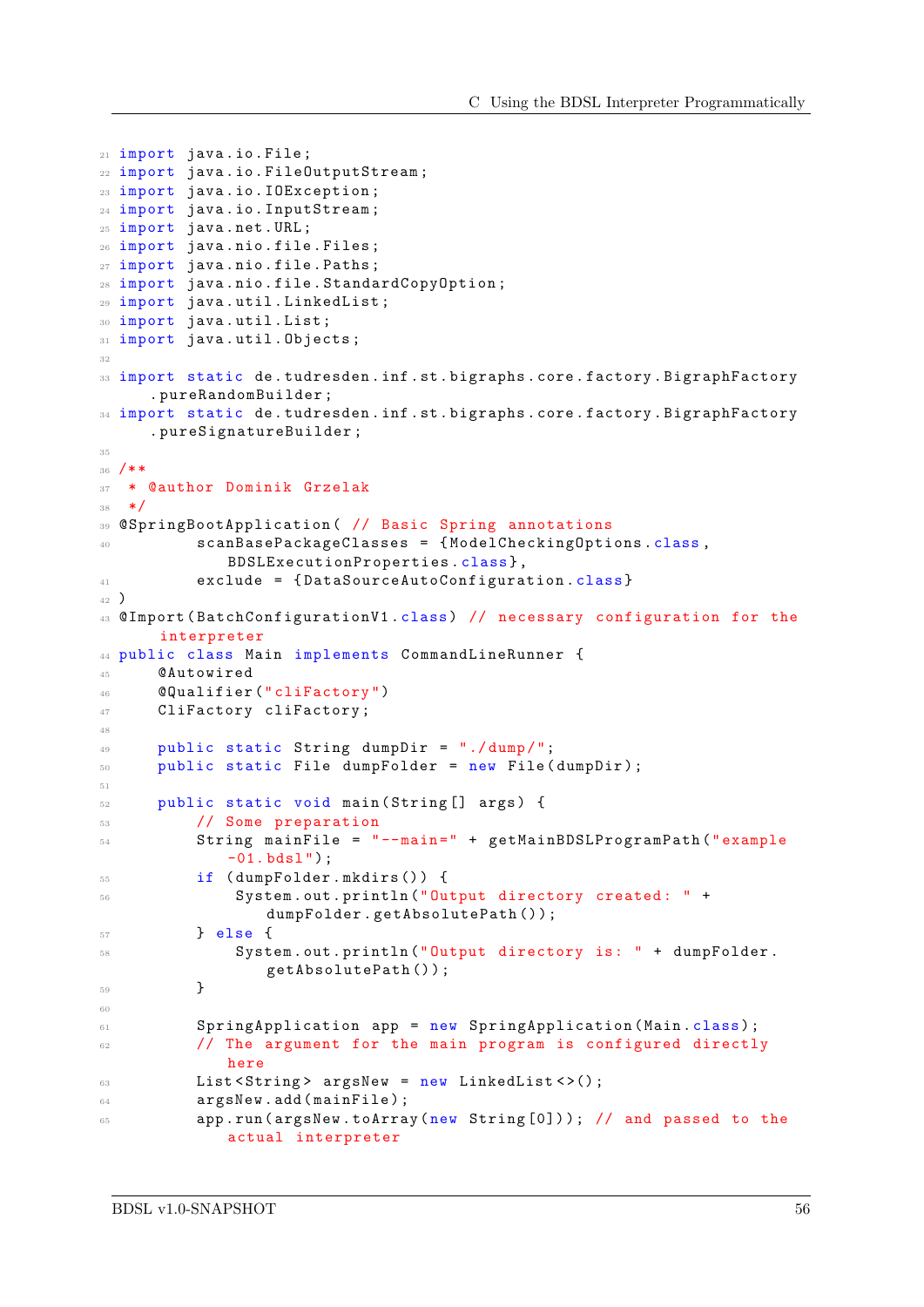```
66 }
67
68 // This methods defines the core logic on how to call the BDSL
        interpreter
69 public void run (String... args) throws Exception {
70 CliExecutor cliExecutor = cliFactory . createCliExecutor () ;
71 CommandLineParser commandLineParser = cliFactory .
            getCommandLineParser () ;
72 CliOptionProcessor cliProcessor = cliFactory .
            createCliOptionProcessor () ;
         DefaultDynamicSignature exampleSignature = createSignature ();
74 for (int i = 0; i < 5; i++) {
75 // A random bigraph is created
76 PureBigraph generated = pureRandomBuilder ( exampleSignature
               ). generate(1, 6, 0.f);77 // The instance and metamodel of the generated bigraph are
                saved on the filesystem
78 BigraphArtifacts . exportAsMetaModel ( generated , dumpFolder .
               toPath () );
79 BigraphArtifacts . exportAsInstanceModel ( generated ,
80 new FileOutputStream (
81 Paths.get (
82 dumpFolder.getAbsolutePath(),
83 "random - bigraph .xmi"
                           ).toString ()
                    ) ) ;
86 // Command-line arguments are parsed ...
87 cliProcessor.process (commandLineParser, args);
88 // This statement actually calls the interpreter
89 cliExecutor.execute (cliProcessor.getProcessorResult ());
90 }
91 \, }
92
93 /**
94 * Helper method to resolve the real path of the BDSL program
         located in the resource directory of this project .
95 *
96 * @param programFilename the absolute path of the BDSL program to
          resolve
97 * @return the absolute path of the given BDSL program
98 */
99 private static String getMainBDSLProgramPath (String
        programFilename ) {
100 URL resource = Main . class . getClassLoader () . getResource (
            programFilename );
101 String mainBdslProgram = "src/main/resources/" +
            programFilename ;
102 try {
103 File tempFile = File . createTempFile ("bdsl-interpreter-
               example_", ".bdsl");
104 InputStream inputStream = Objects . requireNonNull ( resource )
               . openStream () ;
105 Files.copy (inputStream, tempFile.toPath (),
               StandardCopyOption . REPLACE_EXISTING ) ;
```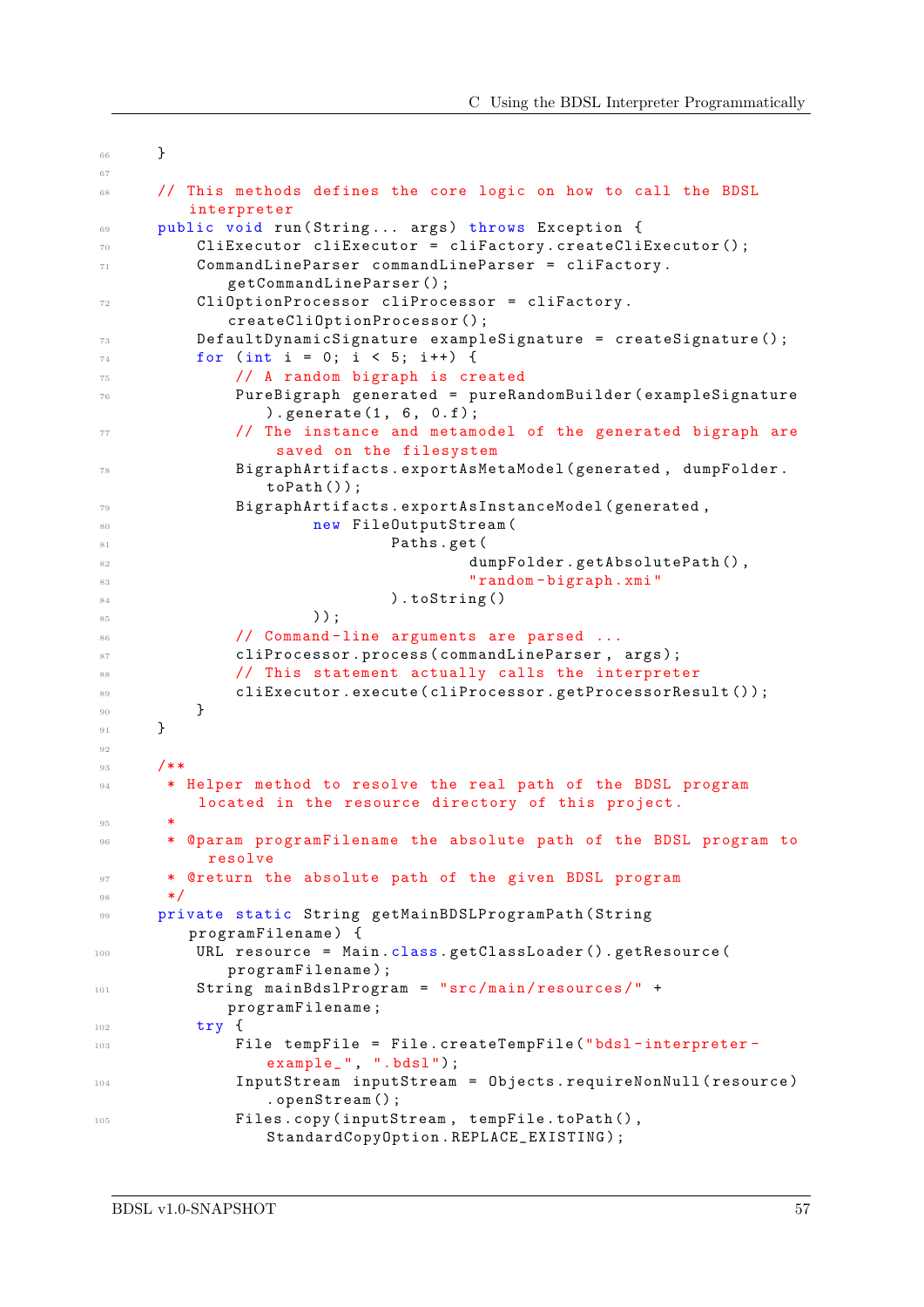```
106 mainBdslProgram = tempFile . getAbsolutePath () ;
107 return mainBdslProgram;
108 } catch (IOException e) {
109 e.printStackTrace ();
110 return mainBdslProgram;
111 }
112 }
113
114 /**
115 * Must resemble the same signature as specified in the BDSL
        program
116 */117 private DefaultDynamicSignature createSignature () {
118 return pureSignatureBuilder ()
119 . newControl ("A", 1) . assign ()
120 . newControl ("B", 2). assign ()
121 . newControl ("C", 3) . assign ()
122 . newControl ("D", 4) . assign ()
123 . create ();
124 }
125 }
```
Listing 43: Build configuration details of the pom.xml for the Maven-based Java program shown in Listing [42.](#page-54-1)

```
1 \leq ? xml version = "1.0" encoding = "UTF - 8"?>
2 < project xmlns =" http: // maven . apache .org/POM /4.0.0 "
3 xmlns:xsi =" http: // www.w3.org /2001/ XMLSchema - instance "
           4 xsi:schemaLocation =" http: // maven . apache .org/POM /4.0.0 http: //
               maven . apache .org/xsd/maven -4.0.0. xsd">
5 < modelVersion > 4.0.0 </ modelVersion >
      6 < groupId > de . tudresden . inf . st . bigraphs . examples . interpreter </
         groupId >
      7 < artifactId > bdsl - interpreter - example </ artifactId >
8 < name >bdsl - interpreter - example </ name >
9 <version > 1.0 - SNAPSHOT </ version >
10
11 <properties>
12 < java. version > 11</ java. version >
13 < maven . compiler . source >${ java . version } </ maven . compiler . source >
14 < maven . compiler . target >${ java . version } </ maven . compiler . target >
15 <!-- BDSL -->
16 < bdsl . interpreter . version > 1.0.0 - SNAPSHOT </ bdsl . interpreter .
              version >
17 </properties>
18
19 <repositories>
20 Crepository
21 <snapshots>
22 < enabled > true </ enabled >
23 </ snapshots >
24 <id>STFactory</id>
```